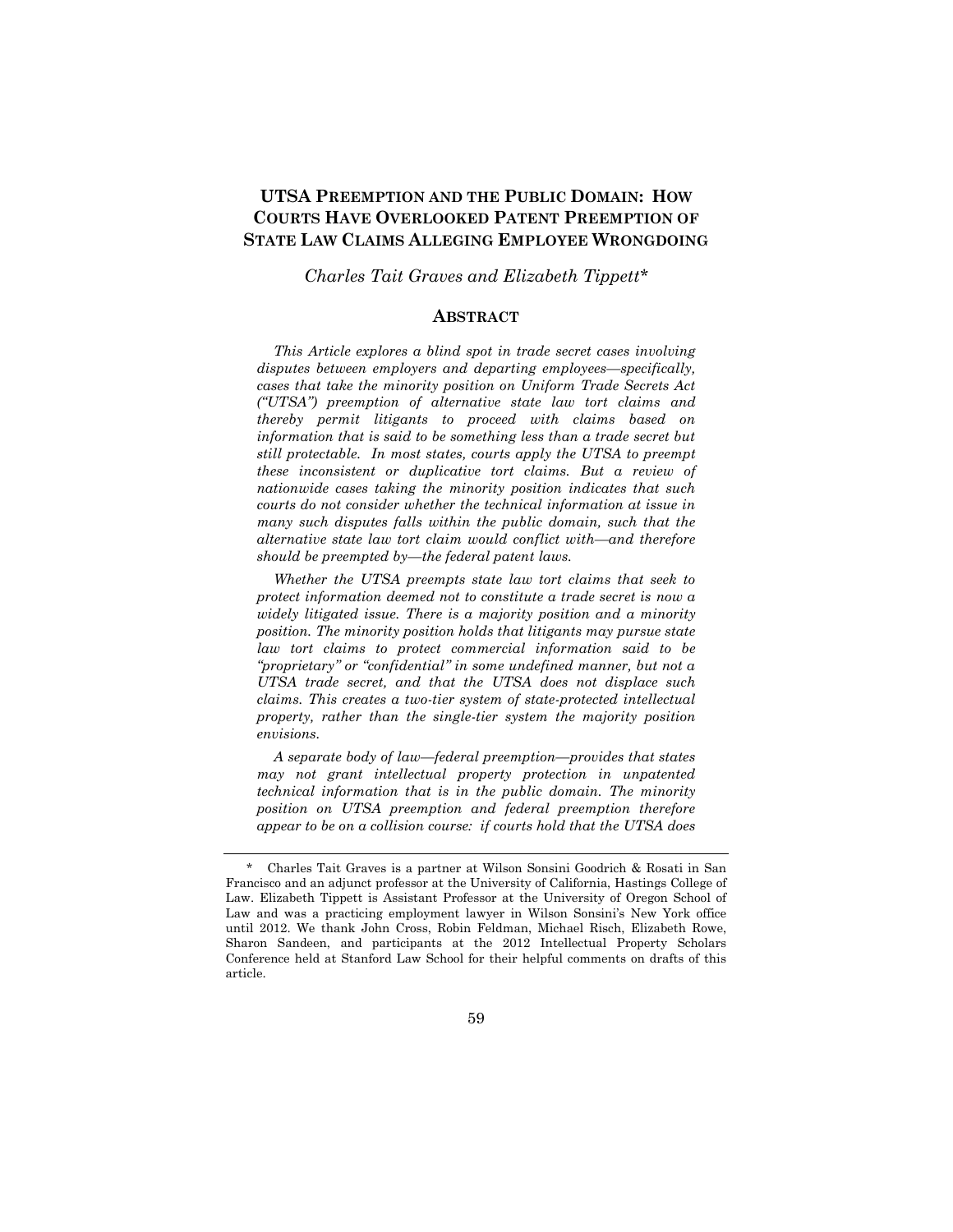*not foreclose litigants from pursuing alternative state law tort claims that may well encompass publicly available technical information, then federal preemption could separately preclude such claims.* 

*This Article explores the complex but surprisingly common scenarios in which employers have been permitted to proceed with alternative state law tort claims against former employees accused of misappropriating potentially public information. State and federal courts generally do not address federal preemption in such cases, when perhaps they should. We then discuss the policy implications of allowing employers to cordon off such information from future use by their former employees.*

| II. UNIFORM TRADE SECRETS ACT PREEMPTION OF STATE TORT  |                                                       |  |
|---------------------------------------------------------|-------------------------------------------------------|--|
|                                                         |                                                       |  |
| A.                                                      |                                                       |  |
| B.                                                      |                                                       |  |
| III. FEDERAL PATENT PREEMPTION OF STATE TORT CLAIMS  85 |                                                       |  |
|                                                         | A. Court Decisions Applying Federal Patent Preemption |  |
|                                                         |                                                       |  |
| B.                                                      | The Reach and the Limits of Federal Patent            |  |
|                                                         |                                                       |  |
| IV. THE POTENTIAL CONFLICT BETWEEN THE UTSA MINORITY    |                                                       |  |
|                                                         |                                                       |  |
| A.                                                      | Questionable Assumption: Trade Secrets Are Narrow     |  |
|                                                         | and the Public Domain Is Limited, Leaving an          |  |
|                                                         | Intermediate Category of Protectable Information  97  |  |
| B.                                                      | Questionable Assumption: Claims Arising from an       |  |
|                                                         | Employment Relationship Can Never Be Preempted        |  |
|                                                         |                                                       |  |
| V. POLICY PROBLEMS POSED BY QUESTIONABLE STATE LAW      |                                                       |  |
|                                                         |                                                       |  |
|                                                         |                                                       |  |
|                                                         |                                                       |  |

#### I. INTRODUCTION

In recent years, some state and federal courts interpreting the UTSA's terms governing preemption of overlapping state law tort claims have been permitting—and perhaps even creating for the first time—categories of intellectual property protected by state law that are distinct from trade secret law.<sup>1</sup> They have done so without

<sup>1.</sup> We use the term "UTSA preemption," though some practitioners and scholars use synonymous terms such as "UTSA displacement" or "UTSA supersession." Although using the term "preemption" risks confusion with federal patent preemption—not to mention federal copyright preemption—we follow what we believe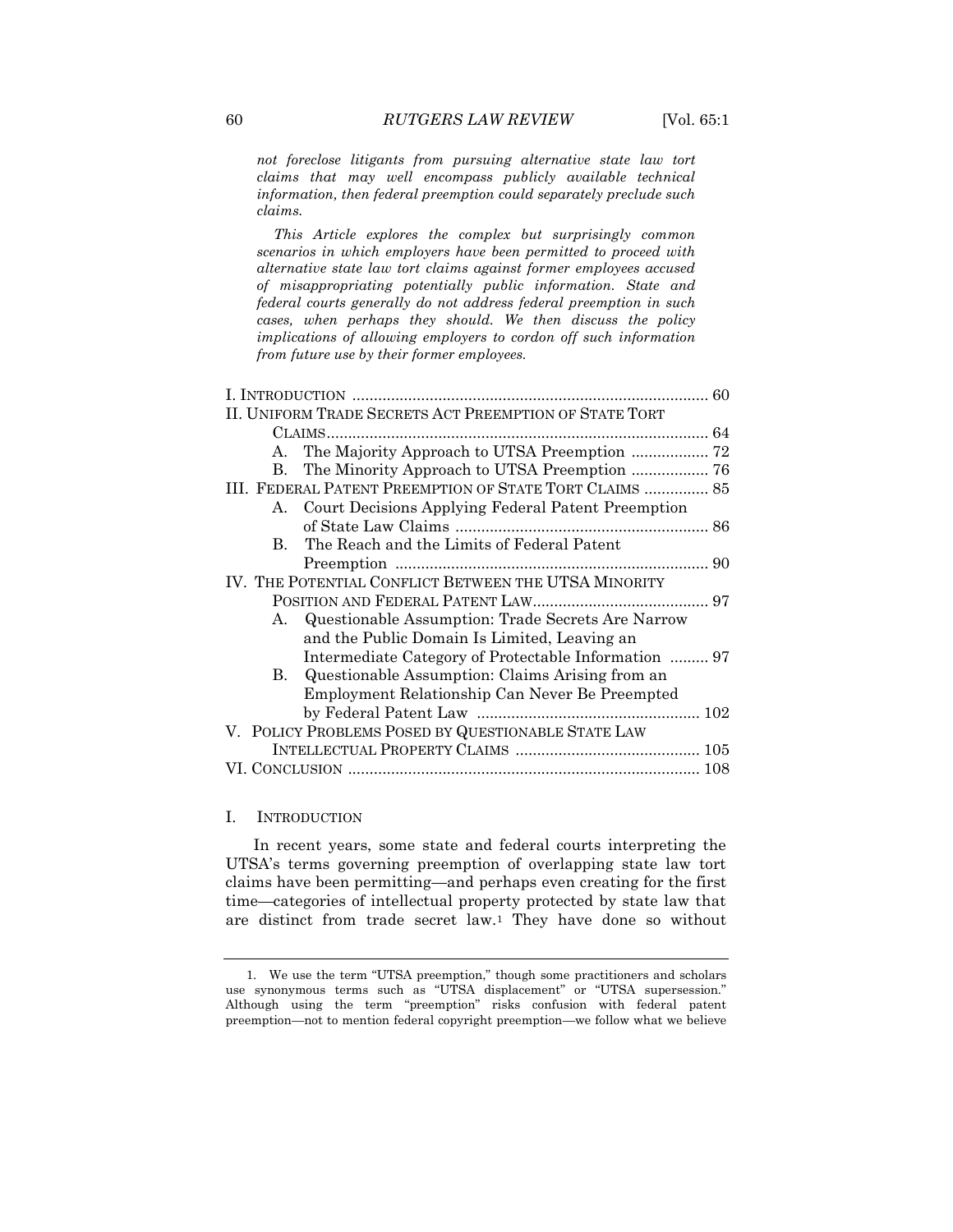attracting much attention, and they have done so largely in cases where a former employer sues a former employee. These cases arise in courts that follow the minority position on UTSA preemption, a position under which courts rule that the UTSA does not preempt tort claims that are said to be based upon information that does not qualify for trade secret protection, but that is nonetheless protectable in some ill-defined fashion.

We believe that many of these under-the-radar UTSA preemption rulings may run afoul of a different type of preemption: federal patent preemption, which prohibits states from allowing tort claims that protect unpatented technical information available in the public domain. As a result, courts may be creating constitutionally invalid categories of intellectual property. By permitting a nebulous zone of information protectable under tort labels such as conversion or unjust enrichment, they may also be creating needless uncertainty for companies and for departing employees who seek to make plans, with reasonable predictability, about what information learned during a prior job a former employee may and may not reuse at a new job.

Most states that have adopted the UTSA do not permit plaintiffs to proceed with alternative tort claims—bearing common law labels such as conversion, unfair competition, or unjust enrichment—that seek state law protection of information in a manner similar to, but requiring less to establish than, UTSA trade secret law. In these jurisdictions, which represent the majority position on UTSA preemption, the law does not conflict with federal patent preemption, and instead conforms to Supreme Court rulings on the reach of state power to regulate intellectual property. In these jurisdictions, there is no question that information in the public domain cannot be rendered off-limits through state tort law.

By contrast, courts in some jurisdictions have ruled that the UTSA does not preempt a litigant's alternative tort claims, and instead permit litigants to proceed with such claims even when a UTSA claim premised on the same information would fail. These rulings often use such descriptive catchphrases as "confidential but not secret." Such rulings implicitly create a second tier of stateprotected intellectual property, separate and distinct from the first tier protected by UTSA-based trade secret law.

Courts adopting the minority position on UTSA preemption invariably fail to assess whether claims based upon non-trade-secret information are nevertheless preempted by the federal patent laws. But well-established Supreme Court jurisprudence provides that

to be the majority practice with respect to nomenclature, both among trade secret practitioners and in state law rulings on statutory preemption under other Uniform Acts.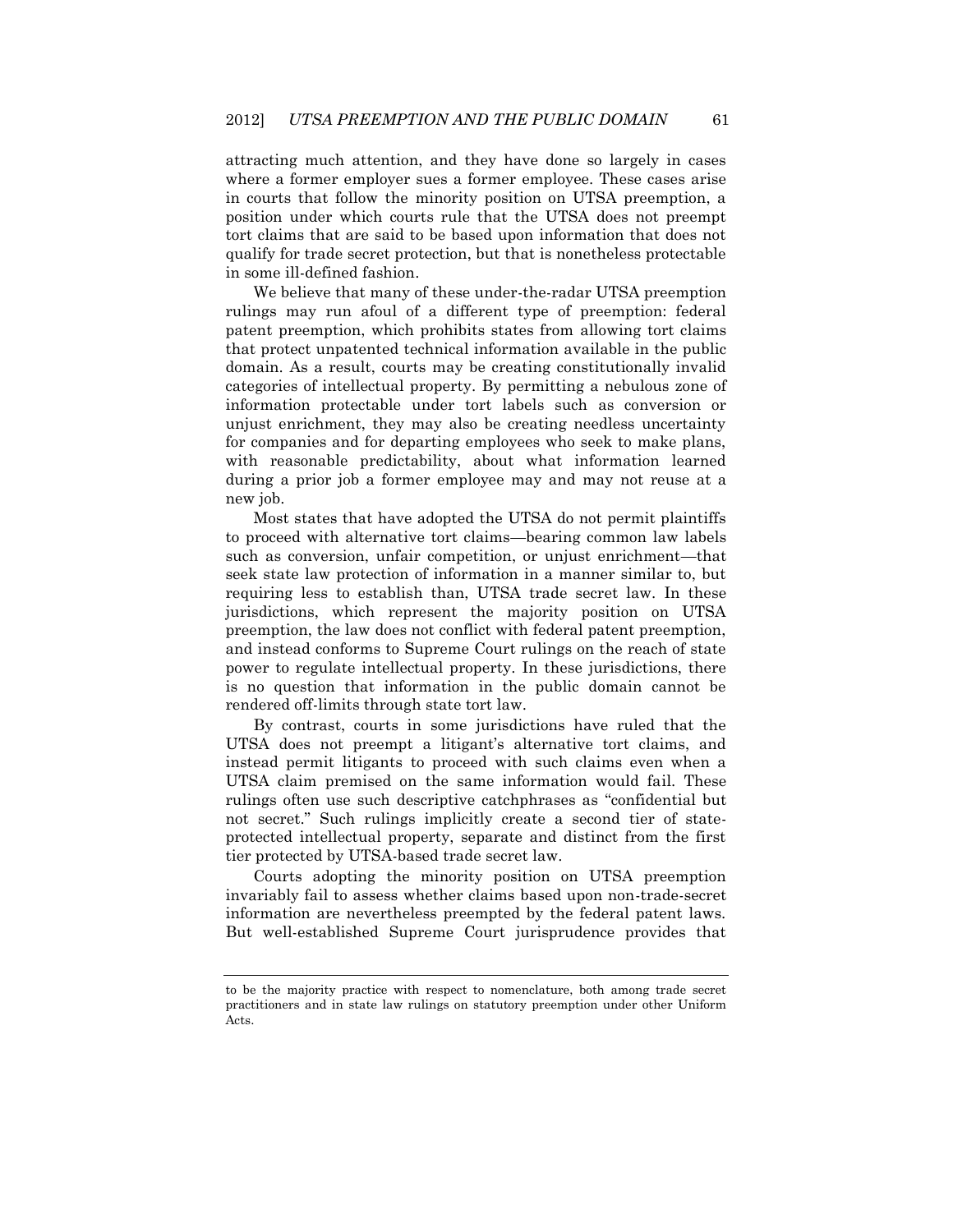states may not offer patent-like protection to unpatented technical information in the public domain. Doing so undermines the careful balance federal patent law has struck between patent rights and the public domain.

We argue that courts taking the minority position on UTSA preemption ignore federal preemption when they allow litigants to pursue tort claims over technical information that assertedly is not a trade secret.<sup>2</sup> We believe that when litigants seek to plead around the UTSA in these minority jurisdictions by alleging overlapping tort claims, and when the information at issue is the type of technical information subject to federal patent preemption, courts should consider whether the information at issue falls within the public domain. If so, they should bar the litigant's tort claims because such claims are preempted by federal patent law. More fundamentally, we question whether the minority position on UTSA preemption is viable at all, in part because it violates the boundaries between the public domain and permissible state regulation of intellectual property set forth by the Supreme Court's 1989 decision in *Bonito Boats* and other federal preemption decisions.<sup>3</sup>

The failure of courts and litigants to make this inquiry is surprisingly common. We hypothesize that there is a simple reason why courts overlook federal patent preemption in trade secret cases. Because so many trade secret cases involve claims by employers against their former employees, courts focus on contractual obligations and duties of loyalty arising from the employment relationship, rather than the nature of the information at issue. We believe that the federal patent preemption jurisprudence applies in the employment context just as it does in disputes that do not involve employee mobility.

There are real policy consequences at stake. When minority jurisdictions permit litigants to base their claims on an amorphous category of intellectual property that does not qualify as a trade secret—and that may very well be in the public domain—they effectively allow employers to cordon off public information from use

<sup>2.</sup> The failure of courts to address patent preemption is largely the failure of litigants to raise the issue in their briefing. Although courts surely can raise the issue sua sponte, our practice experience suggests that trial courts rarely go beyond the manner in which litigants frame these issues during motion practice.

<sup>3.</sup> This Article does not set out to provide a comprehensive answer about whether and to what degree UTSA preemption does or does not apply in every given case in every UTSA jurisdiction. That question involves, for each state, its history of different types of claims governing information protection before the UTSA was enacted, its general preference for statutory preemption, its approach to preemption under other Uniform Acts, and the legislative history of its own UTSA. Different jurisdictions may or may not have historically permitted tort claims for misuse of information that did not qualify as a trade secret during the period before the UTSA was enacted.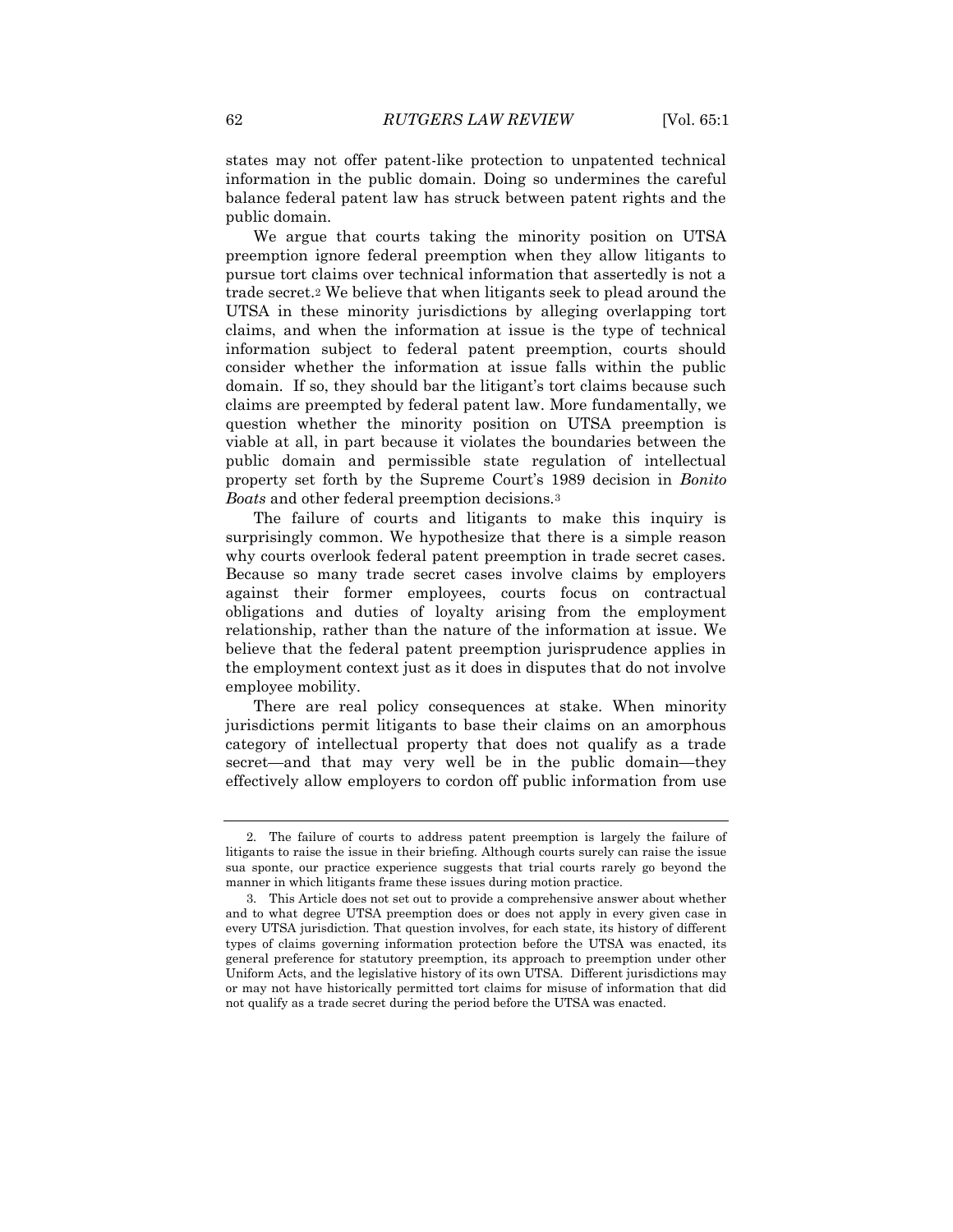by former employees. This has collateral effects outside the confines of litigation that undermine the goals of intellectual property regulation. Departing employees and the companies that hire them cannot reuse information they should be able to reuse as a foundation for future innovation. Worse, employees who leave their employers to found start-up enterprises may face a "chilling effect" where they must avoid public domain information first learned during a prior job in order to reduce the risk of anticompetitive litigation by a former employer.

We have not found—and we would not expect to find—cases in jurisdictions that take the minority position on UTSA preemption expressly holding that former employers may pursue tort claims against former employees based on technical information that is in the public domain. Rather, we believe that by not considering federal patent preemption when ruling that the UTSA does not preempt overlapping tort claims, courts create an environment in which public domain information potentially may be included in vague concepts such as information said to be "proprietary" or "confidential but not secret."

In summary, we propose the following points:

- Federal patent preemption places an underappreciated limit on tort claims alleged under state law that seek to protect unpatented technical information;
- Operating together, UTSA trade secret law and federal patent preemption create a single tier of state-protected intellectual property: trade secrets;
- The explosion in UTSA preemption motion practice during trade secret lawsuits implicitly asks courts to determine whether states may regulate a second tier of nonsecret, unpatented information;
- The majority position on UTSA preemption, which does not permit that second tier, conforms to Supreme Court precedent, poses no conflict between state and federal law, and defines a clear public domain from which all can benefit;
- The minority position on UTSA preemption, which permits that second tier, gives rise to tort claims that should be federally preempted to the extent those claims seek state law protection for unpatented, public-domain technical information; and
- The reason courts and litigants neglect federal patent preemption in UTSA preemption debates is primarily that the presence of employer/employee disputes causes courts to focus on relationships and duties owed, rather than the proper scope of intellectual property regulation.

Part II of this Article provides an overview of UTSA preemption law, with a particular focus on states that have adopted the minority position. Part III describes Supreme Court jurisprudence articulating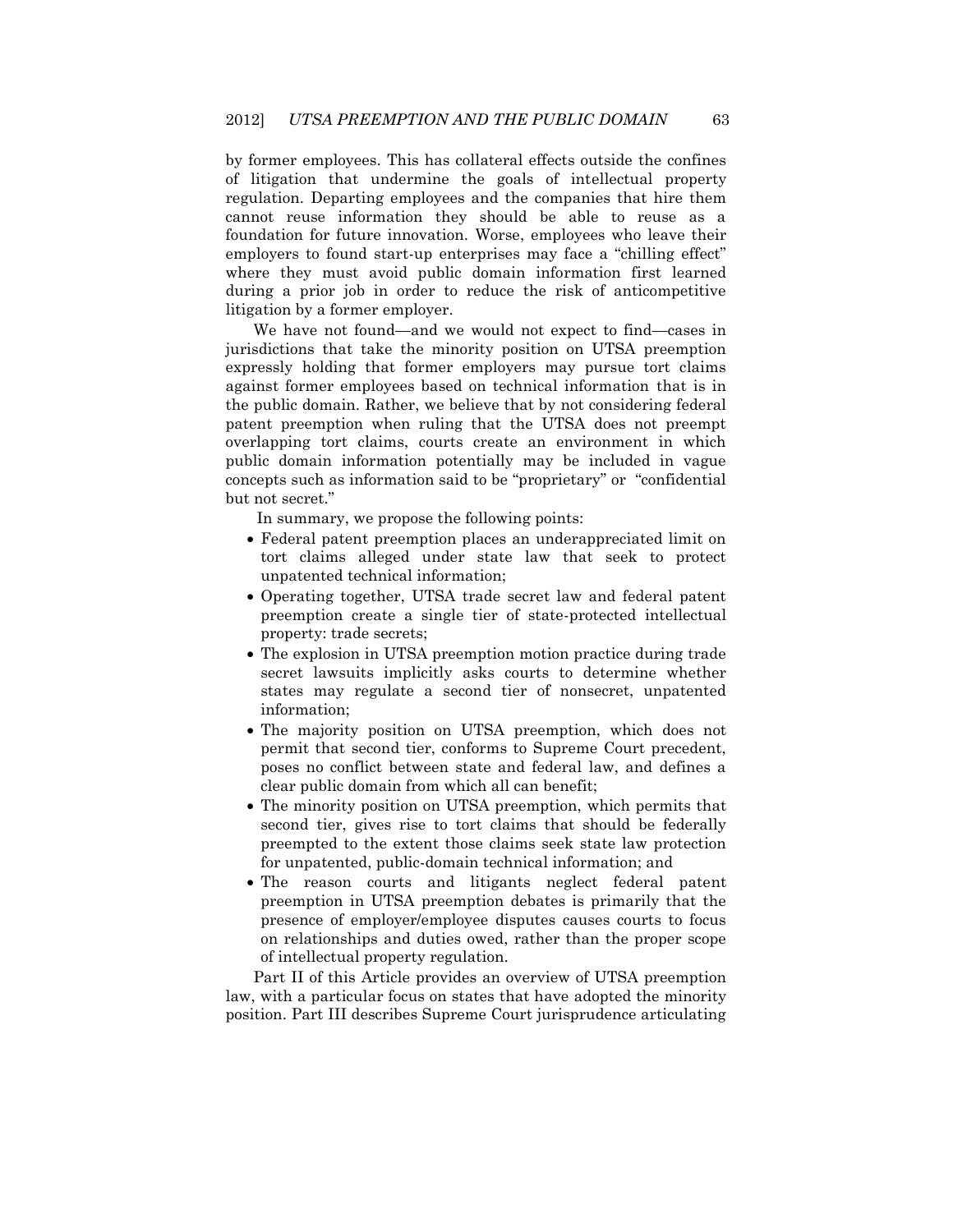the scope of federal patent preemption and the ways in which the UTSA minority position may conflict with that body of law. Part IV provides an overview of the policy implications at stake when courts expand the reach of state law intellectual property regulation in employment cases without considering federal patent preemption.<sup>4</sup>

## II. UNIFORM TRADE SECRETS ACT PREEMPTION OF STATE TORT CLAIMS

To explain why rulings on whether or not the UTSA preempts state law tort claims seeking to protect commercial information may pose a problem under federal preemption law, we first must explain two bodies of law that rarely, if ever, have been considered side by side. Indeed, we must consider two different types of preemption preemption by a state statute (the UTSA) of state law tort claims, and federal patent preemption of state law tort claims—and their mutual effect on the same narrow area of state regulation of intellectual property of technical information.<sup>5</sup> We begin with the

<sup>4.</sup> There are two subjects we do not address in this Article that are close cousins of the issues we raise. The first is whether the minority position on UTSA preemption gives rise to state law tort claims that might be preempted by the Copyright Act because they lack the necessary extra-element (such as confidentiality) to escape such preemption. As Michael Risch has noted, some types of information at issue in employee mobility disputes, such as source code or other works of expression, are copyrightable, and thus one might ask similar questions of copyright preemption during UTSA preemption disputes. *See* Michael Risch, *Trade Secret Law and Information Development Incentives*, *in* THE LAW AND THEORY OF TRADE SECRECY 152, 174-78 (Rochelle C. Dreyfuss & Katherine J. Strandburg eds., 2011). Because the intersection of copyright law and state tort law has a history separate from the intersection of patent preemption and state tort law, addressing this issue would render this Article unwieldy. The second is the degree to which employers can or cannot use employment contracts to forbid the postemployment use of information that is not a trade secret. That question too is worthy of full treatment. The community of scholars and practitioners interested in trade secret law would benefit from critical analysis of both subjects.

<sup>5.</sup> We use the phrase "technical information" as a shorthand phrase for the type of information about which one can examine potential patentability, and that thus falls within the scope of federal patent preemption. *See generally* 35 U.S.C. § 101 (2006) ("Whoever invents or discovers any new and useful process, machine, manufacture, or composition of matter, or any new and useful improvement thereof, may obtain a patent therefor, subject to the conditions and requirements of this title."); *see also* Kewanee Oil Co. v. Bicron Corp., 416 U.S. 470, 484 (1974) (dividing trade secrets into three categories—information that is validly patentable, that is of dubious patentability, and that cannot be patented—for its analysis of federal preemption). Other types of commercial information frequently at issue in trade secret cases, such as customer lists, fall outside this definition. Whether there are gray areas where federal patent preemption might also reach—for example, information that might be encompassed by so-called business method patents—is a question beyond the scope of this Article. *See generally* Fort Props., Inc. v. Am. Master Lease LLC, 671 F.3d 1317, 1318, 1324 (Fed. Cir. 2012) (finding invalid patents that impermissibly claimed inventions in "abstract subject matter" regarding an investment strategy designed to permit real estate transactions without tax liability).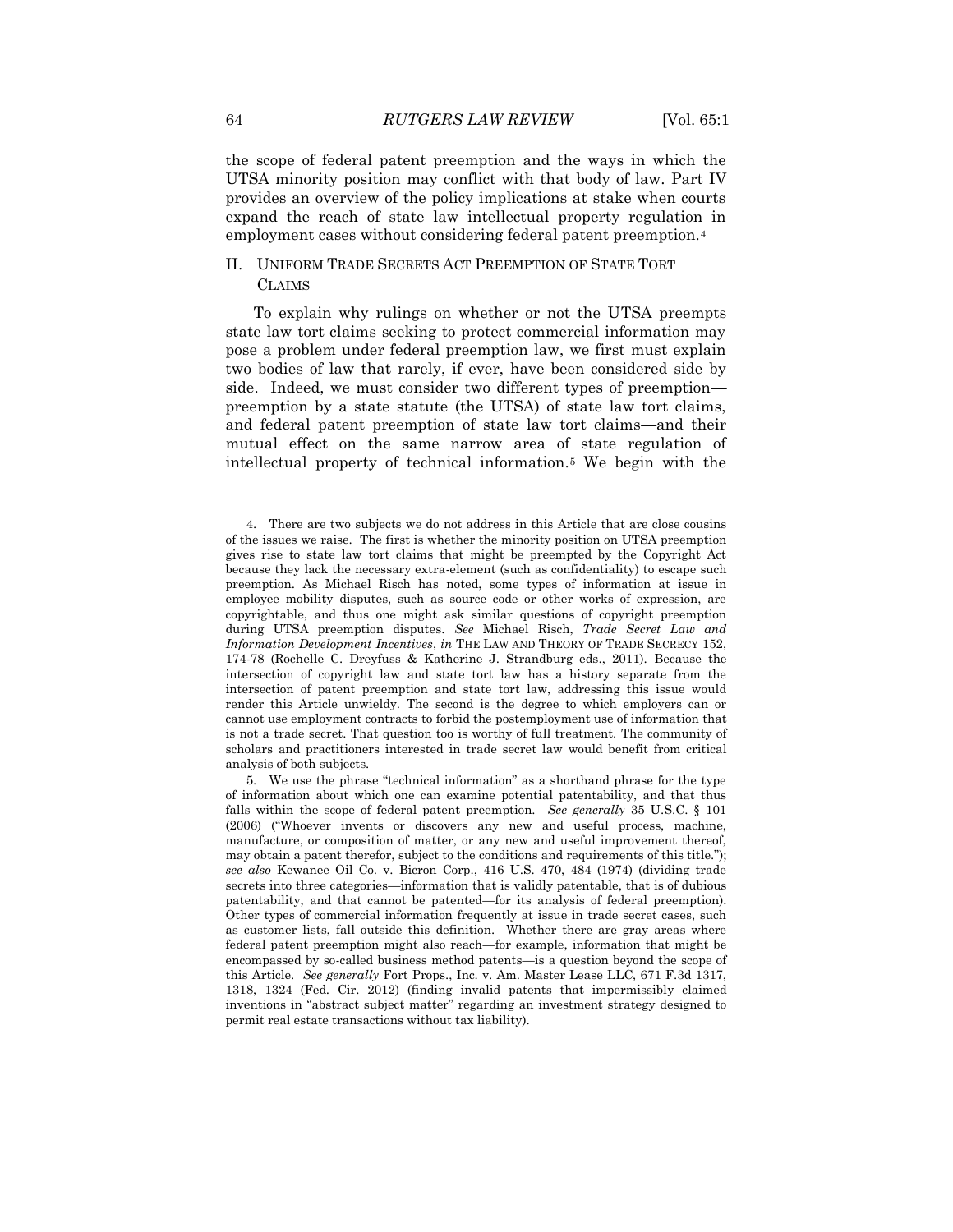#### UTSA.

The UTSA is a model code drafted by the National Council of Commissioners of Uniform State Law in 1979 (with subsequent modifications) and intended to harmonize varying state approaches to trade secret misappropriation claims.<sup>6</sup> Almost all of the states have enacted the UTSA, with variations; New Jersey has done so most recently.<sup>7</sup> Notwithstanding its title, the UTSA has not resulted in uniform rulings when it comes to deciding whether the state UTSA preempts common law claims arising from the same conduct.

In recent years, there has been a proliferation of motions filed in the early stages of trade secret lawsuits on the question of UTSA preemption.<sup>8</sup> Lawsuits alleging trade secret misappropriation often allege a list of related causes of action arising from a common nucleus of facts.<sup>9</sup> An employer suing a former employee and his or her new employer for misusing information gained in the course of employment commonly asserts a trade secret misappropriation claim, a breach of contract claim,<sup>10</sup> a breach of duty of loyalty claim,<sup>11</sup> as

8. Such motions are brought under the preemption clause that appears in most state versions of the UTSA. The wording of the clause varies from state to state based in part on different versions of the standard UTSA, but such differences do not appear to have decisively influenced whether a state takes the majority or minority position. There are almost too many UTSA preemption rulings to count in federal district courts reported on databases like Westlaw, and many more take place in state trial courts. For lists of UTSA preemption rulings, see JAMES POOLEY, TRADE SECRETS § 2.03[6] (2012); John T. Cross, *UTSA Displacement of Other State Law Claims*, 33 HAMLINE L. REV. 445, 460-69 (2010); Charles Tait Graves, *Nonpublic Information and California Tort Law: A Proposal for Harmonizing California's Employee Mobility and Intellectual Property Regimes Under the Uniform Trade Secrets Act*, 2006 UCLA J.L. & TECH. 1, 14 nn.30-51 (2006). This Article does not attempt to set forth a complete listing of all such cases (in any event, many rulings take place in state trial courts and are not reported in legal databases), but does endeavor to mention the most important rulings on both sides of the split.

9*. See* Cross, *supra* note 8, at 474 (noting the "shotgun approach" taken by plaintiffs in trade secret cases).

10. A breach of contract claim would be available only in cases where a valid confidentiality contract (express or implied) existed.

<sup>6</sup>*. See* Sharon K. Sandeen, *The Evolution of Trade Secret Law and Why Courts Commit Error When They Do Not Follow the Uniform Trade Secrets Act*, 33 HAMLINE L. REV. 493, 513 (2010).

<sup>7</sup>*. See* UNIF. TRADE SECRETS ACT references & annos., 14 U.L.A. 433 (1985) (providing table of jurisdictions wherein act has been adopted); N.J. STAT. ANN. §§ 56:15-1 to 15-9 (West 2012).

<sup>11.</sup> A claim for breach of fiduciary duty or breach of the duty of loyalty addresses only preresignation activities. Such claims often are not about intellectual property, but rather focus on allegations about conflicts of interest: that an officer or employee engaged in business competition while still employed, withheld facts from a board of directors, and so forth. Such claims do not face UTSA preemption because they are not about information misuse. Thus, when discussing whether claims brought under the labels of breach of fiduciary duty or breach of a duty of loyalty are UTSA-preempted, it is important to distinguish claims about conflicts of interest from claims about information misuse. Where a tort claim labeled as breach of the duty of loyalty alleges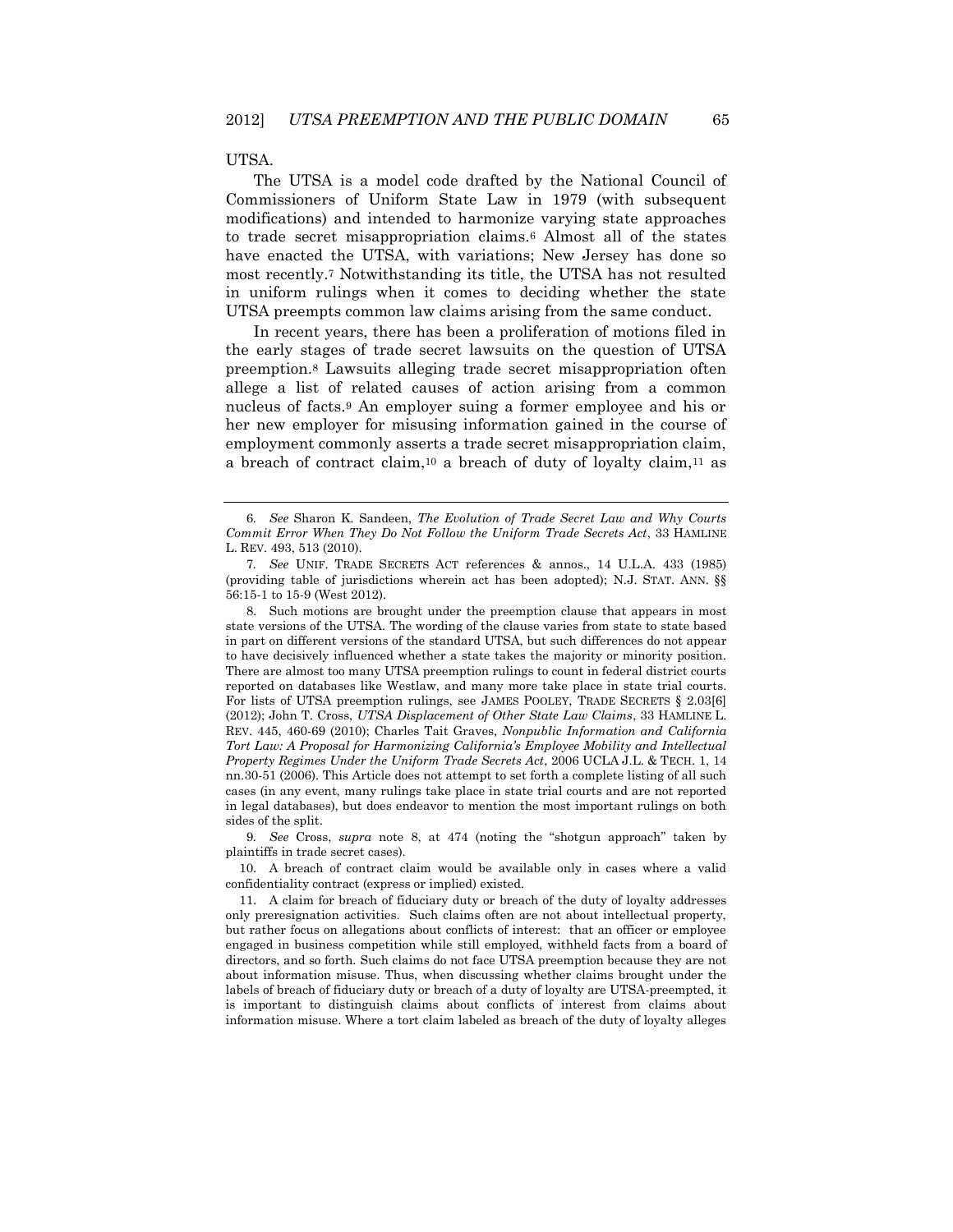well as state tort claims with labels such as unfair competition, conversion, common law misappropriation, breach of trust, and unjust enrichment.<sup>12</sup>

Defendants in such lawsuits often file a motion to dismiss the overlapping tort claims on the ground that they are preempted by the state's UTSA.<sup>13</sup> Such motions generally argue that the UTSA's preemption language bars the overlapping claims—for example, the Washington UTSA "displaces conflicting tort, restitutionary, and other law of this state pertaining to civil liability for misappropriation of a trade secret."<sup>14</sup> Because courts virtually always hold that the UTSA preempts a common law, nonstatutory cause of action for trade secret misappropriation, the arguments usually focus on preemption of other causes of action, such as conversion or breach

12*. See* Cross, *supra* note 8, at 484-90 (discussing UTSA preemption treatment for various state common law claims, including use of confidential information, breach of fiduciary duty, breach of duty of loyalty, breach of good faith, breach of confidence, general misappropriation, conversion, unjust enrichment, fraud, conspiracy, tortious interference with contract, tortious interference with prospective advantage, and unfair competition).

13. Practitioner commentary in recent years reflects the trend. One such article advises attorneys representing trade secret defendants to apply the "'Texas two step.' First, use preemption to quickly sweep away all of the ancillary claims on motion to dismiss or a demurrer. Second, methodically attack the remaining IP claim on its own merits at the summary judgment stage." Scott Feldmann, *Preemption Defenses in IP Litigation*, ORANGE COUNTY LAWYER, Sept. 2008, at 26, 27 (2008).

14*. See* WASH. REV. CODE § 19.108.900(1) (2012). The wording varies from state to state. California's version, for example, is stated in the negative; it provides that the UTSA "does not affect . . . other civil remedies that are not based upon misappropriation of a trade secret." *See* CAL. CIV. CODE § 3426.7(b) (West 2012).

that a former employee took information and used it at a new job, for example, courts have found the claim to be UTSA-preempted. *See, e.g.*, ATS Prods., Inc. v. Ghiorso, No. C10–4880 BZ, 2012 WL 253315, at \*2-3 (N.D. Cal. Jan. 26, 2012) (noting the majority position on UTSA preemption and finding a claim for breach of fiduciary duty not UTSA-preempted because it was based on allegations that the defendant breached a duty by failing to disclose a negotiation, rather than misappropriation of information); Jano Justice Sys., Inc. v. Burton, No. 08-3209, 2008 WL 5191765, at \*2 (C.D. Ill. Dec. 11, 2008) (holding that where plaintiff alleged that major shareholder and current fiduciary set up a competing business and hired away its employees, the UTSA did not preempt the fiduciary duty cause of action because it was premised on acts that were independent of trade secret misappropriation); *cf*. Wilcox Indus. Corp. v. Hansen, No. 11-cv-551-PB, 2012 WL 1600293, at \*7-8 (D.N.H. May 7, 2012) (holding that the UTSA preempted fiduciary duty claim premised on allegation that defendant misused "proprietary information" that plaintiff asserted was distinct from trade secret information); Frantz v. Johnson, 999 P.2d 351, 357-58 (Nev. 2000) (holding that the UTSA preempted fiduciary duty claim alleging that former manager misused secret business information for a competitor); Thermodyne Food Serv. Prods., Inc. v. McDonald's Corp., 940 F. Supp. 1300, 1309 (N.D. Ill. 1996) ("The issue is whether [the claim] alleges that [the former officer] breached a duty— however that duty may have arisen—by misappropriating [plaintiff's] technology. If yes, the claim is preempted."). As Michael Risch has noted, attorneys (including in-house counsel) face similar fiduciary obligations under professional rules of conduct that are based on conflicts of interest rather than intellectual property regulation. *See* Michael Risch, *Why Do We Have Trade Secrets?*, 11 MARQ. INTELL. PROP. L. REV. 1, 57 n.257 (2007).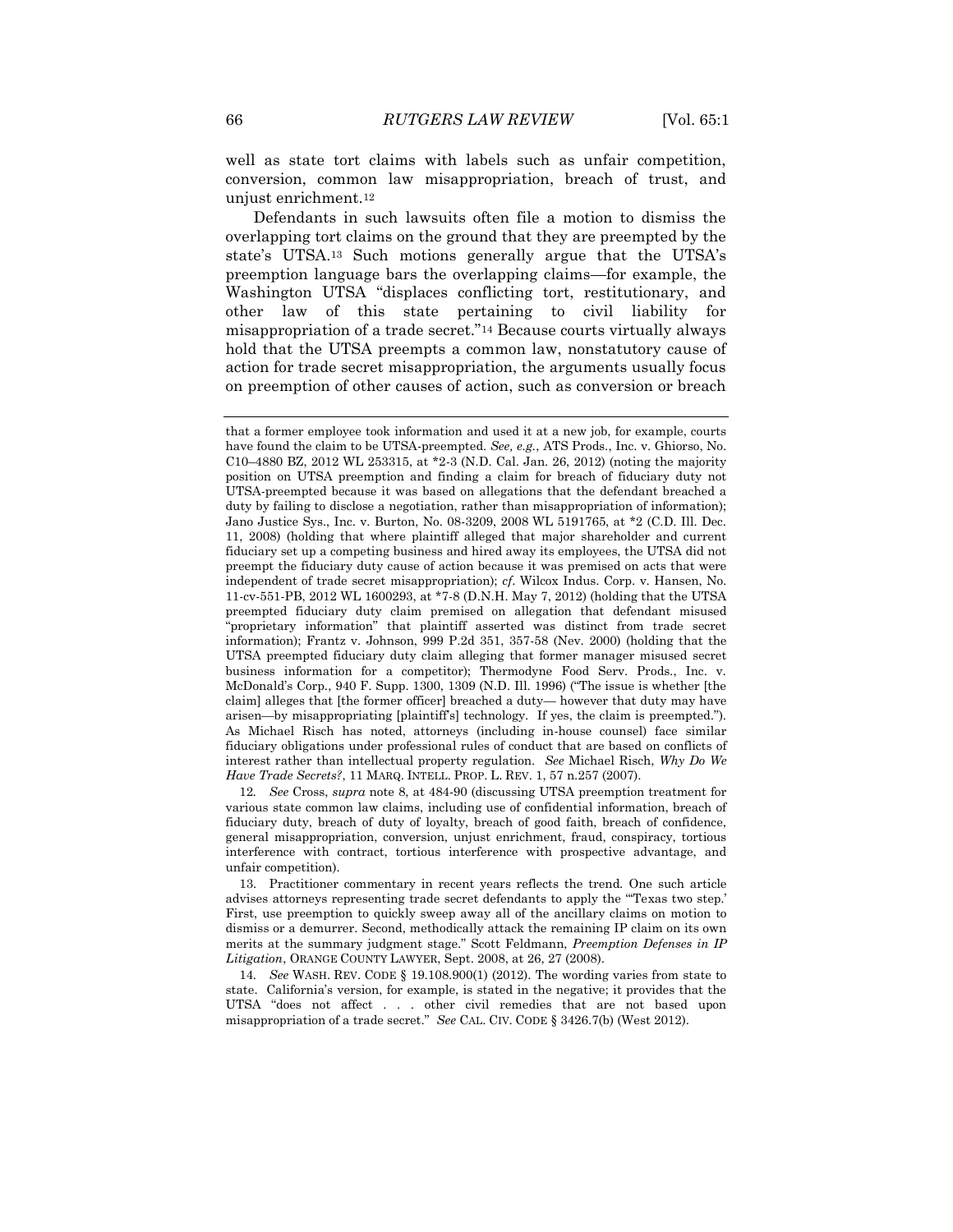of confidence. Courts must inquire as to the particular state legislature's intent in enacting the UTSA—whether the statute was intended to displace all torts arising from the misuse of commercial information, or whether the legislature wanted overlapping torts to coexist alongside the UTSA.

Despite, or perhaps because of, the commonplace nature of motions asserting UTSA preemption, there has been surprisingly little scholarly attention to the issue.<sup>15</sup> Judicial opinions on UTSA preemption often add to the sense that the issue is inconsequential. Many—if not most—courts issuing rulings on UTSA preemption do so without significant analysis, and without asking whether there are big-picture policy questions at stake. Some consist of a few paragraphs buried in the grant or denial of a shotgun Rule 12(b)(6) motion.

The reason for the lack of attention is not hard to divine. Litigants and courts rarely address (or even recognize) the policy issues that UTSA preemption rulings encompass. Courts issue rulings without examining their wider consequences; most UTSA preemption rulings are cursory and simplistic. This is, in short, an issue in intellectual property practice where parties and courts frequently fail to properly frame and debate the questions at stake. That failure, as we will discuss, is part of the reason why the question of federal patent preemption and its relationship to UTSA preemption rulings remains unaddressed.<sup>16</sup>

Almost all UTSA statutes contain some form of preemption language.<sup>17</sup> Although worded differently in some states, the preemption clause generally expresses the idea that civil claims premised on "misappropriation of a trade secret" are extinguished.<sup>18</sup>

<sup>15.</sup> We cite all the scholarly commentary about UTSA preemption we are aware of in this Article—several law review articles and student notes, all told.

<sup>16.</sup> Apart from rulings in which we have taken part, we have not located any court decisions addressing both UTSA preemption and federal preemption at the same time.

<sup>17.</sup> The wording in such clauses varies, but courts generally have not used the seemingly superficial differences to justify different approaches to the preemption question. *See, e.g.*, 765 ILL. COMP. STAT. 1065/8 (2012); WASH. REV. CODE § 19.108.900 (2012); ARIZ. REV. STAT. ANN. § 44-407 (2012). We discuss alternative tort causes of action, and not breach of contract claims, because the UTSA's preemption clause expressly does not displace contract claims. It should be noted that some states, such as Iowa and New Mexico, do not have express preemption clauses in their versions of the UTSA. *See* IOWA CODE §§ 550.1 to .7 (2012); N.M. Stat. Ann. §§ 57-3A-1 to -3A-7 (2012). We do not address the question whether, in such states, common law interpretive rules about the effect of comprehensive statutory schemes would nonetheless bar overlapping tort claims.

<sup>18.</sup> In an excellent and thorough account of the development of the UTSA in the 1970s, Sharon Sandeen makes clear that the drafters were deeply aware of the pressures that federal preemption placed upon state-created theories of information protection—especially in light of the 1976 Copyright Act and the patent-law-based preemption cases of the 1960s such as *Sears* and *Compco*. As a result, the UTSA's displacement clause was not intended to allow an interstitial space for tort claims over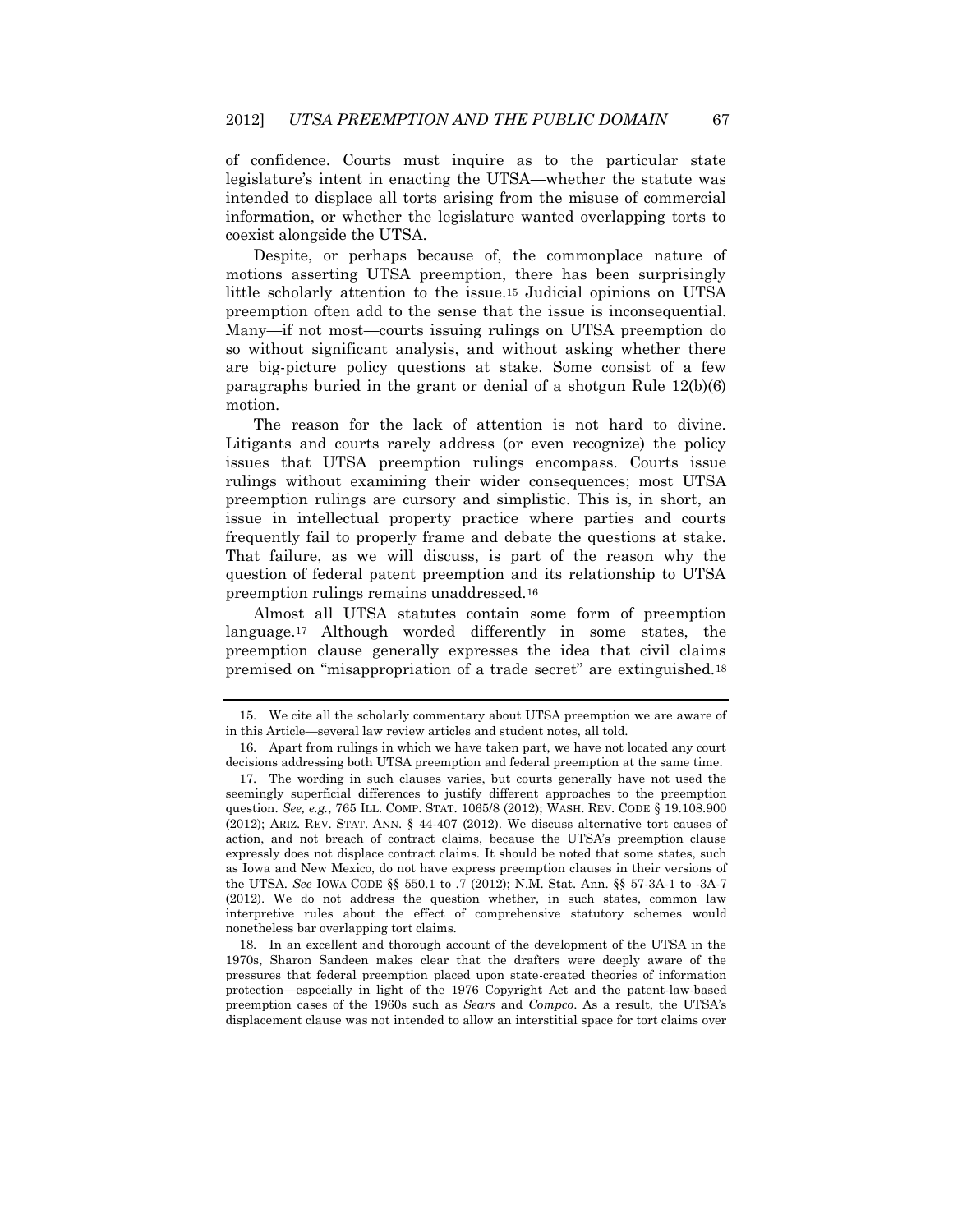On a UTSA preemption motion, the point where courts have split is whether the UTSA operates as a single vehicle by which unpatented commercial information can be protected by state law, or, by contrast, whether state law may extend intellectual property protection to information that does not meet the statutory tests for trade secrecy.<sup>19</sup> That is, does state tort law protect an in-between



category of information that fails to qualify as a trade secret but that

a litigant's self-proclaimed "confidential but not secret" information. *See* Sandeen, *supra* note 6, at 507-08, 535 (discussing Sears, Roebuck & Co. v. Stiffel Co., 376 U.S. 225 (1964), and Compco Corp. v. Day-Brite Lighting, Inc., 376 U.S. 234 (1964), and stating that "[t]he drafters of the UTSA could have followed the language of the [Uniform Deceptive Trade Practices Act] and specifically allowed for the continued common law development of theories of liability related to business information not meeting the definition of a trade secret, but chose not to do so").

<sup>19.</sup> Not every UTSA preemption motion squarely involves whether a state may protect a second tier of non-trade-secret information through tort law. In some simpler cases, courts must instead decide whether the UTSA preempts causes of action that are not based on use of commercial information previously shared in confidence. Such cases are not the focus of this Article, do not pose federal preemption problems, and generally are not the subject of conflicts among the states. *See, e.g.*, Jones v. Haglin, No. CIV. 11-1012, 2012 WL 135449, at \*3 (D.S.D. Jan. 17, 2012) (finding no preemption where defendant was accused of physically taking a register of customers, required by law to be posted on a state government website, and removing information from website in a manner that disrupted plaintiff's contact with its customers); Organ Recovery Sys., Inc. v. Preservation Solutions, Inc., No. 11 C 4041, 2012 WL 116041, at \*6 (N.D. Ill. Jan. 16, 2012) (finding no preemption of claims based on alleged false statements about plaintiff's product); Bliss Clearing Niagara, Inc. v. Midwest Brake Bond Co., 270 F. Supp. 2d 943, 948-49 (W.D. Mich. 2003) (finding no UTSA preemption of a trademark claim).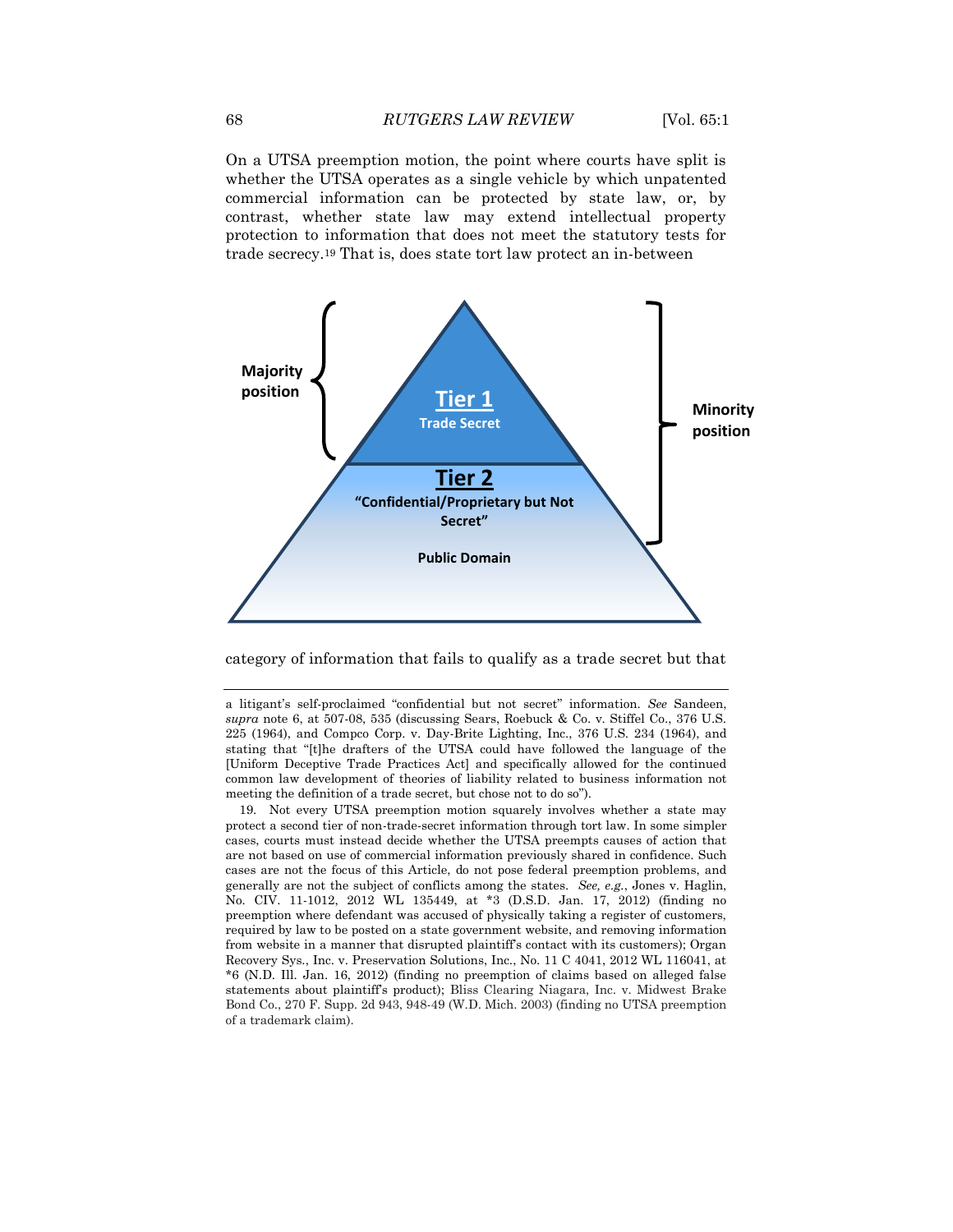is still deemed to be "confidential" or "proprietary" in some other manner? This conflict can be imagined as a contest between a onetier system and a two-tier system of state-protected intellectual property: in a one-tier system, a litigant may pursue a UTSA cause of action against a defendant to allege the misappropriation of information that meets the fairly low threshold for trade secrecy, if the defendant has engaged in a use, disclosure, or acquisition of the information that the UTSA deems wrongful. If the defendant successfully shows that the information is a not a trade secret, the claim fails, and the defendant may lawfully use the information.20 If the facts show that the plaintiff pursued a claim in "bad faith," the prevailing defendant may collect attorneys' fees.<sup>21</sup> For example, in some UTSA cases, the defendant has recovered fees after showing that the plaintiff knowingly pursued a trade secret claim over information that the plaintiff had released in a marketed product or otherwise not treated as a trade secret.<sup>22</sup>

In a two-tier system, by contrast, a defendant theoretically can defeat a UTSA trade secret claim by showing that the information is not secret, perhaps even on facts where an award of attorneys' fees for the plaintiff's "bad faith" conduct is warranted.<sup>23</sup> However, the

<sup>20.</sup> Whether state contract law can or should enforce a form employment contract that bars using information that is not a trade secret after an employee leaves is a separate question. Given the proliferation of UTSA preemption rulings in recent years, the issue of the protectability of nonsecret information has arisen largely in the context of state tort claims rather than contract law. Though we are aware of no empirical study, many, if not most, employment agreements we have reviewed in practice define protectable information in a manner that excludes publicly available information. Indeed, one reason litigants may attempt to use state tort law to protect nonsecret information is that the employment agreement at issue is written in a manner that is largely or entirely coextensive with the definition of trade secrecy. The question of the reach of contract law therefore appears less pressing than the question of the reach of state tort law.

<sup>21</sup>*. See infra* note 23.

<sup>22</sup>*. See, e.g.*, Computer Econ., Inc. v. Gartner Group, Inc., No. 98-CV-0312 TW (CGA), 1999 WL 33178020, at \*6-7 (S.D. Cal. Dec. 14, 1999) (finding bad faith where trade secret plaintiff asserted trade secrets in publications available to the public); Stilwell Dev. Inc. v. Chen, 11 U.S.P.Q. 2d (BNA) 1328, 1331 (C.D. Cal. 1989) (finding bad faith where trade secret plaintiff asserted trade secrets in products it had placed in the open market).

<sup>23.</sup> The UTSA contains a clause allowing for a prevailing defendant to collect attorneys' fees (and costs in some jurisdictions) where a plaintiff has initiated or maintained a trade secret claim in "bad faith." *See, e.g.*, WASH. REV. CODE § 19.108.040 (2012); CAL. CIV. CODE § 3426.4 (West 2012). Many courts use a two-factor test to analyze whether there was "bad faith." *See, e.g.*, Hill v. Best Med. Int'l, Inc., Nos. 07-1709, 08-1404, 09-1194, 2011 WL 6749036, at \*3-8 (W.D. Pa. Dec. 22, 2011) (awarding fees and costs to prevailing defendants where plaintiff failed to identify trade secrets and falsely claimed that information on computers constituted trade secrets); FLIR Sys., Inc. v. Parrish, 174 Cal. App. 4th 1270, 1273, 1276-78, 95 Cal Rptr. 3d 307, 313-16 (2009) (same where plaintiffs made baseless claims against former executives seeking to start a new company); Contract Materials Processing, Inc. v. Kataleuna GmbH Catalysts, 222 F. Supp. 2d 733, 744-49 (D. Md. 2002)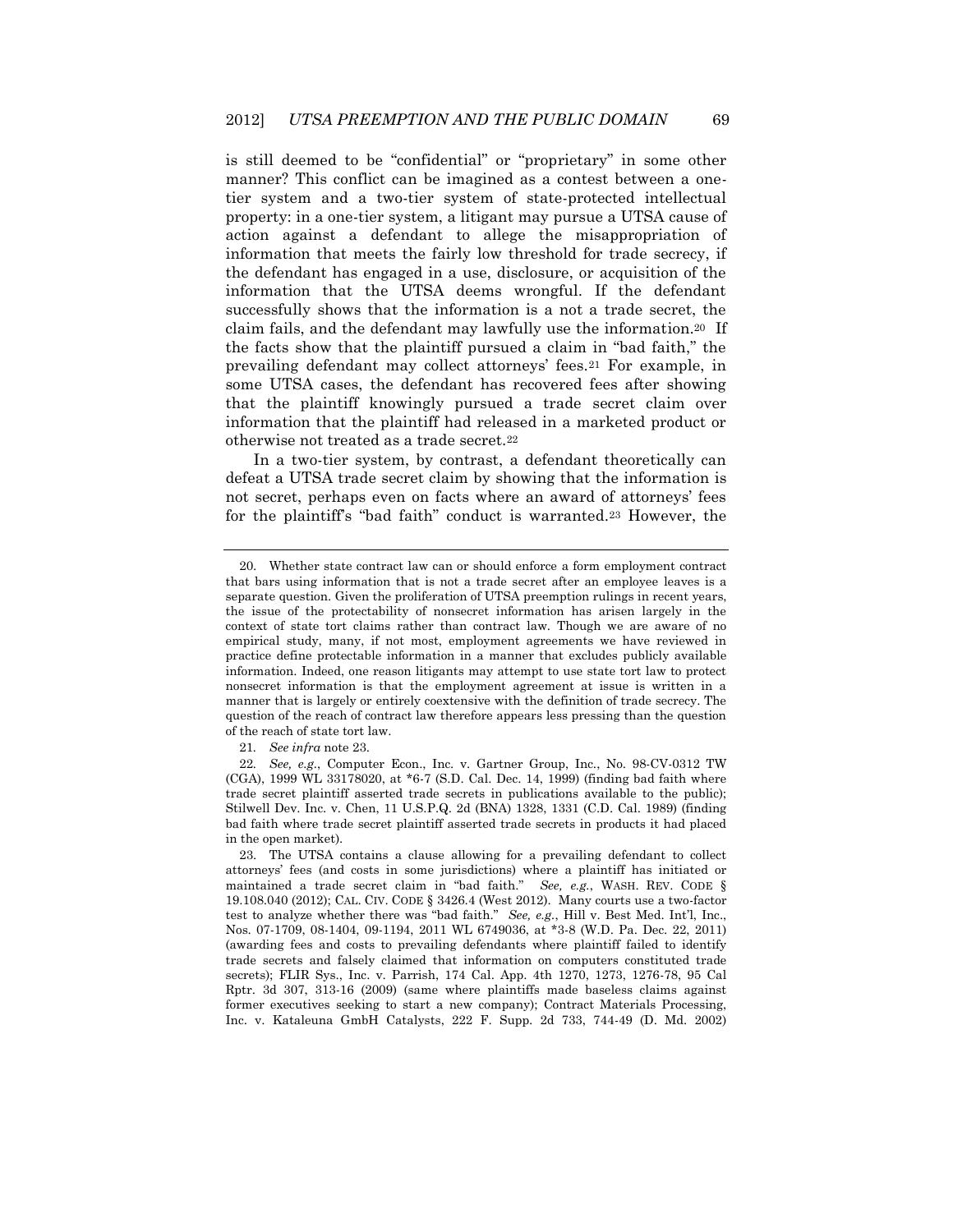plaintiff may nevertheless continue to sue the defendant under different, alternative tort claims for use of the same information, on the theory that the information is "confidential" or "proprietary," even though it is not a trade secret. This, at least, is the proposition offered by courts that have taken the minority position on UTSA preemption, though it is not clear how such a case would ultimately play out if it went all the way to trial.<sup>24</sup>

Whether the UTSA in a given state prohibits litigants from using state tort law to protect information that is not a trade secret is a multilayered question. In any state with a UTSA preemption clause, answering the question might involve analyzing at least the following questions before one reaches the questions of federal patent preemption central to this Article:

- Whether the state ever allowed alternative tort claims to protect information where a trade secret claim based on the same information failed or, by contrast, whether historical cases in the state used words like "secret" and "confidential" as synonyms for the same single standard of protection;
- Whether the specific type of claim the plaintiff seeks to advance has ever existed under state law (for example, a conversion cause of action to protect information learned by an employee on the job),<sup>25</sup>
- Whether the state's general canons of statutory interpretation call for broader or narrower preemption of prestatute common law in the same subject area as that of a comprehensive statutory enactment;<sup>26</sup>

26. Again using California as an example, the state's high court has held that comprehensive statutory enactments operate to displace prior inconsistent common law theories. *See* Pac. Scene, Inc. v. Penasquitos, Inc., 46 Cal. 3d 407, 411-13, 758 P.2d 1182, 1184-86 (1988) (holding that Corporations Code enactments addressing

<sup>(</sup>applying two-part test in awarding fees).

<sup>24.</sup> We have not located a case in a court applying the UTSA minority position where a plaintiff pursued a defendant to trial (or summary judgment) over an alternative claim where the defendant previously had defeated the UTSA trade secret claim over the same information.

<sup>25.</sup> Occasionally a court will delve into these issues instead of assuming that the plaintiff's purported cause of action is something that actually exists under state law. *See* Reliant Care Mgmt. Co. v. Health Sys., Inc., No. 4:10CV38 CDP, 2011 WL 4369371, at \*2-3 (E.D. Mo. Sept. 19, 2011) (noting that because there is no such thing as plaintiff's claim for "unfair head start" under Missouri law, the claim would fail even apart from UTSA preemption); Dental Health Prod., Inc. v. Ringo, No. 08-C-1039, 2011 WL 3793961, at \*4-5 (E.D. Wisc. Aug. 25, 2011) (rejecting plaintiff's argument that it could pursue a tort claim for information deemed to be "confidential" but not a trade secret by pointing out that the litigant had failed to show that such a claim actually existed under Wisconsin law; the decision is notable because it arose in the only jurisdiction where a state supreme court has taken the minority position on UTSA preemption). Too often, however, litigants, courts, and commentators seem to assume that such claims have always existed, and are not being invented for the first time by litigants solely to plead around the UTSA.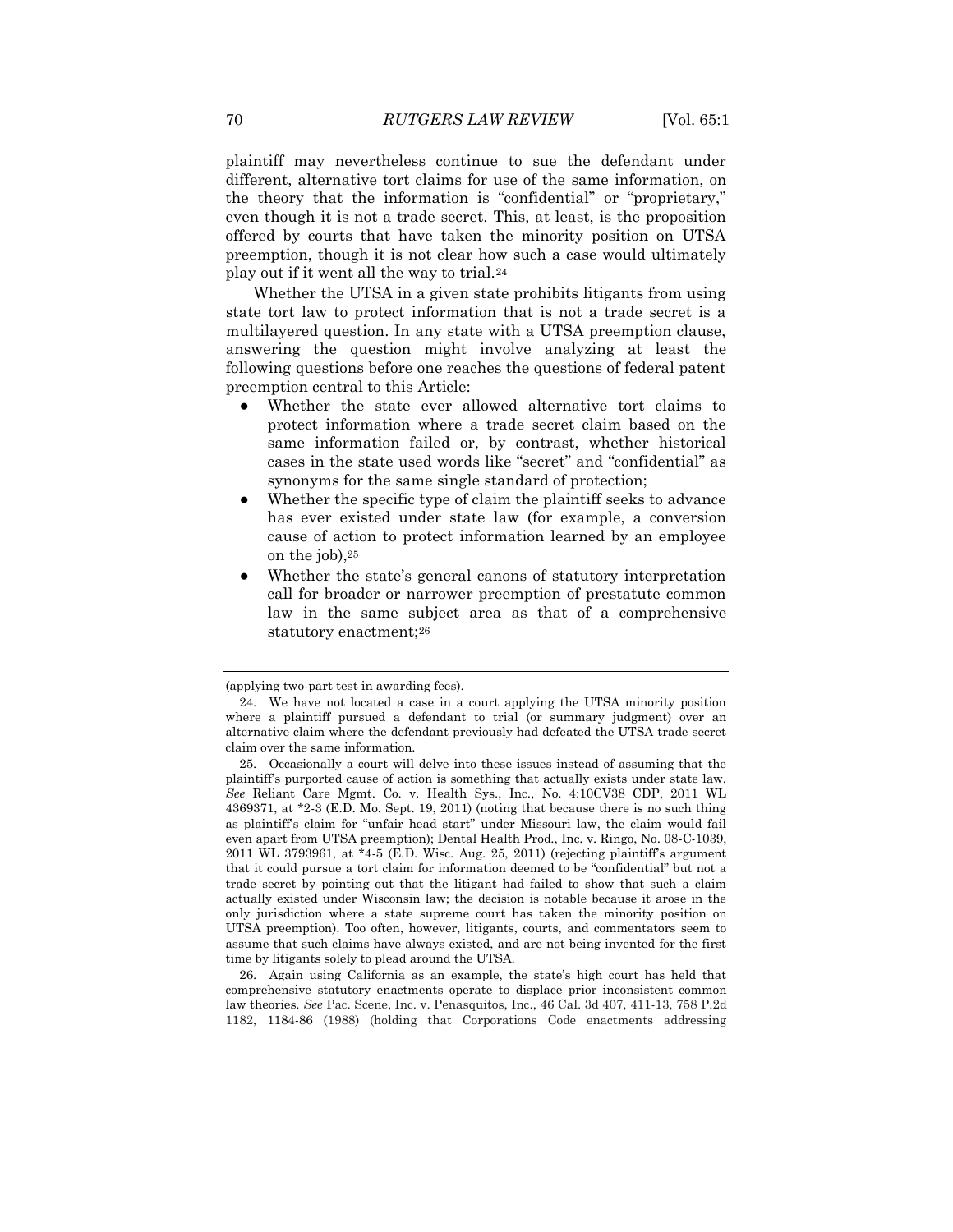- How the state has addressed preemption of alternative tort claims by other Uniform Acts containing displacement clauses also enacted by the same state;<sup>27</sup>
- If the state included a preemption clause within its version of the UTSA, whether the state's own legislative history for the UTSA provides clues regarding the scope of that clause;<sup>28</sup> and
- Whether the proposed alternative claim would directly undermine the UTSA by permitting liability against a defendant on facts that might render a plaintiff liable for UTSA sanctions for pursuing a "bad faith" claim.

And that is before we reach the federal preemption question that is the subject of this Article. Unfortunately, few if any courts have addressed UTSA preemption by systematically asking these foundational questions. Litigants, in turn, rarely brief these questions, and instead look for a quick, situational win based on citations that may be incomplete or inapposite. Although a majority position and a minority position have emerged, rulings taking either side rarely are the product of sophisticated analysis.<sup>29</sup>

28. In California, for example, the UTSA's legislative sponsor quoted the committee's language about the preemptive effect of the statute in a letter accompanying the bill when it was sent to the governor for signature. *See* Letter from Elihu M. Harris, Assemblyman, Thirteenth Dist. of Cal., to Governor Deukmejian (Sept. 12, 1984) (on file with authors) ("The contribution of the Uniform Act is substitution of unitary definitions of trade secret and trade secret misappropriation, and a single statute of limitations for the various property, quasi-contractual, and violation of fiduciary relationship theories of noncontractual liability utilized at common law.").

corporate dissolution "precluded resort to dormant common law doctrines for the provision of extra-statutory relief"); I.E. Assoc. v. Safeco Title Ins. Co., 39 Cal. 3d 281, 285, 288, 702 P.2d 596, 598, 600 (1985) (holding that foreclosure statutes occupy the field and impliedly barred claim premised on nonstatutory allegations against trustee).

<sup>27.</sup> California and Louisiana are two examples of states where other Uniform Acts frequently have been applied to displace alternative tort claims within their scope. *See, e.g.*, Zengen, Inc. v. Comerica Bank, 41 Cal. 4th 239, 255, 59 Cal. Rptr. 3d 240, 250-51 (2007) (UCC preemption); Gil v. Bank of Am., Nat'l Assn., 138 Cal. App. 4th 1371, 1375-80, 42 Cal. Rptr. 3d 310, 312-16 (2006) (UCC preemption); Bishop v. Hyundai Motor Am., 44 Cal. App. 4th 750, 755-56, 52 Cal. Rptr. 2d 134, 138 (1996) (UCC preemption); Briseno v. City of Santa Ana, 6 Cal. App. 4th 1378, 1381-82, 8 Cal. Rptr. 2d 486, 488-89 (1992) (Uniform Housing Code "has also *impliedly* preempted most local regulations"); Innovative Hospitality Sys., L.L.C. v. Abe's, Inc., 52 So. 3d 313, 316 (La. Ct. App. 2010) (UCC preemption); Groue v. Capital One, 47 So. 3d 1038, 1040 n.3 (La. Ct. App. 2010) (UCC preemption); ASP Enter., Inc. v. Guillory, 22 So. 3d 964, 973 (La. Ct. App. 2009) (UCC preemption).

<sup>29.</sup> Perhaps the most comprehensive scholarly discussion of UTSA preemption is John T. Cross's 2010 article *UTSA Displacement of Other State Law Claims*. Cross, *supra* note 8, at 445. The focus of the article is an in-depth discussion of preemption of common law claims by state UTSA statutes. Cross mentions federal preemption as a potential yardstick to use in assessing questions of UTSA preemption. *Id.* at 472-73 (discussing federal preemption principles as persuasive authority in guiding a state's own decisions as to whether its common law claims are preempted by its UTSA); *see also* Sandeen, *supra* note 6, at 507-09 (attributing the gradual adoption of the UTSA in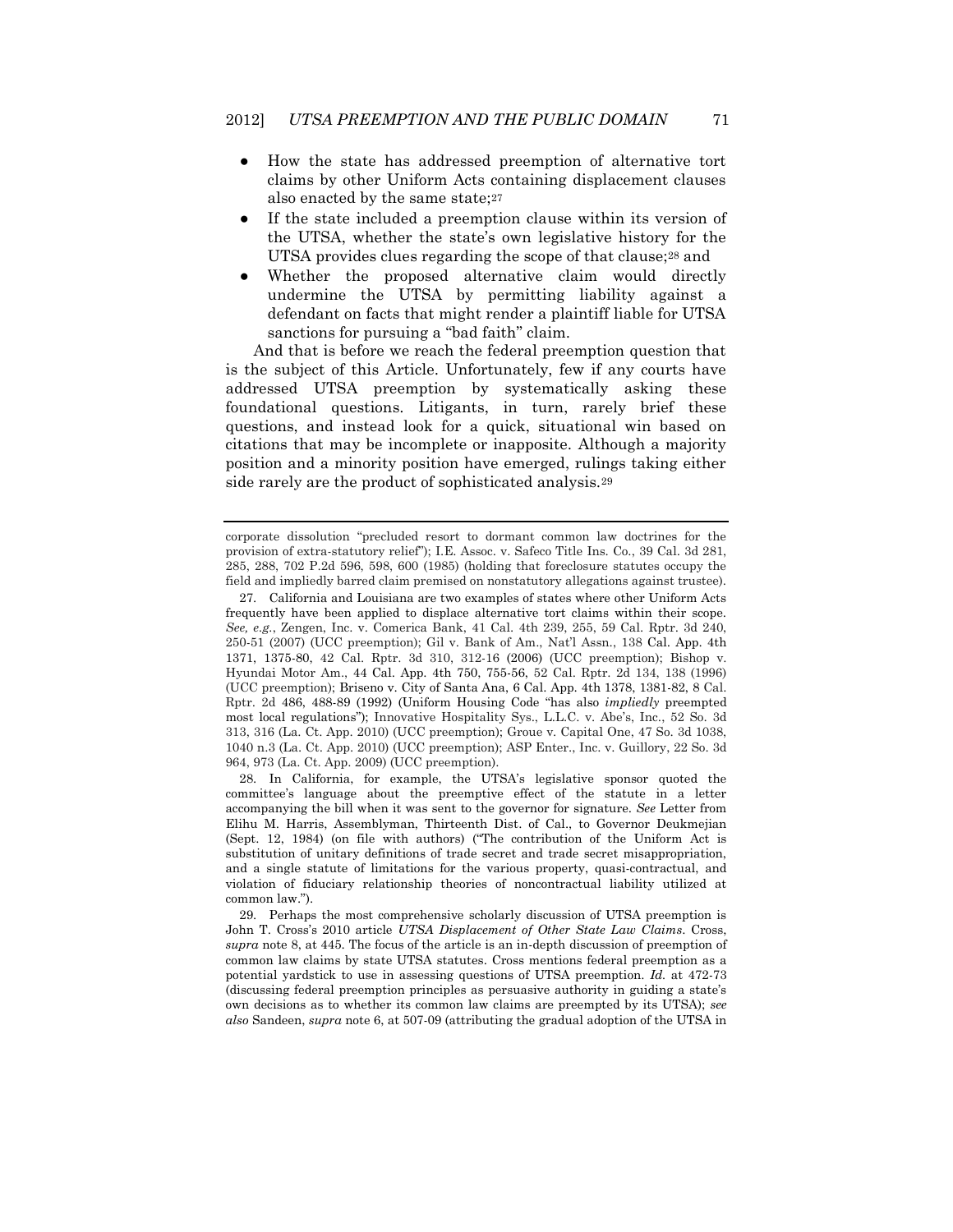### *A. The Majority Approach to UTSA Preemption*

It appears that the majority of courts that have considered UTSA preemption—and certainly a substantial majority of state supreme courts to have addressed the question—have ruled that the UTSA displaces alternative state law tort claims that seek to hold the defendant liable for misusing the plaintiff's information.<sup>30</sup> Most such rulings are cursory, however, and only a few expressly recognize that the result of holding in favor of UTSA preemption is to hold that a second tier of state-law-protected intellectual property does not exist. That said, UTSA preemption rulings from the majority position generally engage in more analysis than those taking the minority position.<sup>31</sup>

 As of this writing in 2012, eight state supreme courts have taken the majority approach to UTSA preemption.<sup>32</sup> One of the most recent,

32*. See* Arkansas: RK Ent., LLC v. Pro-Comp Mgmt., Inc., 158 S.W.3d 685, 689-90 (Ark. 2004) (reversing trial court and finding broad preemption of alternative tort claim); Delaware: Savor, Inc. v. FMR Corp., 812 A.2d 894, 898 (Del. 2002) (affirming preemption of unfair competition and conspiracy claims at the pleading stage); Georgia: Robbins v. Supermarket Equip. Sales, LLC, 722 S.E.2d 55, 58 (Ga. 2012) (approving prior Georgia case law to hold that allowing injunctive relief for information that failed to qualify as a trade secret "undermined the exclusivity of the GTSA[,] . . . [and] [t]he fact that the drawings were not ultimately found to be trade secrets under the act did not make the preemption clause inapplicable"); Hawaii: BlueEarth Biofuels, LLC v. Hawaiian Elec. Co., 235 P.3d 310, 320-23 (Haw. 2010) (describing the current state of UTSA preemption law nationwide and siding with several other state supreme courts in favoring the majority approach); Nevada: Frantz v. Johnson, 999 P.2d 351, 357-58 (Nev. 2000) (reversing trial court and holding in favor of broad preemption of various alternative tort claims); New Hampshire: Mortgage Specialists, Inc. v. Davey, 904 A.2d 652, 660, 664 (N.H. 2006) (affirming pretrial order dismissing alternative claims, ruling that UTSA is intended as sole claim for trade secret misuse; strongly criticizing Wisconsin ruling in *Burbank Grease*); South Dakota: Weins v. Sporleder, 605 N.W.2d 488, 491-92 (S.D. 2000) (reversing trial court and holding in favor of broad preemption; explaining that it would render the UTSA "meaningless" if a plaintiff's trade secret claim is dismissed and "plaintiffs can simply pursue the same claim in the name of a tort."); Vermont: Dicks v. Jensen, 768 A.2d 1279, 1285 (Vt. 2001) (holding that UTSA preemption applies to common law claims even if the information does not meet the statutory definition of a trade secret). *But cf.*  Burbank Grease Serv., LLC v. Sokolowski, 717 N.W.2d 781, 798 (Wisc. 2006) (ruling,

part to combat the uncertainty presented by *Sears/Compco* and other cases on the question of federal patent preemption).

<sup>30.</sup> For state supreme court citations, see *infra* note 32.

<sup>31.</sup> For two recent majority position decisions that engage in a detailed analysis, see Mattel, Inc. v. MGA Entm't, Inc., 782 F. Supp. 2d 911, 986-87 (C.D. Cal. 2011) ("In an effort to align with the California courts that have addressed this issue, the Court concludes that UTSA supersedes claims based on the misappropriation of confidential information, whether or not that information meets the statutory definition of a trade secret."), and Firetrace USA, LLC v. Jesclard, 800 F. Supp. 2d 1042, 1048-49 (D. Ariz. 2010) (surveying conflicting authorities and finding that majority approach best fits legislative goal of a uniform scheme for commercially valuable information that displaces "common law tort claims based on the misappropriation of information, whether or not that information meets the statutory definition of a trade secret").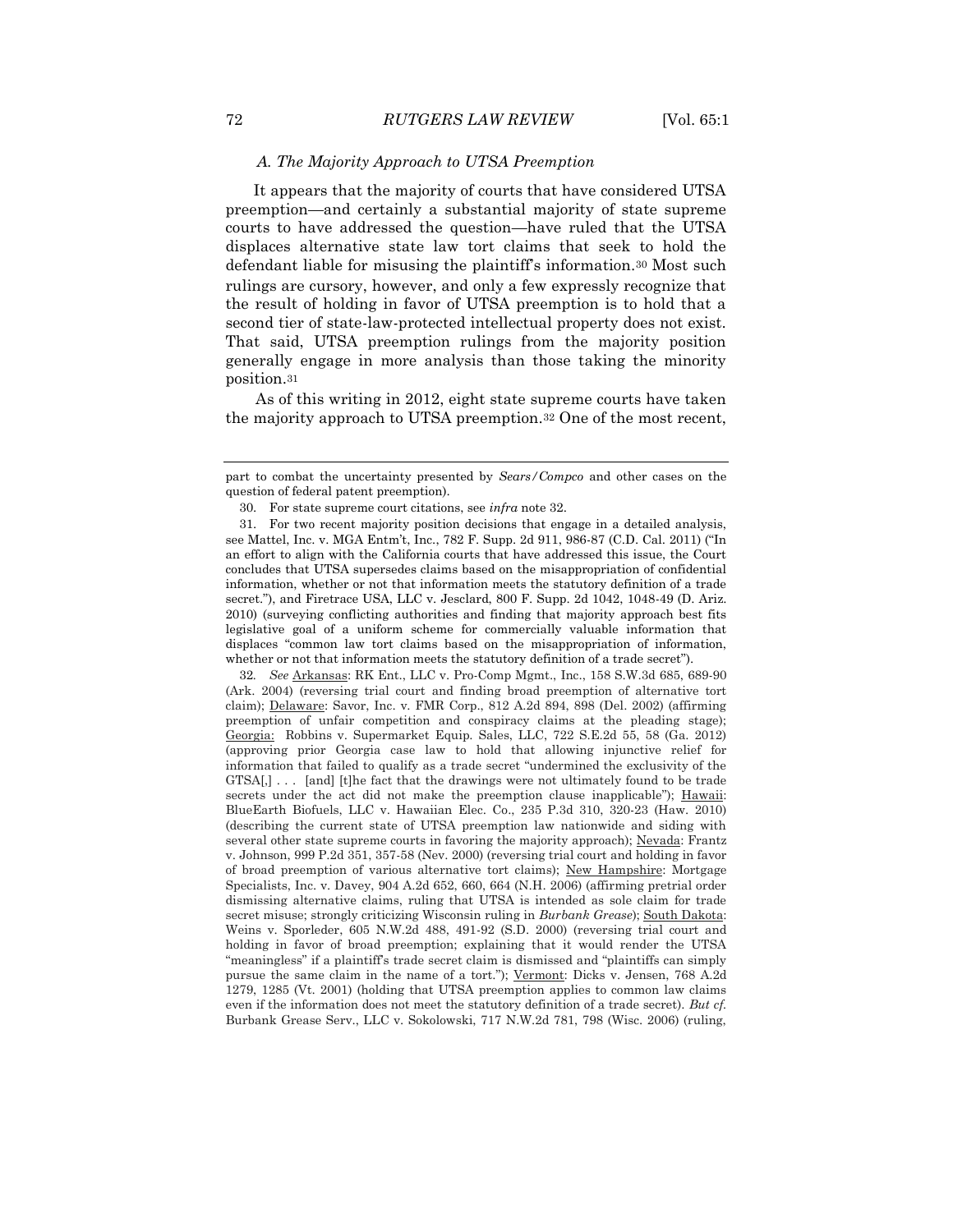a decision from the Hawaii Supreme Court, is perhaps the most comprehensive. The court, faced with a list of questions certified by the federal district court, had to decide the scope and meaning of UTSA preemption.<sup>33</sup> The certification provided a platform for a thorough analysis, as the court consulted cases from around the country, law review articles, and a treatise for guidance.<sup>34</sup> Ultimately, the court held that "the HUTSA preempts non-contract, civil claims based on the improper acquisition, disclosure or use of confidential and/or commercially valuable information that does not rise to the level of a . . . trade secret."<sup>35</sup>

Several state appellate courts have ruled in favor of UTSA preemption of state tort claims arising from misuse of the plaintiff's information.<sup>36</sup> For example, a California appellate court in Silicon Valley held in favor of broad preemption by noting that the California legislature intended to replace "the notoriously haphazard web of disparate laws governing trade secret liability" with a uniform regime, and that such "purpose would be grossly subverted by leaving alternative bases for liability intact."<sup>37</sup> The court went

33*. See BlueEarth Biofuels*, 235 P.3d at 311 (four certified questions from the federal District of Hawaii).

34. Courts rarely cite academic work and may do so less often than in the past. *See, e.g.*, Adam Liptak, *When Rendering Decisions, Judges Are Finding Law Reviews Irrelevant*, N.Y. TIMES, Mar. 19, 2007, at A8. Here, happily, the court cited (and sometimes quoted at length from) an article by Mark Lemley, an article by a practitioner, three student notes, and a section from the Pooley treatise (in full disclosure, the latter was written by one of us). *See BlueEarth Biofuels*, 235 P.2d at 313, 321-23.

35*. BlueEarth Biofuels*, 235 P.2d at 323.

36*. See* HDNet, LLC v. N. Am. Boxing Council, 972 N.E.2d 920, 924-27 (Ind. Ct. App. 2012) (following *BlueEarth Biofuels* and other decisions to adopt the majority position on UTSA preemption); Rogers Indus. Prods., Inc. v. HF Rubber Mach., Inc., 936 N.E.2d 122, 130 (Ohio Ct. App. 2010) (Ohio UTSA preempts claims "based solely on allegations of misappropriation of trade secrets or other confidential information"); CDC Restoration & Const., LC v. Tradesmen Contractors, LLC, 274 P.3d 317, 330 (Utah Ct. App. 2012) ("[W]e join the majority of courts that have addressed this issue and hold that the UTSA preempts claims based on the unauthorized use of information, irrespective of whether that information meets the statutory definition of a trade secret."); Thola v. Henschell, 164 P.3d 524, 530 (Wash. Ct. App. 2007) (taking the majority position as articulated by the New Hampshire Supreme Court's *Davey* decision but deciding against preemption on facts where tortious interference claim "does not involve the acquisition or disclosure of confidential information").

37. Silvaco Data Sys. v. Intel Corp., 184 Cal. App. 4th 210, 233-34, 109 Cal. Rptr.

over passionate dissent, against preemption of alternative tort claims despite preemption clause in Wisconsin UTSA); *see* Wolfe Elec. Inc. v. Duckworth, 266 P.3d 516, 533 (Kan. 2011) (declining to reach question of UTSA preemption's scope in case where plaintiff sought tort recovery for trade secrets as well as "confidential information"; court held that plaintiff could not include both categories in an UTSA jury instruction and also include both in a non-UTSA jury instruction, but remanded the ultimate question whether the Kansas UTSA displaces "other tort causes of action for recovery of damages for nontrade secrets" because parties did not first raise the issue in the trial court).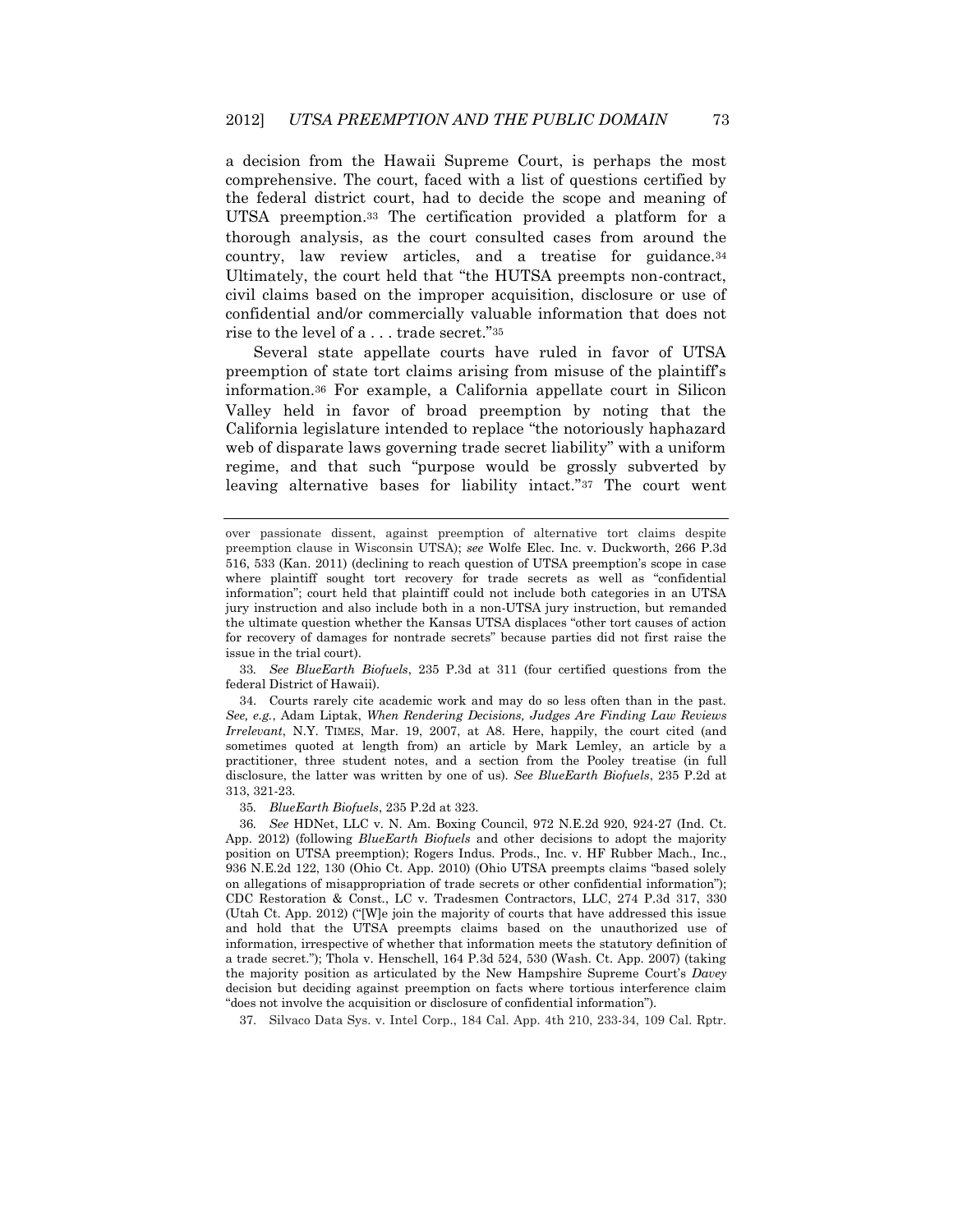further by questioning the grounds on which a litigant might attempt to raise an alternative tort claim. In *Silvaco Data Systems v. Intel Corp.*, the court explained that the first question courts should ask is whether a plaintiff can point to a protectable property right other than trade secrecy in the information it seeks to protect, and reject an alternative tort claim if the plaintiff cannot show such an interest.<sup>38</sup>

The decision also specifically rejected the logic of one of the leading minority position cases we will discuss in the section that follows, *Cenveo Corporation v. Slater*, because the federal court in that case assumed that state law protects nonsecret information without engaging in an analysis of whether that is truly the case:

We emphatically reject the *Cenveo* court's suggestion that the uniform act was not intended to preempt "common law conversion claims based on the taking of information that, though not a trade secret, was nonetheless of value to the claimant." On the contrary, a prime purpose of the law was to sweep away the adopting states' bewildering web of rules and rationales and replace it with a uniform set of principles for determining when one is—and is not liable for acquiring, disclosing, or using "information . . . of value." Central to the effort was the act's definition of a trade secret. Information that does not fit this definition, and is not otherwise made property by some provision of positive law, belongs to no one, and cannot be converted or stolen. By permitting the conversion claim to proceed on a contrary rationale, the *Cenveo* court impliedly created a new category of intellectual property far beyond the contemplation of the Act, subsuming its definition of "trade secret" and effectively obliterating the uniform system it seeks to generate.39

Likewise, a number of federal district<sup>40</sup> and circuit courts<sup>41</sup> have taken the majority position. Two well-known decisions asked

<sup>3</sup>d 27, 47-51 (2010), *overruled in part on unrelated ground by* Kwikset Corp. v. Superior Court, 51 Cal. 4th 310, 337, 246 P.3d 877, 895 (2011) (affirming UTSA preemption-based demurrer of alternative claims for conversion, intentional and negligent interference, unfair competition, and common count); *see also* K.C. Multimedia, Inc. v. Bank of Am. Tech. & Operations, Inc., 171 Cal. App. 4th 939, 957- 60, 90 Cal. Rptr. 3d 247, 257-61 (2009) (affirming "broad" preemption of alternative claims for unfair competition, breach of confidence, and tortious interference with contract in pretrial trial court ruling based on the pleadings).

38*. See* 184 Cal. App. 4th at 238-39, 109 Cal. Rptr. 3d at 52-54. The court did not provide examples of possible claims permitted by positive law apart from a UTSA claim. State-defined publicity or trademark-related rights may be examples, though none are substitutes or alternatives for UTSA claims.

<sup>39</sup>*. Id.* at 239 n.22, 109 Cal. Rptr. 3d at 53 n.22 (citations omitted).

<sup>40</sup>*. See, e.g.*, Brigham Young Univ. v. Pfizer, Inc., No. 2:06-CV-890 TS, 2012 WL 994305, at \*2-3 (D. Utah Mar. 22, 2012) (following recent Utah appellate decision to find common law claims preempted); Nexsales Corp. v. Salebuild, Inc., No. C-11-3915 EMC, 2012 WL 216260, at \*3-4 (N.D. Cal. Jan. 24, 2012) (preempting claim for "common law misappropriation"); Kendall Holdings, Ltd. v. Eden Cryogenics LLC, 846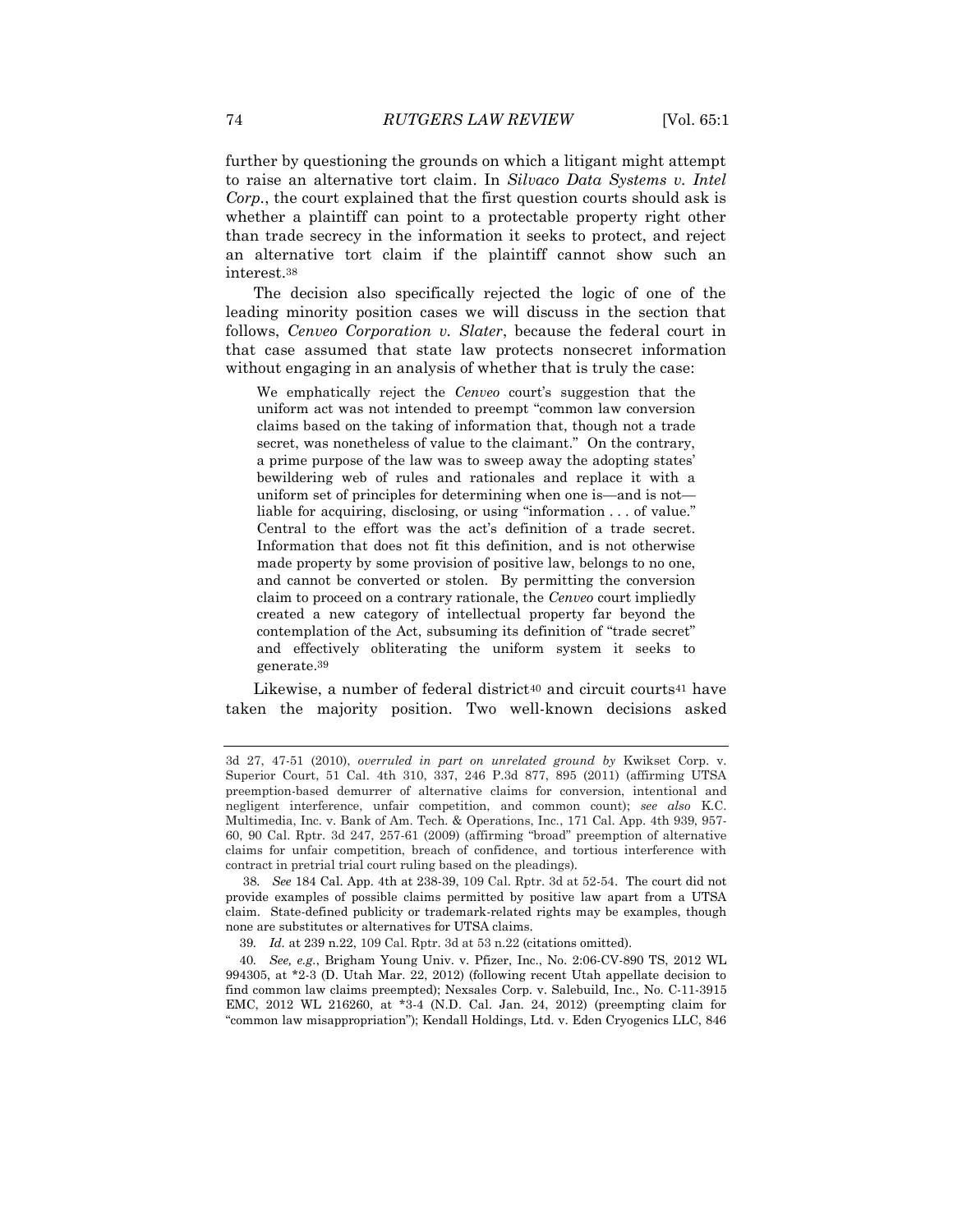whether a party can legitimately claim state law intellectual property rights in information that does not qualify as a trade secret. In one, *Hauck Manufacturing Co. v. Astec Industries, Inc.*, the Eastern District of Tennessee rejected the concept that any such

41*. See* Seventh Circuit: Composite Marine Propellers, Inc. v. Van Der Woude, 962 F.2d 1263, 1265 (7th Cir. 1992) (noting that Illinois UTSA "abolished all common law theories of misuse of such [confidential] information. Unless defendants misappropriated a (statutory) trade secret, they did no legal wrong." (citation omitted)); Ninth Circuit: Cacique, Inc. v. Robert Reiser & Co., 169 F.3d 619, 624 (9th Cir. 1999) (affirming ruling that party could not allege common law unfair competition to avoid California UTSA remedies, albeit without detailed analysis of UTSA preemption); Eleventh Circuit: Penalty Kick Mgmt., Ltd. v. Coca Cola Co., 318 F.3d 1284, 1298 (11th Cir. 2003) (preempting alternative conversion claim under Georgia UTSA); Federal Circuit: Microstrategy Inc. v. Business Objects, S.A., 429 F.3d 1344, 1363-64 (Fed. Cir. 2005) (affirming UTSA preemption ruling under Virginia law, albeit without sustained analysis); On-Line Tech., Inc. v. Bodenseewerk Perkin-Elmer GmbH, 386 F.3d 1133, 1146 (Fed. Cir. 2004) (affirming UTSA preemption ruling under Connecticut law because "[a]ll of [plaintiff's] allegations relate to the misappropriation of trade secrets"); C&F Packing Co. v. IBP, Inc., 224 F.3d 1296, 1307 (Fed. Cir. 2000) (affirming preemption ruling under Kansas law; fraud claim was "indistinguishable" from the trade secret claim).

F. Supp. 2d 805, 823 (S.D. Ohio 2012) (taking majority "same operative facts" position to find alternative claim for unfair competition preempted where it was premised on "confidential information"); OneSky Litig. Trust v. Sullivan, No. 10-cv-344-LM, 2012 WL 124739, at \*6-7 (D.N.H. Jan. 17, 2012) (finding fraud and other claims premised in information misuse preempted under majority approach); Heller v. Cepia, L.L.C., No. C11-01146 JSW, 2012 WL 13572, at  $*7$  (N.D. Cal. Jan. 4, 2012) (preempting alterative tort claims; following *Silvaco*); Dana Ltd. v. Am. Axle and Mfg. Holdings, Inc., No. 1:10-CV-450, 2011 WL 4954061, at \*2-4 (W.D. Mich. Oct. 17, 2011) (preempting unfair competition claim where claim was "based on allegations that Defendants took information that may not constitute a trade secret, but that nonetheless could be used to their competitive advantage"); ProductiveMD, LLC v. 4UMD, LLC, 821 F. Supp. 2d 955, 964 (M.D. Tenn. 2011) (employing majority position "same proof" test to find claims preempted in part); Office Depot, Inc. v. Impact Office Prods., LLC, 821 F. Supp. 2d 912, 923 (N.D. Ohio 2011) (employing majority position "same operative facts" test to find claims preempted in part); B&F Sys., Inc. v. LeBlanc, No. 7:07-CV-192 (HL), 2011 WL 4103576, at \*27 (M.D. Ga. Sept. 14, 2011) (finding conversion claim preempted under majority approach); Jardin v. DataAllegro, Inc., No. 10-CV-2552-IEG (WVG), 2011 WL 1375311, at \*4 (S.D. Cal. Apr. 12, 2011) (preempting alternative claims); Carpenter v. Aspen Search Advisors, LLC, No. 10 C 6823, 2011 WL 1297733, at \*2 (N.D. Ill. Apr. 5, 2011) ("Whether or not an ITSA claim is supported, the Act preempts related common law claims, such as this one." (citation omitted)); XpertUniverse, Inc. v. Cisco Sys., Inc., No. 09-157 (JAP), 2011 WL 1226365, at \*4 (D. Del. Mar. 28, 2011) (applying majority position under California law to preempt claims said to be premised on "other protectable confidential and proprietary information in addition to trade secrets" (citation omitted)); Nat'l City Bank, N.A. v. Prime Lending, Inc., 737 F. Supp. 2d 1257, 1267-68 (E.D. Wash. 2010) (preempting breach of confidence claim that was "factually indistinguishable" from UTSA claim); Ultimate Timing, LLC v. Simms, 715 F. Supp. 2d 1195, 1208 (W.D. Wash. 2010) (finding duplicative conversion claim preempted because information at issue was same as subject matter of UTSA claim); Secure Energy, Inc. v. Coal Synthetics, LLC, No. 4:08CV1719 JCH, 2010 WL 1691454, at \*3-5 (E.D. Mo. Apr. 27, 2010) (finding several claims preempted and describing information as "confidential"); KCH Serv., Inc. v. Vanaire, Inc., No. 05-777-C, 2009 WL 2020770, at \*2 (W.D. Ky. July 9, 2009) (finding negligence claim preempted).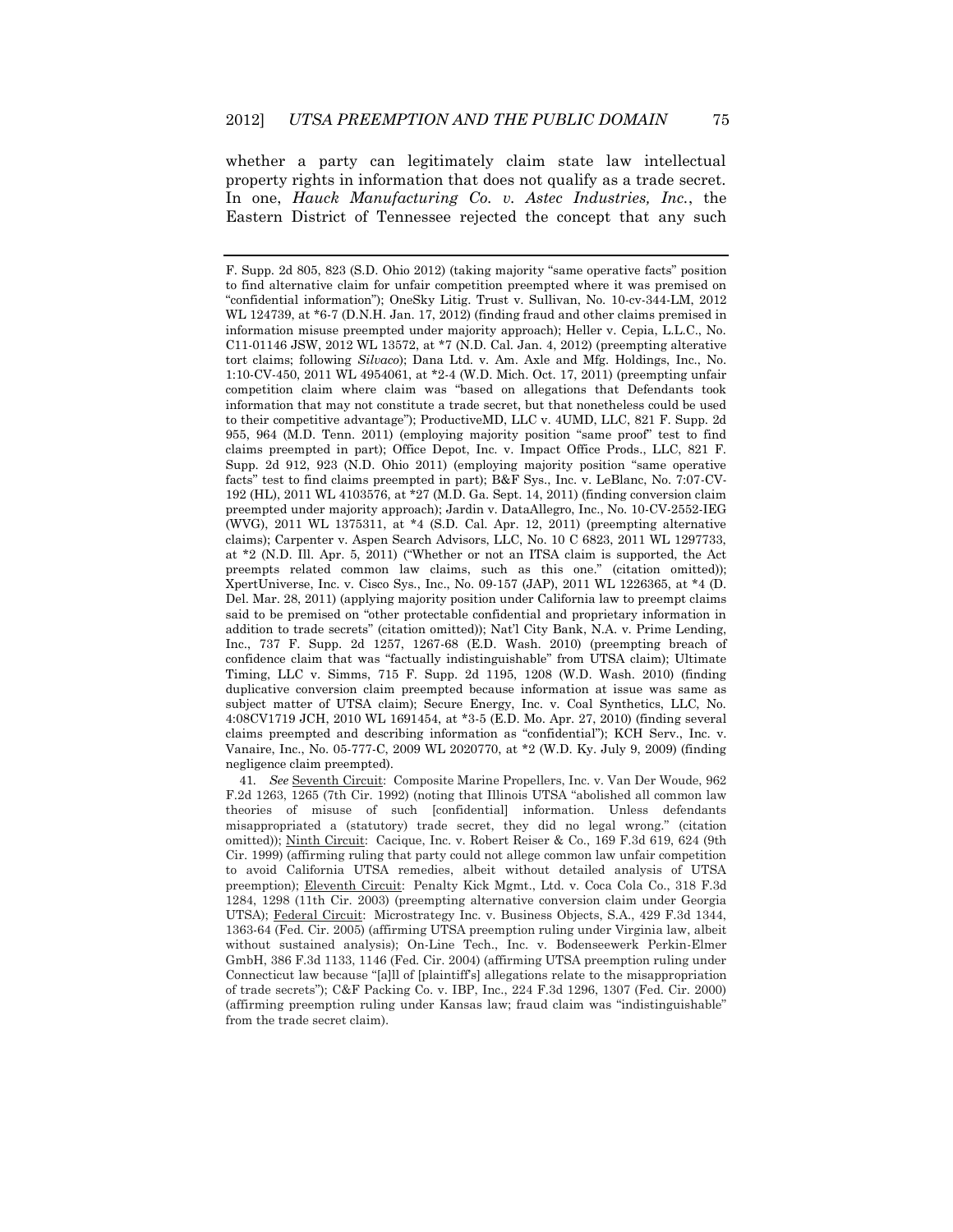rights could exist: "If the information is a trade secret, the plaintiff's claim is preempted; if not, the plaintiff has no legal interest upon which to base his or her claim. Either way, the claim is not cognizable."<sup>42</sup>

Similarly, the Northern District of Georgia described how such alternative tort claims would undermine the UTSA by disrupting the balance between protected information and information in the public domain:

If a plaintiff could alternatively recover for misappropriation of non-proprietary information or misappropriation of unguarded proprietary information, the legislative judgment contained in the GTSA—that such information should otherwise flow freely in the public domain—would be subverted. And it would make little sense to go through the rigamarole of proving information was truly a trade secret if a plaintiff could alternatively plead claims with less burdensome requirements of proof.<sup>43</sup>

As discussed in greater detail below, the majority approach to UTSA preemption does not conflict with federal patent preemption because it protects only trade secret information. By definition, information protected under the majority approach must be secret, ruling out the possibility that a plaintiff could bring a state tort claim based upon information in the public domain. Because state law—the UTSA—already preempts any claims that might conflict with federal patent policy, federal patent preemption is not an issue in jurisdictions taking the majority position on UTSA preemption.

### *B. The Minority Approach to UTSA Preemption*

Courts taking the minority approach to UTSA preemption permit state tort claims based on information that fails to qualify as a UTSA trade secret. In doing so, the minority approach creates a second, alternative tier of intellectual property that may encroach on the public domain.

This logic, however, is rarely if ever articulated as such. Indeed, courts taking the minority position do not expressly rule in favor of a two-tier system and generally do not analyze whether claims for information said to be "confidential" or "proprietary," but not a UTSA trade secret, existed historically or could plausibly exist today.<sup>44</sup> So

<sup>42.</sup> 375 F. Supp. 2d 649, 657 (E.D. Tenn. 2004).

<sup>43.</sup> Diamond Power Int'l, Inc. v. Davidson, 540 F. Supp. 2d 1322, 1345 (N.D. Ga. 2007).

<sup>44.</sup> Rather than address whether a claim for "confidential but not secret" information existed before the UTSA was enacted in a given state, or still should exist after the UTSA's enactment, most minority position courts appear to implicitly assume that such claims historically existed. *See, e.g.*, Phoenix Techs. Ltd. v. DeviceVM, No. C 09-04697 CW, 2009 WL 4723400, at \*5 (N.D. Cal. Dec. 8, 2009). The implied conclusion is troublesome, because it jumps over the research and analysis needed to reach that conclusion by assuming that some other court in the pre-UTSA past has already done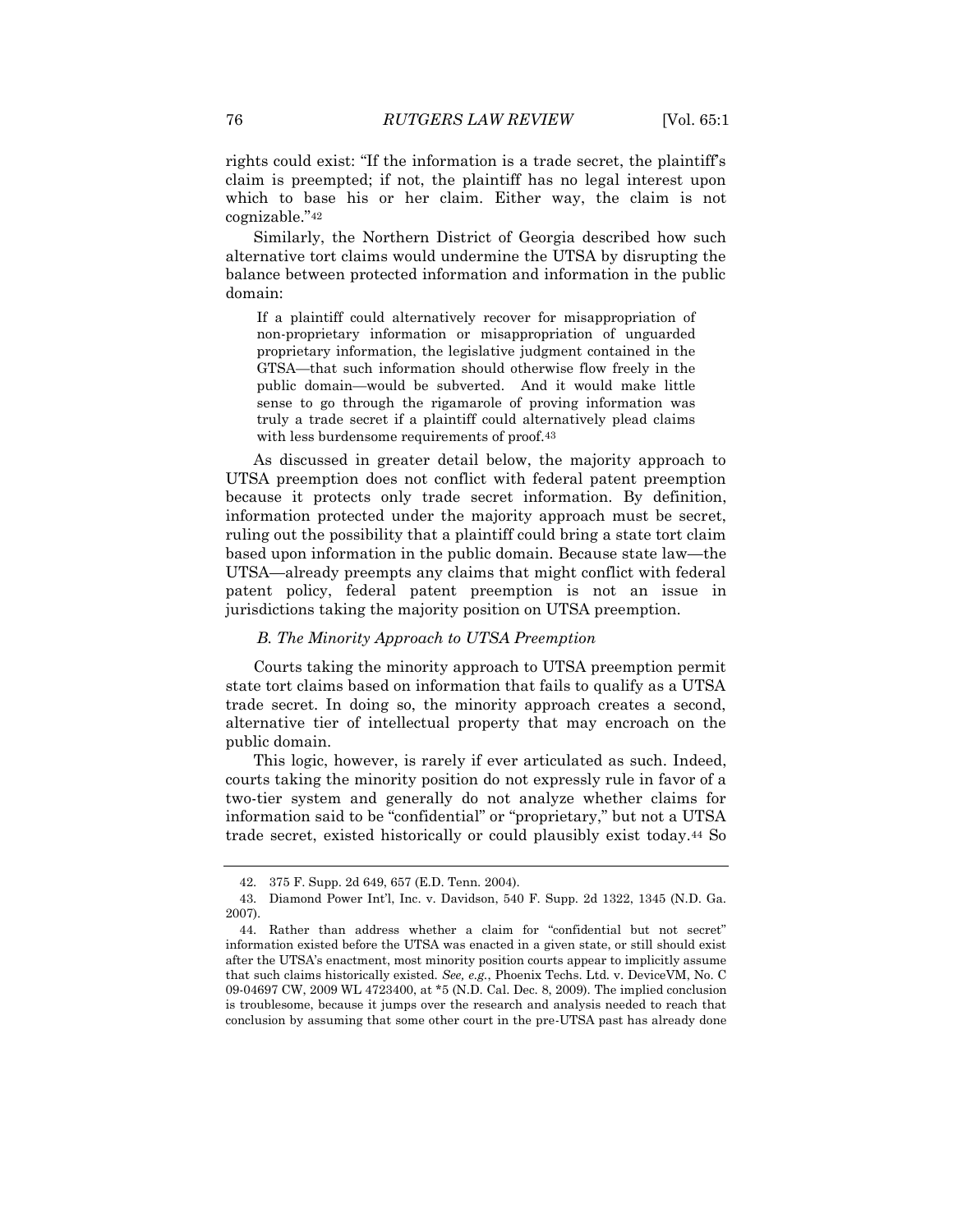far as we are aware, none have analyzed whether the alternative claims they permit would be preempted by the federal patent laws to the extent such claims seek to protect technical information.

Courts taking the minority position do so in different ways, though they reach the same result.<sup>45</sup> One common line of reasoning focuses on the wording in the UTSA's preemption clause, which states that civil remedies not based on "misappropriation of a trade secret" are not preempted by the statute.<sup>46</sup> Because the preemption language makes no reference to claims that use the words "confidential" or "proprietary" information, these courts reason that the UTSA only preempts state law tort claims that use the word "trade secret."<sup>47</sup>

45. Indeed, courts applying the law of a given state are not always uniform in applying the majority and minority positions. As an example, a surprising number of federal district court and out-of-state opinions continue to apply the minority position, purportedly under California law, contrary to both California's *K.C. Multimedia* ruling and—for those coming later in time—the more explicit *Silvaco* decision discussed above. Those coming after *Silvaco* seem to have missed its express and vehement rejection of the minority position as articulated in the Eastern District of Pennsylvania's *Cenveo* ruling, and none of them have engaged in any analysis of whether California law ever allowed such claims, even before the UTSA. Given the large number of trade secret cases filed in California, these surface-level rulings are disappointing. *See, e.g.*, *Phoenix Techs.*, 2009 WL 4723400, at \*5 (narrowly construing *K.C. Multimedia* to allow alternative claim and following *Think Village-Kiwi*, discussed *infra* note 165, without analyzing its logic); Petroplast Petrofisa Plasticos S.A. v. Ameron Int'l Corp., No. 4304-VCP, 2009 WL 3465984, at \*10-11 (Del. Ch. Oct. 28, 2009) (following *Think Village-Kiwi* and other minority position cases from federal district courts instead of *K.C. Multimedia*). For post-*Silvaco* rulings in direct conflict with its holding, see Strayfield Ltd. v. RF Biocidics, Inc., No. CIV S-11-2631 LKK/GGH, 2012 WL 170180, at \*1 (E.D. Cal. Jan. 19, 2012) (rejecting a UTSA preemption argument in one paragraph, with unconvincing citations to cases where the litigants did not address UTSA preemption); Leatt Corp. v. Innovative Safety Tech., LLC, No. 09-CV-1301-IEG (POR), 2010 WL 2803947, at \*6 & n.5 (S.D. Cal. July 15, 2010) (following minority position and purporting to engage in a "careful reading" of *Silvaco*—a reading that missed that decision's footnote 22 explicitly rejecting the very theory the court then applied); Bryant v. Mattel, Inc., No. CV 04–9049 DOC (RNBx), 2010 WL 3705668, at \*22 (C.D. Cal. Aug. 2, 2010) (following minority position of other federal district courts despite *Silvaco*, on the ground that a fact "analysis" would be necessary to determine whether a claim for nonsecret information could exist); Spring Design, Inc. v. Barnesandnoble.com, LLC, No. C 09-05185 JW, 2010 WL 5422556, at \*7-8 (N.D. Cal. Dec. 27, 2010) (post-*Silvaco* decision employing the minority position to permit an unfair competition claim apparently premised on technical information to escape UTSA preemption based on concept that claim could encompass "confidential information" that is not a trade secret). *See also* What 4 LLC v. Roman & Williams, Inc., No. C-12-0784 EMC, 2012 WL 1815629, at \*4 (N.D. Cal. May 17, 2012) (implying in cursory dicta that a claim for confidential information that is not a trade secret would not be preempted; no citation of *Silvaco*).

46*. Leatt*, 2010 WL 2803947, at \*6 n.5 (citation omitted).

47*. Id.* at \*5-6.

the work to articulate and justify the concept that distinct tort claims for "trade secret" and for "confidential" information could exist side-by-side, encompassing the same information, and that such analysis would have rested on a sound analytical framework.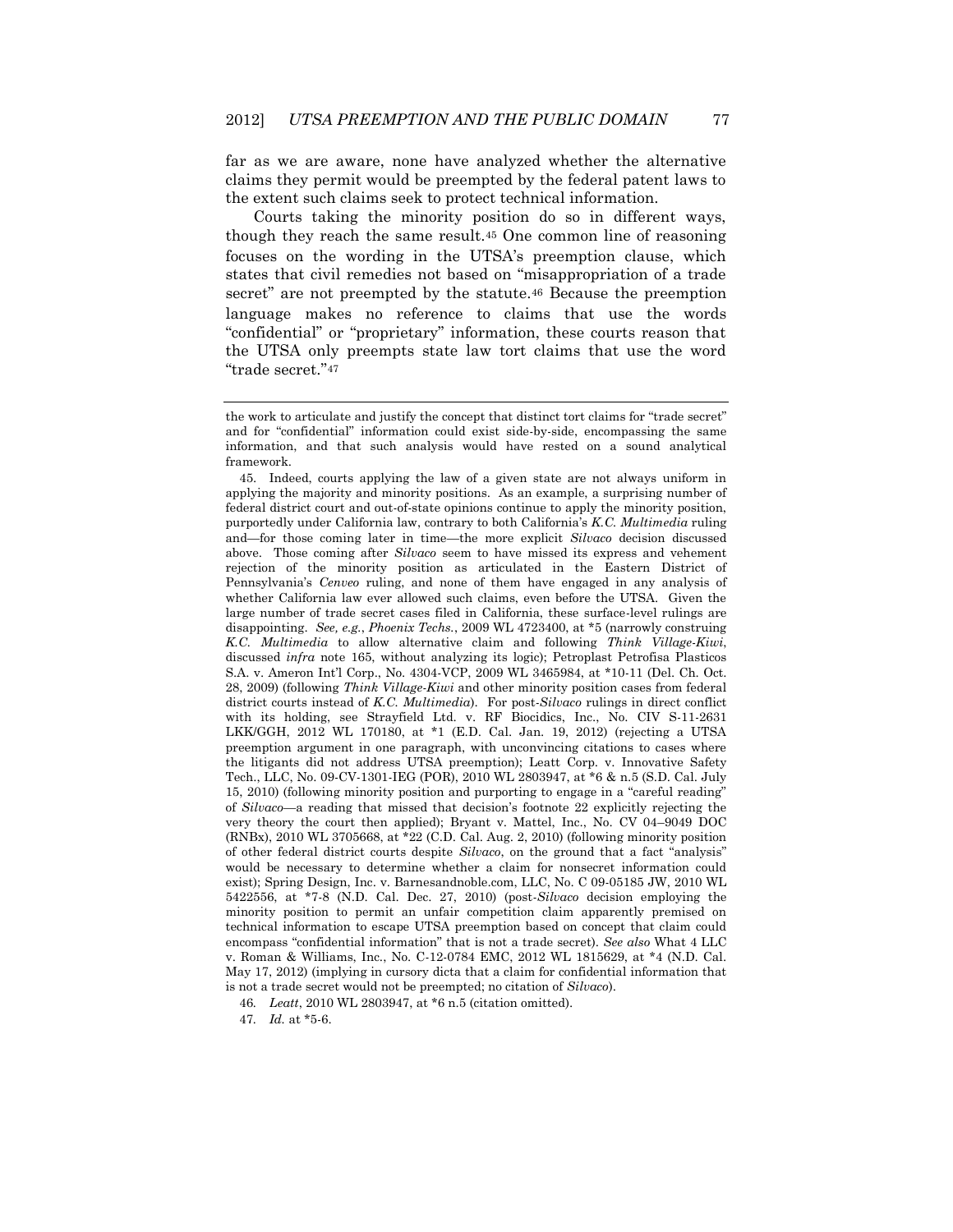The best-known example of this thinking is a ruling from the Wisconsin Supreme Court, *Burbank Grease Services, LLC v. Sokolowski*.<sup>48</sup> *Burbank Grease* was a case where the defendant was accused of taking a customer list when leaving his employer, taking it to his new job, and using it to solicit customers.<sup>49</sup> The plaintiff alleged tort claims that included breach of the duty of loyalty and tortious interference.<sup>50</sup> The lower court ruled that the information at issue was not a trade secret, and the plaintiff sought to proceed on its non-UTSA tort claims.<sup>51</sup>

The high court ruling reversed an appellate-level decision that had ruled that claims over information said to be confidential, but not secret, could not proceed in the face of the UTSA's preemption clause.<sup>52</sup> Over a sharp dissent, the majority examined the text of the UTSA's preemption clause in isolation and focused on the wording that the statute does not preempt "any civil remedy not based upon misappropriation of a trade secret."<sup>53</sup> The court implicitly assumed that tort claims for information that is "confidential but not secret" had historically existed in Wisconsin as a backup for a failed trade secret claim, but did not describe any pre-UTSA cases with such a holding.<sup>54</sup> By assuming without discussion that the UTSA phrase "trade secret" is not synonymous with the word "confidential," the court also implicitly assumed that "trade secret" business information and "confidential" business information are two different categories. Worse, the court examined the UTSA Commissioners' Comment, which explains that contract claims and claims "not

<sup>48.</sup> 717 N.W.2d 781 (Wis. 2006).

<sup>49</sup>*. Id.* at 786-87.

<sup>50</sup>*. Id.* at 787.

<sup>51</sup>*. Id*. at 796-97 (describing claims and allegations).

<sup>52</sup>*. Id.* at 793-94.

<sup>53</sup>*. Id.* at 788, 793-94. The court's focus on the wording of the UTSA's preemption clause seemed to rest on a number of unstated assumptions about the intentions of the UTSA drafters, as well as the state legislators in Wisconsin who later enacted the statute there, namely that the UTSA drafters (a) believed that there was a substantive difference between claims over "trade secret" information and claims over "confidential" or "proprietary" information; (b) believed that state common law historically had differentiated such claims; (c) actually anticipated that litigants would attempt to avoid the UTSA by pleading claims for "confidential" or "proprietary" information; (d) actually considered whether or not the preemption clause should preclude such efforts; (e) decided that the goal of the preemption clause in the UTSA was only to preempt common law claims that were premised on "trade secrets," but not to preempt tort claims that operate as a backup to a failed trade secret claim; (f) decided that the UTSA was intended only to be one of many possible state law tort claims for misuse of commercial information, rather than a single scheme to promote uniformity; so that (g) the drafters' planned and intended result of the UTSA was a two-tier system of protectable information under state law, where the second tier provides a backup remedy so that a plaintiff can prevail if a UTSA claim fails.

<sup>54.</sup> *Burbank Grease*, 717 N.W.2d at 789-90.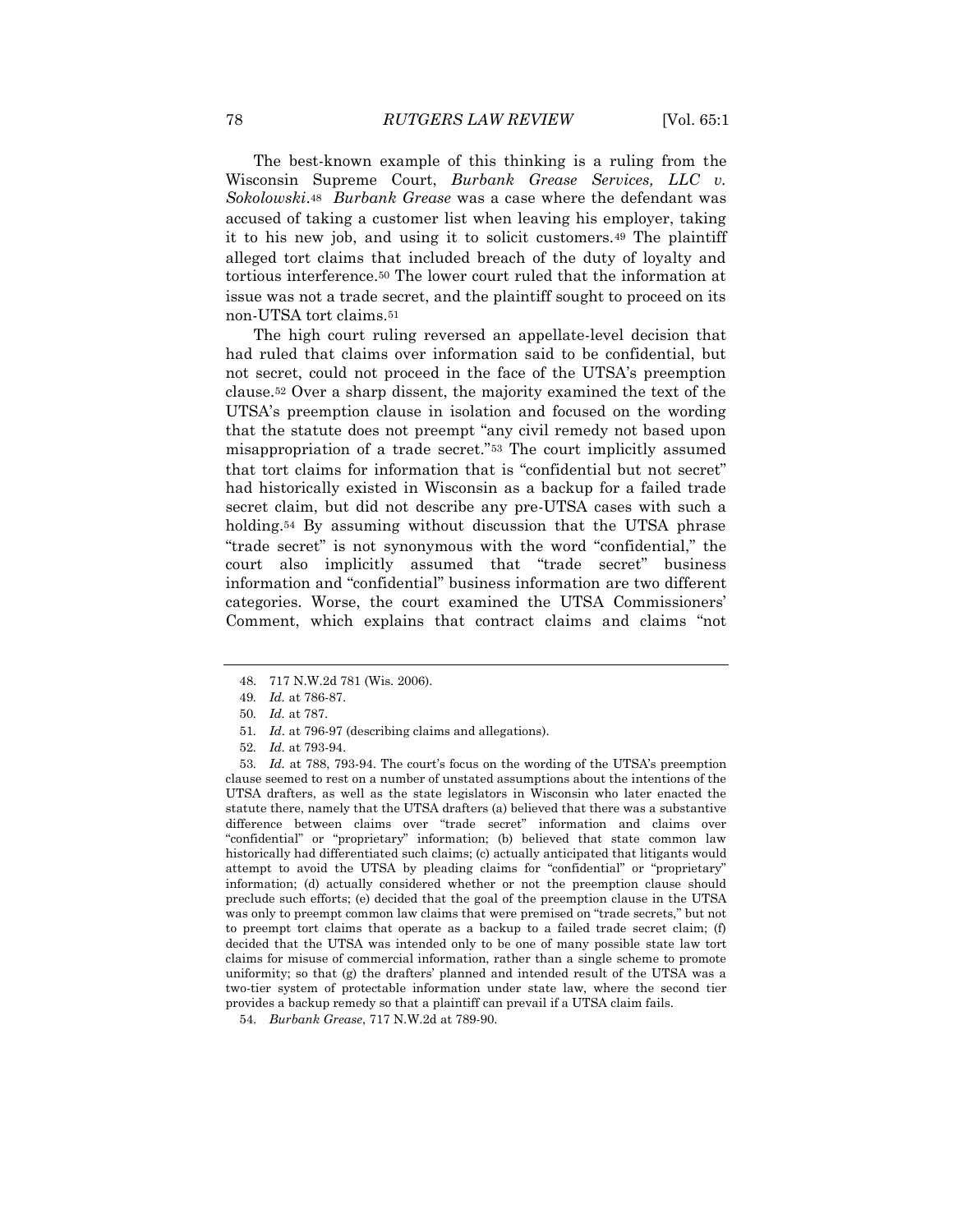dependent upon the existence of competitively significant secret information, like an agent's duty of loyalty,"<sup>55</sup> are not preempted to reach a conclusion not stated in the commentary: that "the UTSA was not enacted to be the exclusive remedy for misappropriation of confidential information."<sup>56</sup> Nothing in that comment the court quoted makes a distinction between "trade secret" and "confidential" information, and the court did not examine other language in the UTSA drafters' commentary that cuts against its extra-textual reading.<sup>57</sup> Using this self-described "plain meaning" analysis, however, the court concluded that because the UTSA's text does not expressly bar claims said to be based on "confidential business information," the statute does not preempt tort claims seeking the protection of that undefined category of information.<sup>58</sup>

On that reasoning, the court held that the plaintiff's tort claims could proceed.<sup>59</sup> The court did not define the "confidential" information it sought to protect or explain how it differed from trade secret information—or whether it could include information that is publicly available. Judging from the text of the opinion, it does not seem to have occurred to the court to ask whether "trade secret" and "confidential" have commonly been used by courts and litigants as

<sup>55</sup>*. See id*. at 791 (quoting UNIF. TRADE SECRETS ACT § 7 cmt., 14 U.L.A. 433 (1985)). As discussed above, *supra* note 11, a claim for breach of a duty of loyalty is sometimes independent of a claim for misuse of business information, and in other cases it is functionally identical to a UTSA trade secret claim. This distinction is crucial when discussing UTSA preemption.

<sup>56</sup>*. See id*. at 791-92.

<sup>57.</sup> *See* UNIF. TRADE SECRETS ACT prefatory note, 14 U.L.A. 433, 434 (1985) ("The contribution of the Uniform Act is substitution of unitary definitions of trade secret and trade secret misappropriation, and a single statute of limitations for the various property, quasi-contractual, and violation of fiduciary relationship theories of noncontractual liability utilized at common law.").

<sup>58</sup>*. See Burbank Grease*, 717 N.W.2d at 790-91. One problem with this type of textual approach to UTSA preemption is that it assumes that the UTSA drafters in the 1970s foresaw how litigants would seek to plead around the statute in future decades, made a considered decision that such efforts should be permitted, and therefore deliberately did not write the UTSA's preemption clause to expressly extinguish claims about information said to be "confidential" or "proprietary" but not secret. In that hypothetical, the drafters did not see the UTSA as a "uniform" statute, but rather just one of many potential remedies for similar fact patterns that could be litigated in parallel. Such a scenario seems unlikely. A more reasonable assumption might be that the drafters simply did not foresee how aggressively litigants would endeavor to avoid the statute in cases alleging information misuse. Projecting contemporary disputes into the minds of those who drafted decades-old statutory language means that too much rests on speculation, especially when too many inferences must be made that go against the overall purpose of the statute. This concern weighs in favor of a more comprehensive analysis.

<sup>59</sup>*. See id*. at 790-91, 798 ("To summarize, we conclude that Wis. Stat. § 134.90(6)(a) does not preclude all other civil remedies based on the misappropriation of confidential information if the information is not defined as a trade secret under §  $134.90(1)(c)$ .").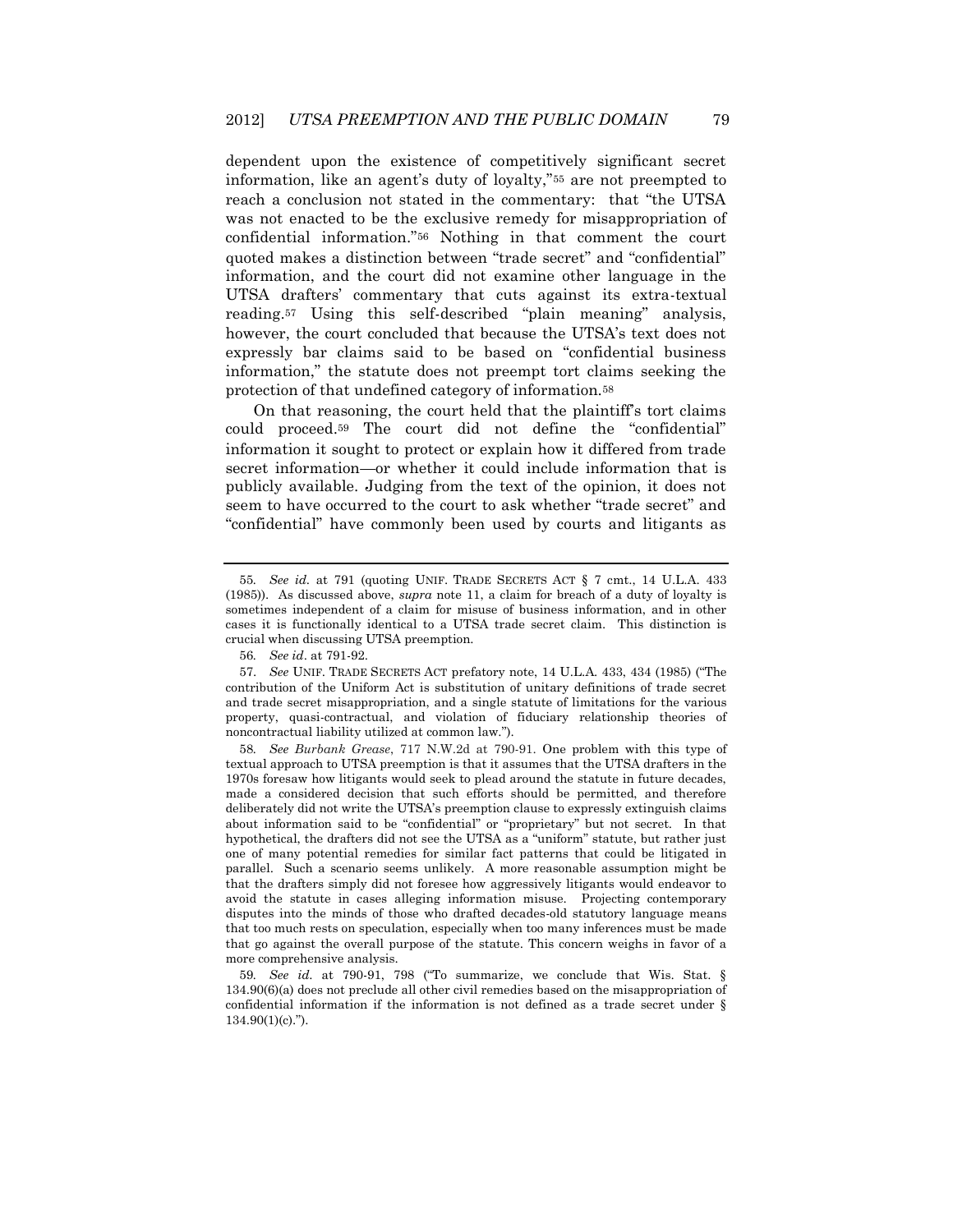synonyms rather than substantively distinct concepts, or to ask whether the plaintiff had simply relabeled the same claim with different words in order to avoid the UTSA. The decision does not address whether statutes in Wisconsin should occupy the field over inconsistent common law claims, does not examine the full text of the UTSA's drafters' commentary, does not address any policy ramifications of taking one side or the other, does not distinguish loyalty and tortious interference claims that are based on allegations of post-employment information misuse from other versions of such claims, and seems uninformed about how trade secret litigation all too often features exaggerated claims based on non-secret information.<sup>60</sup> The decision was criticized by commentators<sup>61</sup> and two other state high courts to consider the preemption question.<sup>62</sup>

 Another common approach is to assert that a plaintiff deserves a remedy when a defendant reuses information learned from the plaintiff (usually a former employer), thereby free riding on the plaintiff's efforts.<sup>63</sup> In one often-cited 2007 ruling from the Eastern

62*. See* BlueEarth Biofuels, LLC v. Hawaiian Elec. Co., 235 P.3d 310, 320-23 (Haw. 2010); Mortgage Specialists, Inc. v. Davey, 904 A.2d 652, 660, 664 (N.H. 2006) (discussed *supra* note 32).

<sup>60.</sup> A strong dissent criticized the majority for deviating from UTSA preemption in other states, but largely did not address these issues. The result is that the majority and the dissent did not engage in analyzing whether the classification of information as "trade secret" or "confidential" is a matter of wordplay rather than substance. *Id.* at 798-803 (Bradley, J., dissenting).

<sup>61</sup>*. See* POOLEY, *supra* note 8, § 2.03[6], at 2-30 n.50.8 (criticizing court for engaging in a "cramped analysis of the statute"); Mark Lemley, *The Surprising Virtutes of Treating Trade Secrets as IP Rights*, 61 STAN. L. REV. 311, 346 n.153 (2008); Sarah Gettings, Note, Burbank Grease Services, LLC v. Sokolowski*: Frustrating Uniformity in Trade Secret Law*, 22 BERKELEY TECH. L.J. 423 (2007); Michael Ahrens, Note, *Wisconsin Confidential: The Mystery of the Wisconsin Supreme Court's Decision in* Burbank Grease Services v. Sokolowski *and Its Effect Upon the Uniform Trade Secrets Act, Litigation, and Employee Mobility*, 2007 WIS. L. REV. 1271 (2007).

<sup>63.</sup> Ugly facts may drive some such decisions by causing courts to look past the policy issues at play in order to punish defendants who have behaved badly and whose preemption arguments may be seen as form over substance. The problem is perhaps best illustrated by a recent federal decision in southern California, *Amron International Diving Supply, Inc. v. Hydrolinx Diving Communication, Inc*., in which the defendant former employee copied hundreds of thousands of files from his former employer, lied about it, and attempted to render the employer's own files inaccessible. No. 11-CV-1890-H (JMA), 2011 WL 5025178, at \*3-4 (S.D. Cal. Oct. 21, 2011). The plaintiff filed a long and repetitive list of alternative claims in addition to its UTSA cause of action: breach of confidence, conversion, trespass to chattels, "interference with prospective business advantage," unjust enrichment, unfair competition, "common law misappropriation," and conspiracy. *Id.* at \*5. Without mentioning California appellate authority taking the majority position—authority that should control a federal district court's ruling on a question of state law—the court held that UTSA preemption would only apply to information that proved to be a trade secret, and assumed that the plaintiff could allege other claims under California law premised on other information—information the court confusingly labeled as "confidential or non-confidential proprietary non-trade secret information." *Id.* at \*9-10.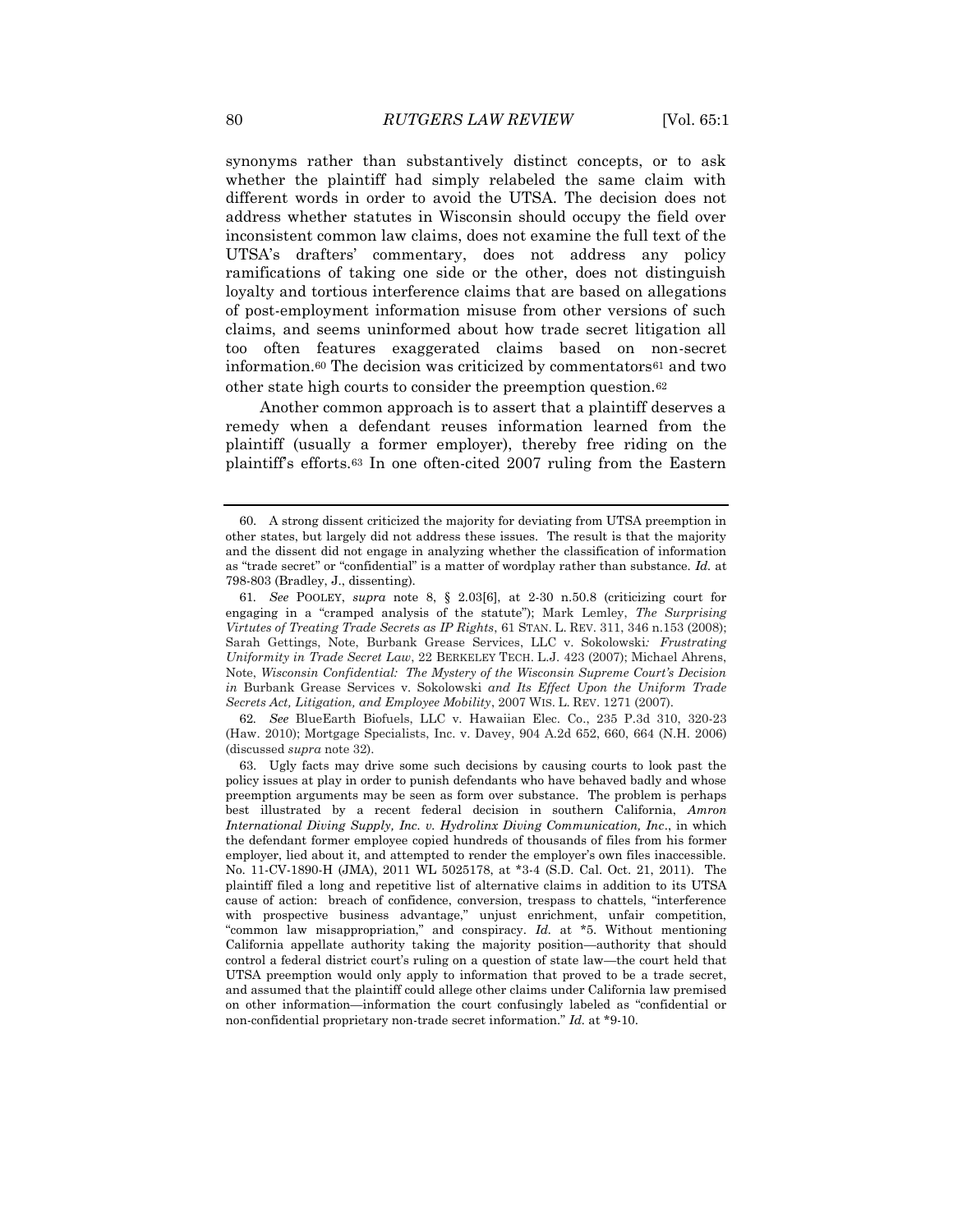District of Pennsylvania—*Cenveo Corp. v. Slater*—the court held that the state legislature could not have intended to preempt alternative claims for "theft" of information that is not a trade secret.<sup>64</sup> A number of federal courts in Pennsylvania have followed the ruling.<sup>65</sup>

Similarly, a Seventh Circuit ruling—though not altogether clear about its position on UTSA preemption—stated that "it is unimaginable that someone who steals property, business opportunities, and the labor of the firm's staff would get a free pass just because none of what he filched is a trade secret."<sup>66</sup> The court did not mention the more fundamental possibility that some information may not be anyone's property, and instead might be in the public domain.

In another recent federal court case in Pennsylvania, the plaintiff asserted both UTSA and conversion claims for the alleged misuse of business information.<sup>67</sup> The court—like many others in the Pennsylvania federal courts—denied a motion to dismiss the conversion claim on UTSA preemption grounds. In doing so, the court

65*. See* Partners Coffee Co. v. Oceana Servs. & Prods. Co., No. 09-236, 2009 WL 4572911, at \*11 (W.D. Penn. Dec. 4, 2009); Bro-Tech Corp. v. Thermax, Inc., 651 F. Supp. 2d 378, 418 & n.268 (E.D. Pa. 2009); Youtie v. Macy's Retail Holding, Inc., 626 F. Supp. 2d 511, 523 (E.D. Pa. 2009); Ideal Aerosmith, Inc. v. Acutronic USA, Inc., No. 071029, 2008 WL 1859811, at \*6 (W.D. Pa. Apr. 23, 2008); Binary Semantics Ltd. v. Minitab, Inc., No. 4:07-CV-1750, 2008 WL 763575, at \*10 (M.D. Pa. Mar. 20, 2008); Weiss v. Fiber Optic Designs, Inc., No. 06-5258, 2007 WL 3342605, at \*1 (E.D. Pa. Nov. 9, 2007).

<sup>64</sup>*. See* No. 06-CV-2632, 2007 WL 527720, at \*4 (E.D. Pa. Feb. 12, 2007). The court held that "it should not be assumed that the Pennsylvania legislature's enactment of the PTSA was intended to abrogate common law conversion claims based on the taking of information that, though not a trade secret, was nonetheless of value to the claimant." Notably, *Cenveo* and other federal district court rulings applying the minority position on UTSA preemption under Pennsylvania law appear to have overlooked an important pre-UTSA Pennsylvania trade secret case, which made clear that plaintiffs cannot pursue claims against former employees when the information at issue is in the public domain. *See* Van Prod. Co. v. Gen. Welding & Fabricating Co., 213 A.2d 769, 780 (Pa. 1965) ("We feel that the authorities holding that public disclosures destroy plaintiff's right to maintain a cause of action to preserve his trade 'secret' as against a competing former employee who has violated a duty of confidence are more sound in theory and practice than those continuing to look to the relationship of the parties as a basis for the action."). The *Cenveo* court's assumption about the intentions of the Pennsylvania legislature is highly questionable in light of this decision, which suggests that even before the UTSA was enacted, Pennsylvania defendants could not be held liable for using public domain, nonsecret information.

<sup>66.</sup> Hecny Transp., Inc. v. Chu, 430 F.3d 402, 404. (7th Cir. 2005). "An assertion of trade secret in a customer list does not wipe out claims of theft, fraud, and breach of the duty of loyalty that would be sound even if the customer list were a public record." *Id.* at 405. It is unclear whether the court simply meant that conduct that does not rest on misuse of information should survive UTSA preemption—such as working for a competitor while still employed, in breach of a duty of loyalty—or if state-protected "property" can still exist in some unarticulated form absent a trade secret.

<sup>67.</sup> EXL Labs., LLC v. Egolf, No. 10-6282, 2011 WL 880453, at \*8 (E.D. Pa. Mar. 11, 2011).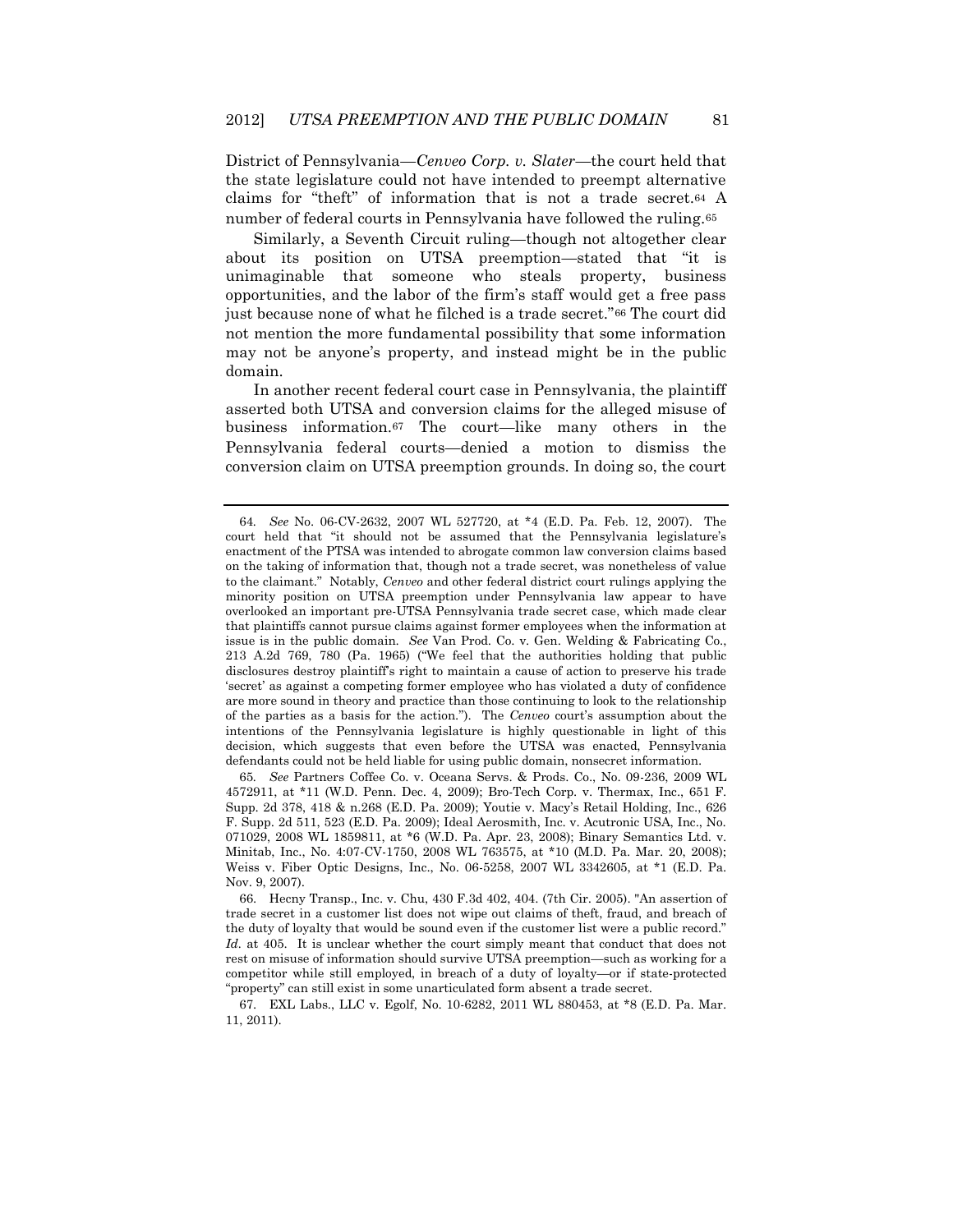explained that if the claim were preempted, the plaintiff might have no remedy if the information proved to be nonsecret:

If Plaintiff's conversion argument was solely based on misappropriation of trade secrets, [the Pennsylvania Uniform Trade Secrets Act] would preempt this claim. However, Plaintiff premises its conversion claim on misappropriation of both trade secrets and other confidential information. If we dismiss Plaintiff's conversion claim, and later determine that Plaintiff's confidential information does not constitute trade secrets, we risk leaving Plaintiff without a remedy.68

Other minority position rulings seem to assume that preventing free riding through reuse of information learned on the job is a proper basis to reject UTSA preemption of alternative tort claims.<sup>69</sup>

A third approach, also seen in *Cenveo* and many other rulings, holds the preemption question in abeyance by asserting that UTSA preemption only applies if the information ultimately proves to be a trade secret.<sup>70</sup> If the plaintiff establishes that the information at

<sup>68</sup>*. Id.*

<sup>69</sup>*. See* Tradesmen Int'l, Inc. v. Black, No. 10-2098, 2011 WL 5330589, at \*12-13 (C.D. Ill. Nov. 7, 2011) (on motion for summary judgment, permitting a claim for "misappropriation of confidential information" that was not a trade secret on a fiduciary duty theory where employees had emailed nonsecret business information to the subsequent employer while still employed by the plaintiff. "Where there is a fiduciary relationship, arising from a restrictive covenant, an employer may be successful in a claim for disclosure of confidential information under a theory of breach of fiduciary duty, even if the information does not constitute a trade secret."); Fire 'Em Up, Inc. v. Technocarb Equip. (2004) Ltd., 799 F. Supp. 2d 846, 852-53 (N.D. Ill. 2011) (in case involving claims for technical and other information, refusing to find fraud claim premised on misuse of such information preempted, reasoning that Illinois contracts can protect nonsecret information—alleged fraud tort concerned the parties' contract—and therefore, "even if the alleged proprietary and confidential information do not constitute trade secrets, an action for fraud is still sound"); CTI Servs. LLC v. Haremza, 797 F. Supp. 2d 1257, 1261-62 (N.D. Okla. 2011) (on motion for summary judgment involving claims for misuse of information concerning a pipeline repair product, allowing claim for breach of fiduciary duty and conversion to survive preemption "to the extent the claim is based upon breach of the alleged duties to keep other confidential business information secret," and finding preemption only if the claim is based on information that is a trade secret).

<sup>70</sup>*. See* Cenveo Corp. v. Slater, No. 06-CV-2632, 2007 WL 527720, at \*3-4 (E.D. Pa. Feb. 12, 2007); Trident Prods. & Servs., LLC v. Canadian Soiless Wholesale, Ltd., No. 3:10CV877-HEH, 2011 WL 2938483, at \*5 (E.D. Va. July 19, 2011) (citing Stone Castle Fin., Inc. v. Friedman, Billings, Ramsey & Co., 191 F. Supp. 2d 652, 659 (E.D. Va. 2002)) (finding question of UTSA preemption "premature" on motion to dismiss unjust enrichment claim based on formulation for soil additive product, reasoning that plaintiff alleged that both "trade secrets" and "proprietary" information were at issue, and that UTSA preemption only applies to block alternative claims over information that is, in fact, a trade secret); Hadar v. Wilson, No. CV10-796-PK, 2011 WL 2600442, at \*19 (D. Or. June 28, 2011) (allowing a quantum meruit claim involving both business and technical website-based information to proceed on the logic that "[i]f, for example, evidence offered at a later stage of these proceedings were to establish that the work-product allegedly misappropriated from the plaintiffs did not constitute a trade secret, causing the misappropriation claim to fail, the quantum meruit claim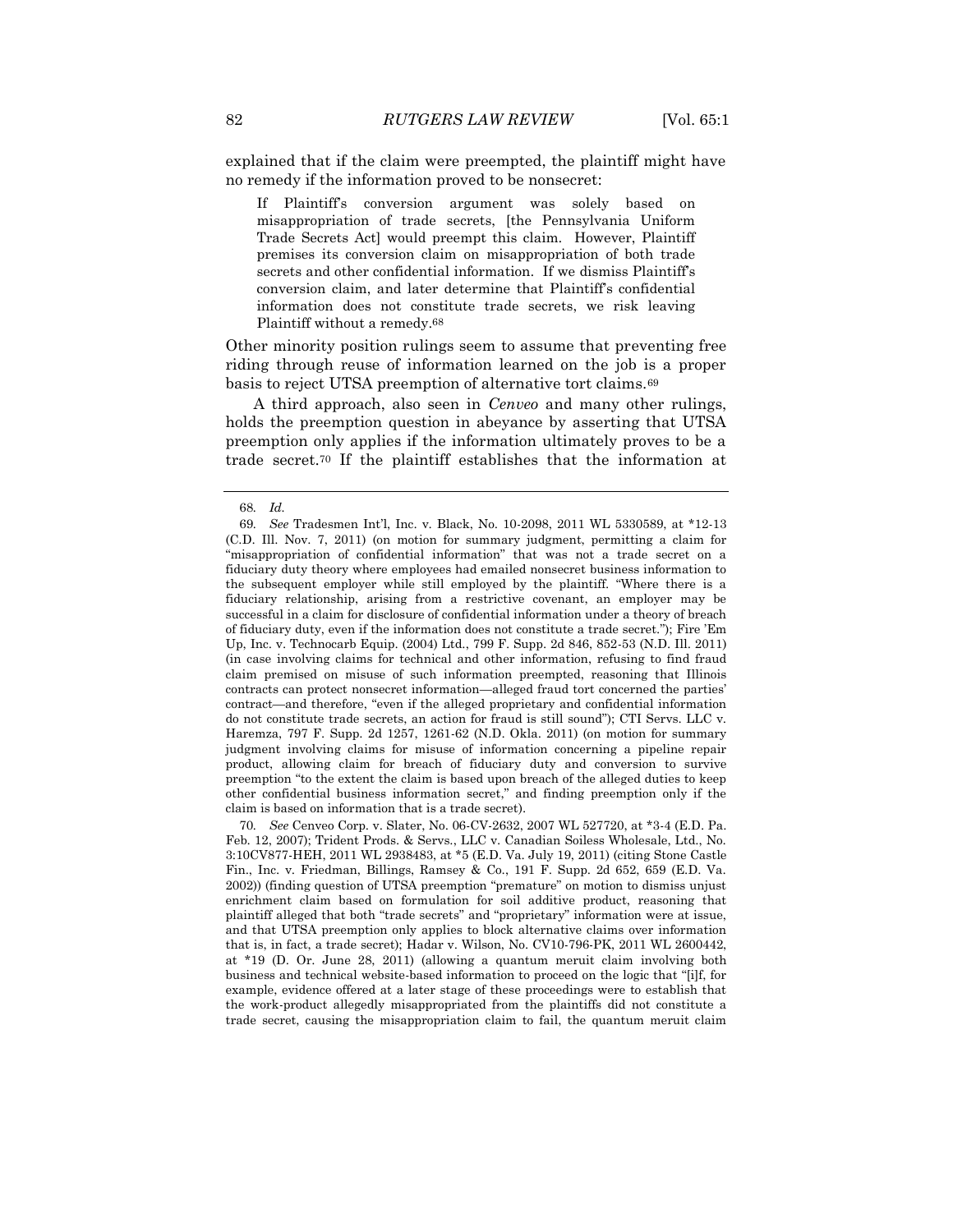issue is a trade secret, the plaintiff's alternative tort claims are then preempted and the litigation continues under the UTSA.<sup>71</sup> But if the defendant successfully shows that the information is not a trade secret, the defendant must then face the alternative tort claims instead of the UTSA claim, where the secrecy defense is no longer available.<sup>72</sup> This approach seems to presume that the plaintiff should win the case, and that no defendant should be permitted to reuse information learned during a job or business partnership.

 Under this logic, the UTSA is more or less superfluous, because the plaintiff can still pursue a state law intellectual property tort claim over the same information regardless of whether the information is a trade secret. The plaintiff need only remember to label the information at issue "confidential" rather than "trade secret," and the defendant loses the ability to raise a case-dispositive secrecy defense.<sup>73</sup>

 Overall, there is a common theme to the minority position rulings, one that is important for this Article: cases taking this position never attempt to explain exactly what non-trade-secret information they would allow state tort law to protect and how far such protection should extend into material that is publicly available. They do not explain the difference between trade secret information and the "confidential" or "proprietary" information they seek to protect. Nor do they examine if and how the "confidential" or "proprietary" information differs from information in the public domain and, if so, what provision of existing statutory or tort law would provide for its protection. As we will explain below, we believe that there are important policy consequences that flow from allowing such free-floating claims, both to litigants and to those who must make real-world decisions about what information learned during a prior job may be reused and what information is owned by a former employer.

In addition, and also important for this Article, courts taking the minority position on UTSA preemption do so in cases that involve unpatented technical information—including in situations where the

could still lie, depending on the state of the evidence then in the record").

<sup>71</sup>*. See, e.g.*, *Trident Prods. & Servs., LLC*, 2011 WL 2938483, at \*5.

<sup>72</sup>*. See id.*

<sup>73.</sup> In jurisdictions that (so far) follow the minority position, the only time a plaintiff may find causes of action preempted would be if the plaintiff forgets to artfully plead that it has both trade secrets and other "confidential" information in the complaint, and instead bases alternative claims on material expressly labeled as trade secrets. *See, e.g.*, Power Contracting, Inc. v. Stirling Energy Sys., Inc., No. 2:09-cv-00970, 2010 WL 4854072, at \*5 (W.D. Pa. Nov. 22, 2010) (in jurisdiction that generally follows the minority position as articulated by *Cenveo*, finding claim preempted because plaintiff described the information as "trade secrets" within the alternative cause of action). Those who remember to relabel their claims with synonyms for secrecy will be rewarded in such jurisdictions.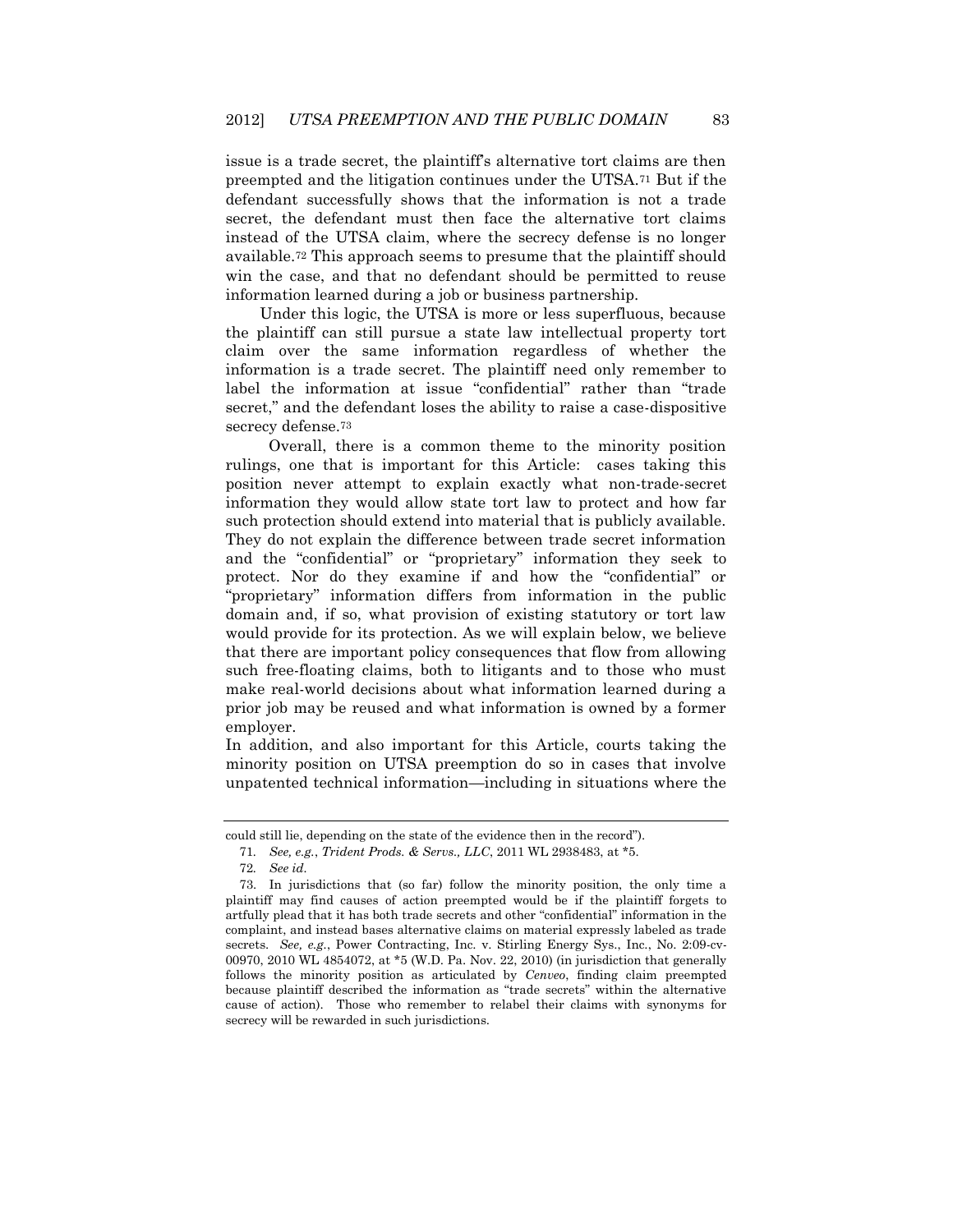facts indicate that the information may well be in the public domain. In *Dow Corning Corp. v. Jie Xiao*, for example, the Eastern District of Michigan allowed a tort claim for interference with contract to survive a UTSA preemption challenge.<sup>74</sup> The information at issue related to the manufacture of silicon products.<sup>75</sup> Dow sued former employees for UTSA trade secret misappropriation as well as tortious interference.<sup>76</sup> When the defendants moved to dismiss the interference claim on preemption grounds, the court held that the claim could proceed to provide a tort remedy for non-trade-secret information:

To the extent Plaintiffs seek a remedy for the alleged misappropriation of a trade secret, they are limited to the remedies provided by the Uniform Trade Secrets Act. However, Plaintiffs are also entitled to seek a remedy for the disclosure of confidential information protected by the agreements that does not consist of trade secrets. In other words, to the extent [a former employee] disclosed confidential information to Defendants and that information was not a "trade secret," Plaintiffs are entitled to seek redress for Defendants' tortious interference with [former employee's] confidentiality contracts.77

In a second such case, the Eastern District of California allowed an alternative conversion claim to proceed where, among other information, "software source codes" were at issue.<sup>78</sup> The plaintiff argued that UTSA preemption should not apply "because the conversion claim is broader in scope and relies on different remedies."<sup>79</sup> The court found that it would be "premature" to preempt the claim because the information might subsequently prove not to be a trade secret.<sup>80</sup>

Similarly, in a recent Northern District of California case, the court declined to find a claim for "breach of confidence" preempted by the UTSA, in part because the information at issue—concepts and features visible when viewing the user interface of a social gaming

79*. Id.*

<sup>74.</sup> No. 11-10008-BC, 2011 WL 2015517, at \*14 (E.D. Mich. May 20, 2011).

<sup>75</sup>*. Id.* at \*1.

<sup>76</sup>*. Id.* at \*1, \*3.

<sup>77</sup>*. Id.* at \*14. For a similar example involving customer information, see Pac. Scientific Energetic Materials Co. (Ariz.) LLC v. Ensign-Bickford Aerospace & Def. Co., No. CV-10-02252-PHX-JRG, 2011 WL 4434039, at \*12 n.8 (D. Ariz. Sept. 23, 2011) (refusing to find tortious interference claim preempted because "[t]he plaintiffs [were] not alleging misappropriation of trade secrets. Rather, the plaintiffs allege[d] that [Defendants] contacted [Plaintiff's] customers and induced them to violate their confidentiality agreements" (internal quotation marks omitted))..

<sup>78.</sup> Ali v. Fasteners for Retail, Inc., 544 F. Supp. 2d 1064, 1072 (E.D. Cal. 2008). This ruling predates California's *K.C. Multimedia* and *Silvaco* decisions taking the majority position on UTSA preemption.

<sup>80</sup>*. Id*.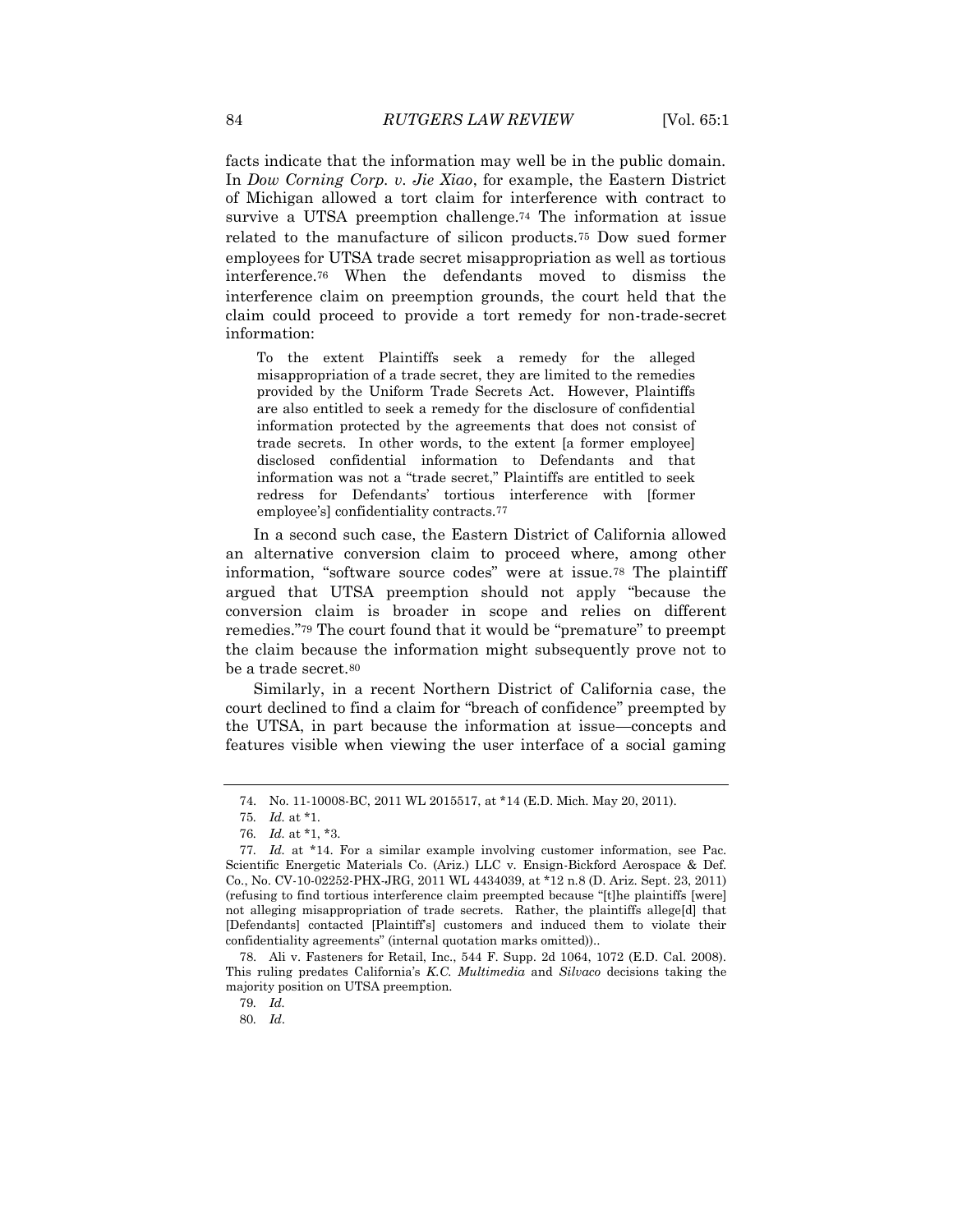application software product—were publicly available on the Internet.<sup>81</sup> In this case in particular, the information at issue appears clearly to have been in the public domain.

Ultimately, it is not clear whether decisions such as these intentionally seek to protect information under state law that would be considered part of the "public domain" under federal patent law or simply do not consider the possibility. But despite the lack of clarity in these rulings, that indeed may be the intended result: courts taking the minority position may be reviving the so-called "confidence" or "relational" theory of trade secret law. Under this theory, a defendant can be liable for reusing information learned in confidence—and thus said to be "confidential"—even if that same information is otherwise available from public sources. Trade secret cases that feature such holdings are generally decades old and predate the UTSA.<sup>82</sup> If courts taking the minority position on UTSA preemption seek to resuscitate that largely forgotten theory using phrases such as "confidential but not secret," however, their rulings may well be in direct conflict with the law of federal patent preemption.

### III. FEDERAL PATENT PREEMPTION OF STATE TORT CLAIMS

In an often-neglected series of cases stretching back some fifty years, federal and state courts have held that federal patent law preempts state law—tort claims as well as statutory law—that encroaches on the public domain by offering "patent-like" protection to unpatented, nonsecret information.<sup>83</sup> It is this body of jurisprudence that we believe poses a conflict with cases taking the minority position on UTSA preemption.

<sup>81.</sup> SocialApps, LLC v. Zynga, Inc., No. 4:11-CV-04910 YGR, 2012 WL 381216, at \*2-4 (N.D. Cal. Feb. 6, 2012) ("While CUTSA might preempt any relief with respect to information that is a protectable trade secret, SA may still be entitled to recover on a breach of confidence theory for any non-trade secret information.").

<sup>82.</sup> For summaries of some of the cases—mostly very old—taking this approach, see Mark A. Lemley, *The Surprising Virtutes of Treating Trade Secrets as IP Rights*, 61 STAN. L. REV. 311, 342-46 (2008), and Charles Tait Graves, *Trade Secrets as Property: Theory and Consequences*, 15 J. INTELL. PROP. 39, 47-52 (2007).

<sup>83</sup>*. See* Sears, Roebuck & Co. v. Stiffel Co., 376 U.S. 225 (1964); Compco Corp. v. Day-Brite Lighting, Inc., 376 U.S. 234 (1964); Bonito Boats, Inc. v. Thunder Craft Boats, Inc., 489 U.S. 141 (1989); *see also* Michael J. Madison, *Beyond Invention: Patent as Knowledge Law*, 15 LEWIS & CLARK L. REV. 71, 97, 99 (2011) (citing *Sears/Compco* and *Bonito Boats*); Mark J. Tindall, Note, *How Much Is an Illegal Immigrant's Life Worth?*, 89 TEX. L. REV. 729, 742 n.104 (2011) (discussing *Bonito Boats*); *cf.* Kewanee Oil Co. v. Bicron Corp., 416 U.S. 470 (1974) (holding Ohio trade secret law not preempted by the federal patent laws).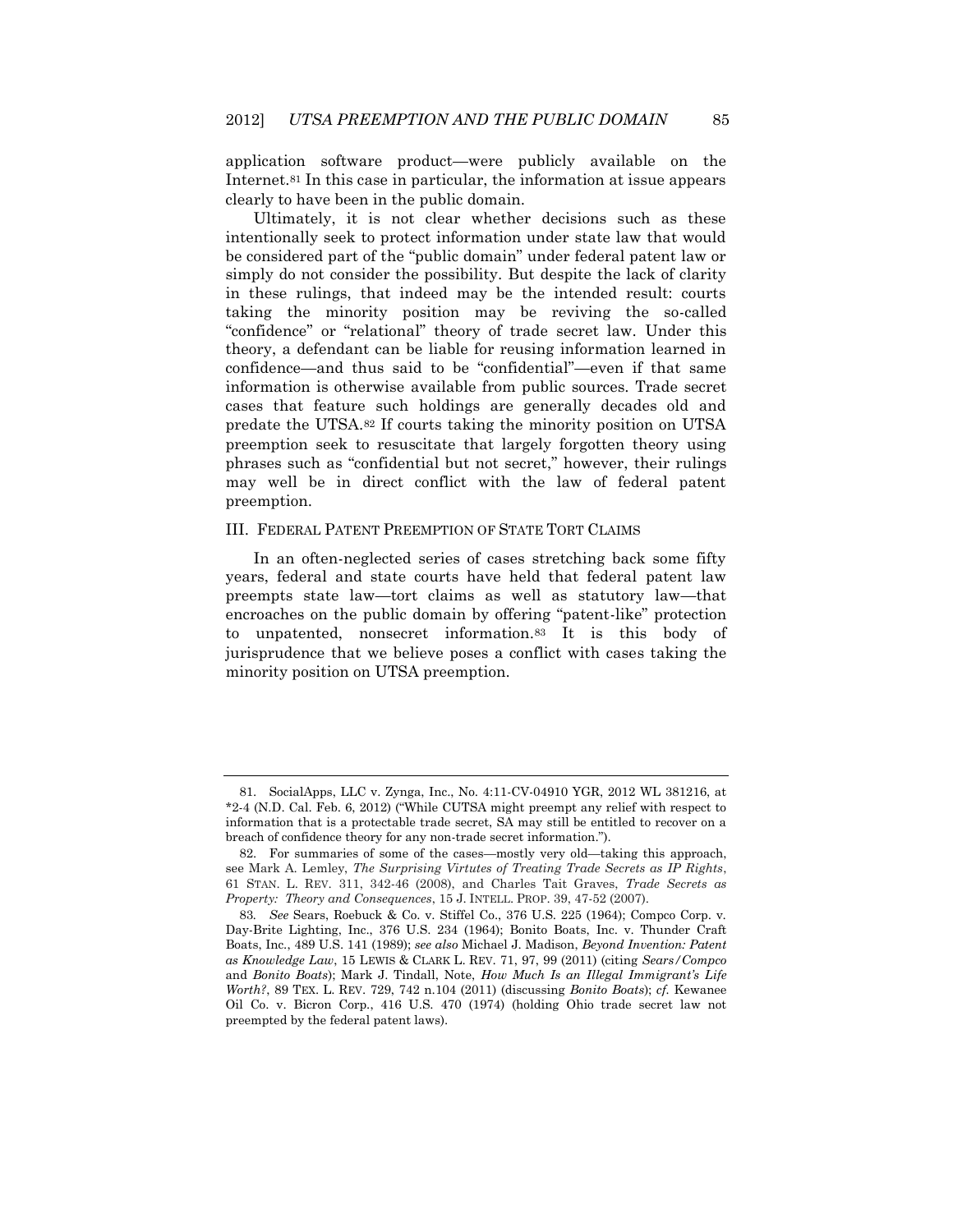## *A. Court Decisions Applying Federal Patent Preemption of State Law Claims*

The constitutional authority for federal patent legislation derives from the arts and science clause of the Constitution, which states that Congress may act "[t]o promote the Progress of Science and useful Arts, by securing for limited Times to Authors and Inventors the exclusive Right to their respective Writings and Discoveries."<sup>84</sup> The phrase "limited Times" implies that information will enter the public domain after a patent or copyright expires, and the concept that Congress may set rules for patent and copyright protection implies that information that fails to meet the standards for such protection will likewise exist in the public domain.<sup>85</sup>

 The Supreme Court decided the first federal patent preemption cases, the so-called "*Sears/Compco*" decisions, on the same day in 1964.86 In both cases, litigants filed unfair competition claims under state law to block competitors from offering products that copied the unpatented design elements of the plaintiffs' lighting and lamp products.87 In both cases, the defendants had inspected products sold on the open market and offered similar, alternative products.88 The Court held that the federal patent laws preempted the state law unfair competition claims, because the plaintiffs sought to claim patent-like protection for unpatented information they had released into the public domain.<sup>89</sup>

<sup>84.</sup> U.S. CONST. art. I, § 8, cl. 8.

<sup>85.</sup> Indeed, the Supreme Court in *Bonito Boats* made clear that "the ultimate goal of the patent system is to bring new designs and technologies into the public domain." 489 U.S. at 151.

<sup>86</sup>*. See Compco Corp.*, 376 U.S. at 237-38 (finding that information about a marketed product not covered by a patent could not form basis for state law unfair competition claim); *Sears, Roebuck & Co.,* 376 U.S. at 228-32 (same).

<sup>87</sup>*. Compco Corp.*, 376 U.S. at 234-35; *Sears, Roebuck & Co.,* 376 U.S. at 225-26.

<sup>88</sup>*. Compco Corp.*, 376 U.S. at 234-35; *Sears, Roebuck & Co.,* 376 U.S. at 225-26. In both cases, the plaintiff claimed that the defendant caused source confusion. *Compco Corp.*, 376 U.S. at 235; *Sears, Roebuck & Co.,* 376 U.S. at 226. The court ruled in *Sears* that the "mere inability of the public to tell two identical articles apart is not enough to support an injunction against copying or an award of damages for copying that which the federal patent laws permit to be copied." *Sears, Roebuck & Co.*, 376 U.S. at 232. States today may regulate source confusion—the version of unfair competition that is sometimes known as "palming off"—without finding such claims preempted by federal law. *See, e.g.*, Cel-Tech Comm., Inc. v. L.A. Cellular Tel. Co., 83 Cal. Rptr. 2d 548, 569- 71, 973 P.2d 527, 548-50 (1999) (Kennard, J., concurring in part and dissenting in part) (describing history of state law unfair competition tort claim, including claims for passing off). This Article is not about source confusion or trade dress cases; it is about state regulation of ideas and information when reused by former employees and former business partners.

<sup>89</sup>*. Compco Corp.*, 376 U.S. at 238-39; *Sears, Roebuck & Co.,* 376 U.S. at 232-33.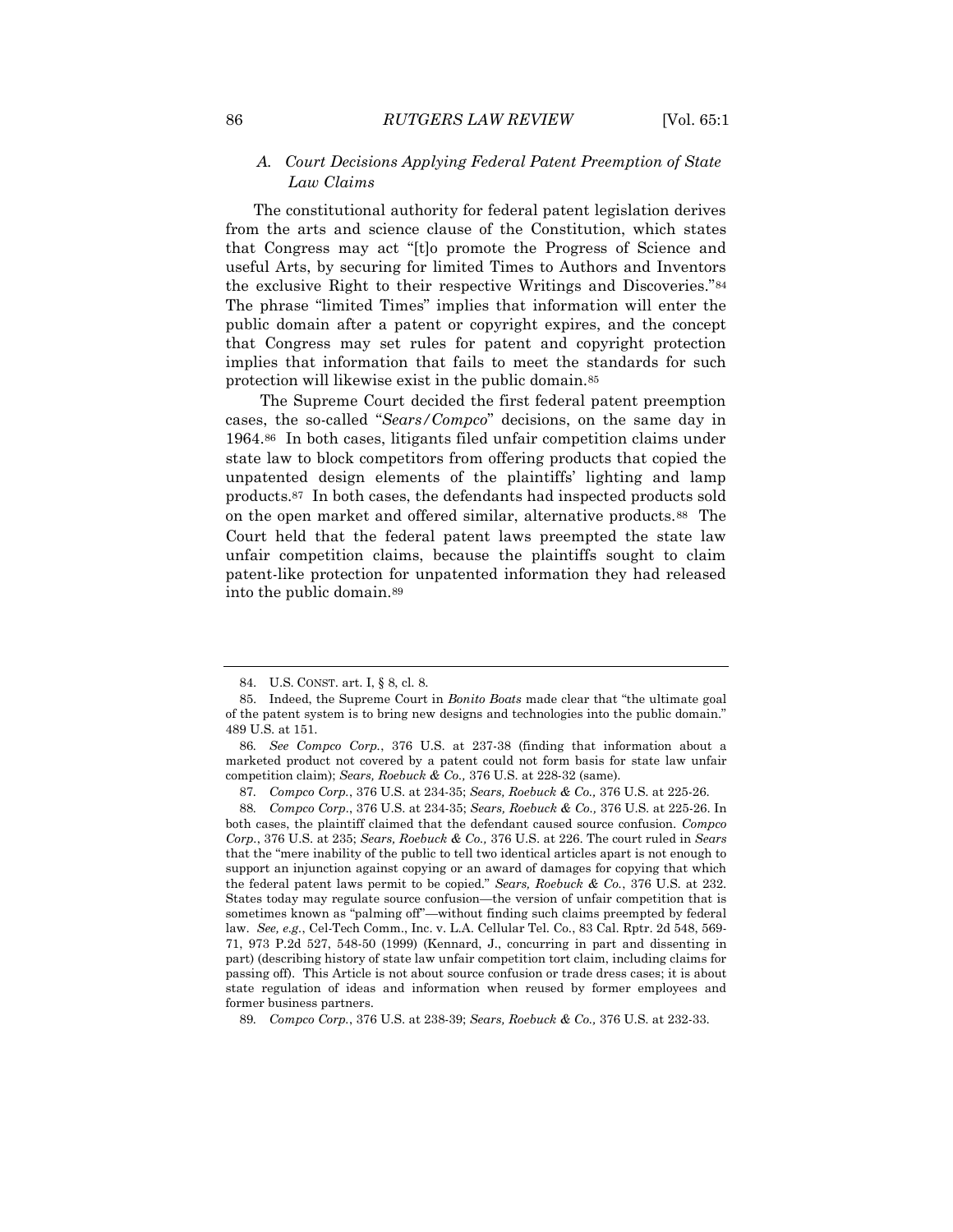These principles were restated in a 9-0 Supreme Court decision in 1989, *Bonito Boats, Inc. v. Thunder Craft Boats, Inc*.<sup>90</sup> In that case, the court struck down a Florida statute that had granted state law intellectual property protection to unpatented boat hull designs.<sup>91</sup> The designs were publicly available—they were visible parts of boats that anyone could see when docked—and thus were no different from the lamp designs in the *Sears/Compco* cases.<sup>92</sup>

 *Bonito Boats* is important because the Supreme Court emphasized that the federal patent laws operate to protect a robust public domain for unpatented information, upon which the states may not encroach. The Court explained that the public domain is the default position for creative and technical information: "[T]he ultimate goal of the patent system is to bring new designs and technologies into the public domain through disclosure."<sup>93</sup> Thus, "[t]o a limited extent, the federal patent laws must determine not only what is protected, but also what is free for all to use."<sup>94</sup> The Court noted that state trade secret law is permissible because, among other things, it does not protect publicly available information, and because members of the public can independently derive or reverse engineer the same information that another person or company has developed and guarded as a trade secret.<sup>95</sup>

 On the other hand, *Bonito Boats* explained that state laws that attempt to protect unpatented ideas in the public domain are unconstitutional because they remove publicly available information from the public domain where anyone can use it and undercut the federal patent laws by not requiring that such information undergo "the careful protections of high standards of innovation and limited monopoly contained in the federal scheme" in order to receive intellectual property protection.<sup>96</sup>

 In the years since the *Sears/Compco* decisions, a number of federal and state courts have applied federal patent preemption to hold that litigants cannot allege state law tort claims (such as unjust enrichment or unfair competition) to seek protection of unpatented technical information in the public domain. Some of these cases

<sup>90</sup>*. See Bonito Boats, Inc.*, 489 U.S. at 165-68.

<sup>91</sup>*. Id*. at 144, 168.

<sup>92</sup>*. See id*. at 145-46.

<sup>93</sup>*. Id*. at 151.

<sup>94</sup>*. Id*.

<sup>95.</sup> *Id.* at 155-56. The Court also noted that state unfair competition laws might protect nonfunctional design elements that have secondary meaning without running afoul of the Supremacy Clause. *Id*. at 158. ("The 'protection' granted a particular design under the law of unfair competition is thus limited to one context where consumer confusion is likely to result; the design 'idea' itself may be freely exploited in all other contexts.").

<sup>96</sup>*. Id*. at 159-60.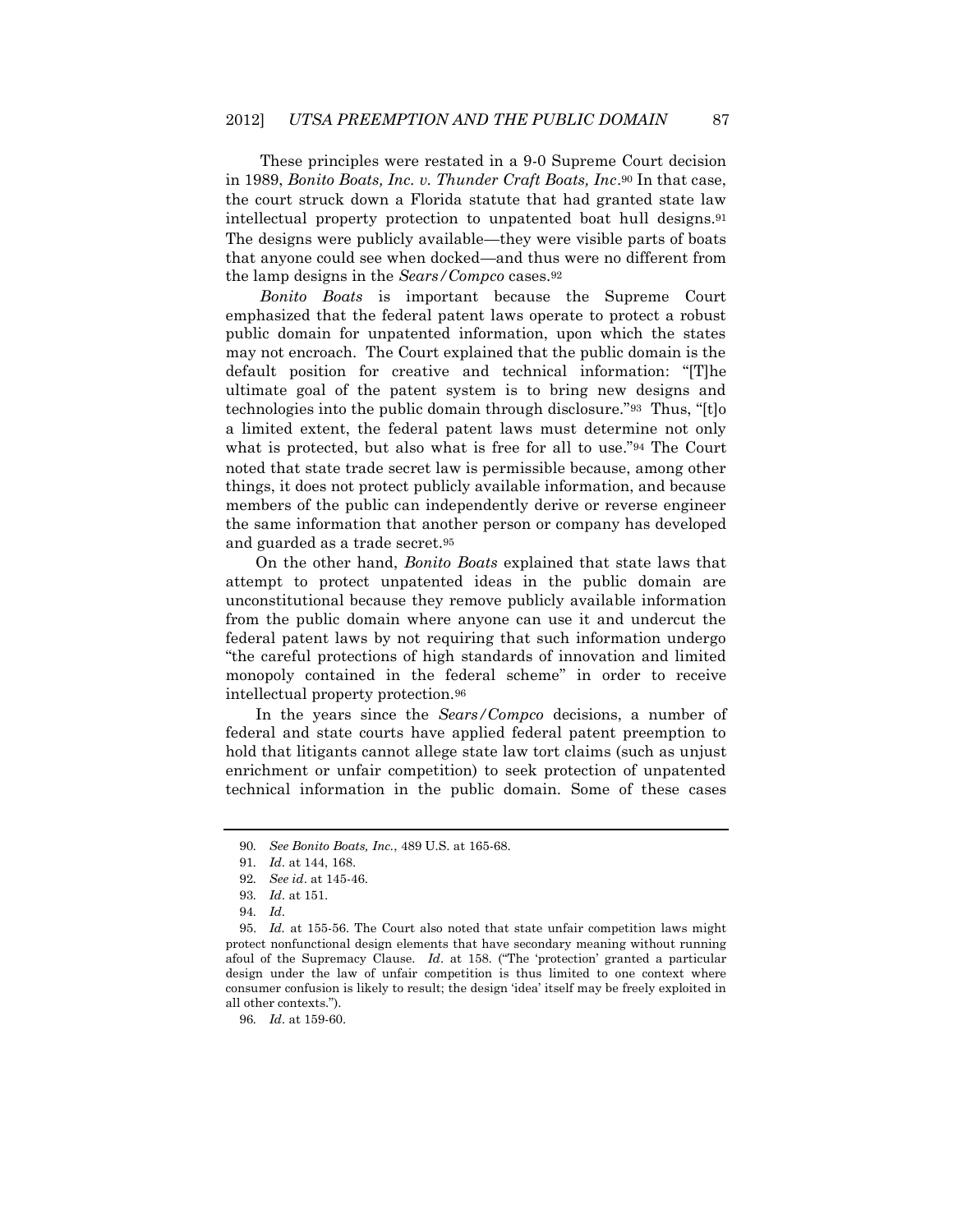involve information, as in *Sears/Compco*, that was in the public domain and easily available to all.<sup>97</sup> Others, like *Bonito Boats*, involve information that was in the public domain but that would require reverse engineering, or at least an examination of a product, to divine the information at issue.<sup>98</sup> Still others—perhaps the most pertinent for this Article—involved information that the plaintiff had simply failed to protect when disclosing it to potential business partners or other third parties, such that it did not meet the requirements for trade secret protection.<sup>99</sup> And a few courts have

<sup>97</sup>*. See* Smith v. Healy, 744 F. Supp. 2d 1112, 1115 (D. Or. 2010) (information available in patents and on the Internet); Sammons & Sons v. Ladd-Fab, Inc., 138 Cal. App. 3d 306, 308, 187 Cal. Rptr. 874, 879 (1982) (information available in plaintiff's catalog and products were for sale on the open market).

<sup>98.</sup> 489 U.S. at 160; *see also* Waner v. Ford Motor Co., 331 F.3d 851, 856-57 (Fed. Cir. 2003) (rejecting unjust enrichment claim over nonsecret technology ideas based on automobile part that had been marketed. "Absent secrecy, state law cannot create a collateral set of rights available as an adjunct or expansion to patent rights."); Darling v. Standard Alaska Prod. Co., 818 P.2d 677, 680 (Alaska 1991) (stating in case involving linked concrete block product used to prevent shoreline erosion: "Whatever unfairness inheres in allowing the free exploitation of ideas must give way to the greater societal benefit of achieving the full potential of our inventive resources, unless the federal government has granted the protection of a patent.").

<sup>99</sup>*. See* Auburn Univ. v. IBM Corp., No. 3:09cv694-WHA, 2009 WL 3757049, \*1, \*3 (M.D. Ala. Nov. 9, 2009) (in case where plaintiff university alleged that company filed patent applications based on research by a professor and graduate student, one of whom worked for IBM "during the summer of 2001 [and] while he continued to be a graduate student at Auburn," finding conversion and unjust enrichment allegations preempted by federal law because, among other things, there was "no allegation of any confidential disclosure, or other confidential relationship"); Studio & Partners, S.R.L., v. KI, No. 06-C-0628, 2008 WL 426496, at \*14-15 (E.D. Wis. Feb. 14, 2008) (after ruling in favor of defendants on unrelated grounds, noting that on the merits, the plaintiff's "smorgasbord of state law theories" was preempted by federal law where it alleged that information it provided to defendant in the course of a business relationship—which was "based on publicly available documents" and apparently provided without confidentiality restrictions—was misused. "Essentially, the plaintiff wants trade secret protection for something that was not a [trade] secret, and patent protection for something that was not patented."); Confold Pac., Inc. v. Polaris Indus., Inc., 433 F.3d 952, 959-60 (7th Cir. 2006) (holding preempted an unjust enrichment claim based on nonsecret product design information that plaintiff had disclosed without protection. "In general, if information is not a trade secret and is not protected by patent, copyright, or some other body of law that creates a broader intellectual property right than trade secrecy does, anyone is free to use the information without liability."); Ultra-Precision Mfg., Ltd. v. Ford Motor Co., 411 F.3d 1369, 1380 (Fed. Cir. 2005) (information contained in an automotive component disclosed without confidentiality contract); Joyce v. Gen. Motors Corp., 551 N.E.2d 172, 175 (Ohio 1990) (rejecting at the pleading stage a conversion claim based on nonsecret technology ideas, citing U.S. Supreme Court precedents where idea was submitted via an employee idea submission program. "Appellee's ideas were not expressed in a legally protected manner. They were neither patented, copyrighted, trademarked, nor imparted pursuant to a fiduciary or contractual relationship. In fact, they were freely divulged to a third party. Public disclosure of the ideas makes them available to all and operates to deprive appellee of any further rights in them. Since the ideas are not property, they are not capable of conversion or appropriation." (citing *Bonito Boats,*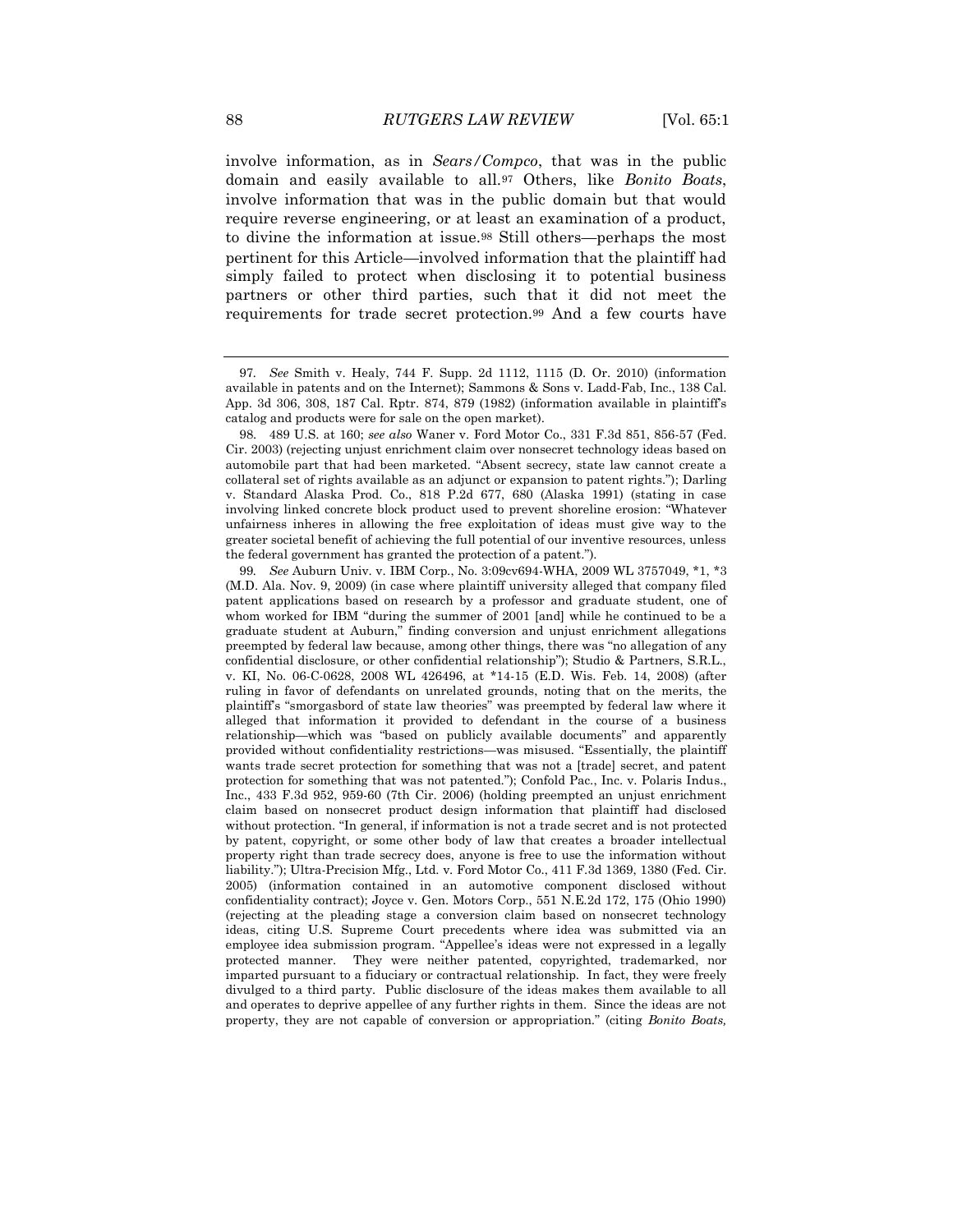declined to find state law claims preempted by the federal patent laws because the plaintiff alleged a misuse of nonpublic commercial information—akin to, but without the formal label of, a trade secret claim.<sup>100</sup> Overall, the decisions focus on whether the information at issue is in the public domain and do not use an "extra element" type of analysis seen in the law of copyright preemption, where courts ask whether the state law claim protects rights that are qualitatively different from those protected by the Copyright Act.

A few other courts have found that a state law tort claim based on nonsecret information is not tenable, without reaching federal patent preemption—albeit with the same tone and the same result as the federal preemption cases. Such cases typically involve plaintiffs who disclosed ideas to defendants in contexts where the idea was not secret and who failed to disclose the idea in a protected, controlled manner.<sup>101</sup> Whether or not courts expressly address federal patent preemption, when UTSA preemption and employee mobility issues are not at stake, courts readily find that state law cannot protect

*Inc.*, 489 U.S. 141)).

<sup>100</sup>*. See* Mass. Eye and Ear Infirmary v. QLT Phototherapeutics, Inc., 559 F.3d 1, 2 (1st Cir. 2009). The plaintiff's case was brought under Massachusetts law. *Id.*  Massachusetts has not enacted the UTSA, and that may explain why the plaintiff styled its cause of action as one for unjust enrichment. *See id*; *see also* Univ. of Colo. Found., Inc. v. Am. Cyanamid Co., 342 F.3d 1298, 1306-07 (Fed. Cir. 2003) (allowing a state law implied contract claim to proceed over a preemption objection where the plaintiff alleged that the defendant had misused unpublished, "confidential" scientific research). It is unclear why the plaintiffs did not bring an UTSA trade secret claim which likely would have short-circuited the federal preemption discussion—but in any event, the information at issue in both cases appears to have been the type that would qualify for trade secret protection. Another such case is *NovelAire Techs., LLC v. Harrison*, 50 So.3d 913, 920-21 (La. Ct. App. 2010), where the court found that state law claims for unfair trade practices and breach of fiduciary duty were not federally preempted where the defendant breached an invention assignment contract requiring him to disclose an invention and "breached his contractual and fiduciary duties not to disclose NovelAire's confidential information." All of these decisions fit within the conception of a one-tier system of state-protected commercial information and are consistent with the other federal preemption rulings.

<sup>101</sup>*. See* Fail-Safe LLC v. A.O. Smith Corp.*,* 762 F. Supp. 2d 1126, 1130-35 (E.D. Wis. 2011) (plaintiff disclosed idea for pump motion to defendant and court had previously rejected its trade secret claim; court rejected unjust enrichment claim for nonsecret information); Daktronics, Inc. v. McAfee, 599 N.W.2d 358, 364 (S.D. 1999) (rejecting conversion claim based on nonsecret concept for baseball pitch speed indicator where plaintiff had disclosed concepts to defendants without a contract and where trade secret claim failed. "Since there was no property interest, there could be no conversion."); Sarver v. Detroit Edison Co., 571 N.W.2d 759, 763 (Mich. Ct. App. 1997) (rejecting a conversion claim because there was no property right in the idea where plaintiff, an employee, disclosed an idea that was "neither novel nor unique" to employer through employee suggestion program). Interestingly, the *Fail-Safe* decision applied Wisconsin law but did not cite the *Burbank Grease* decision previously discussed. This may be circumstantial evidence supporting our thesis that courts approach similar problems differently when faced with employment-based fact patterns.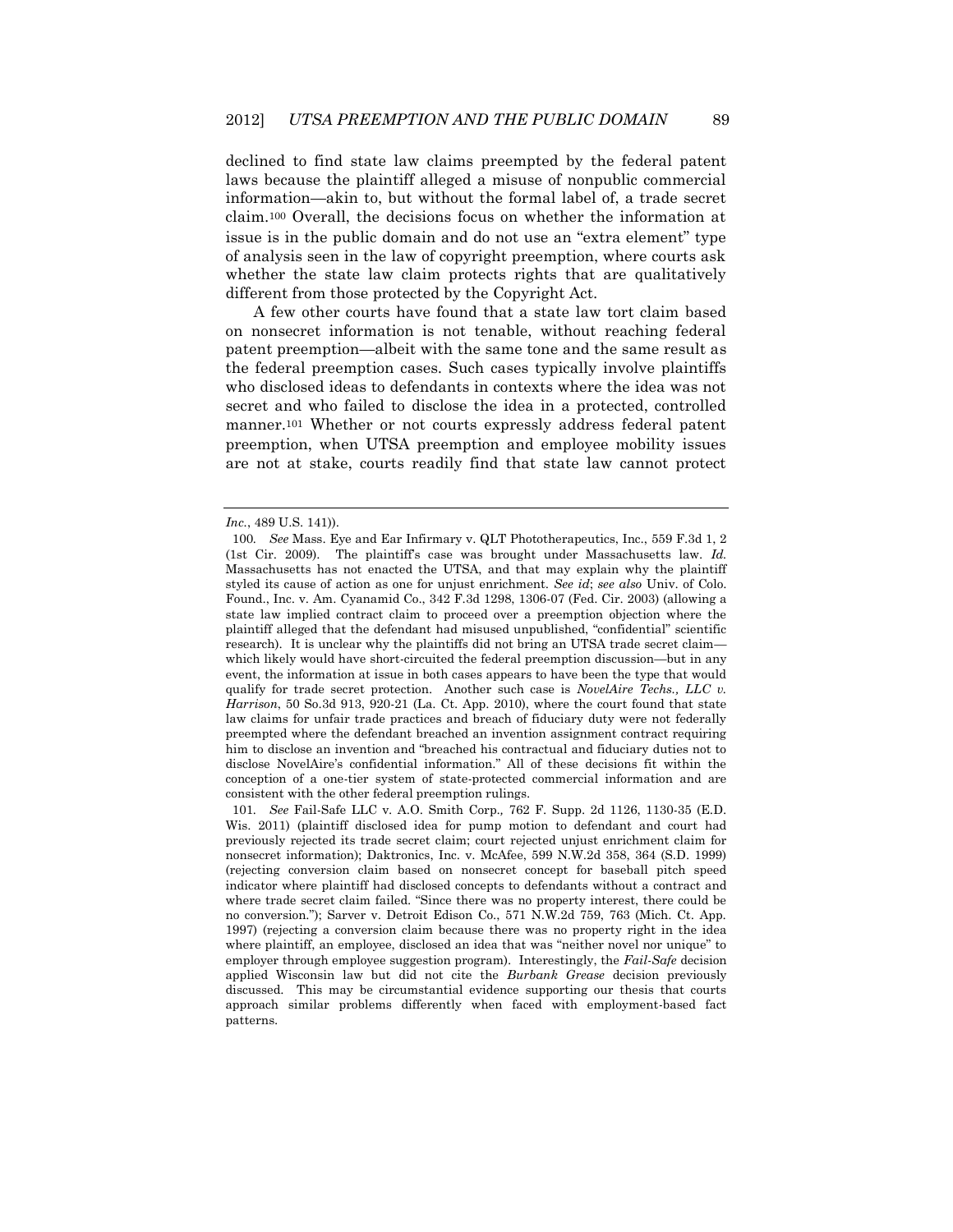nonsecret commercial information.<sup>102</sup> As we will discuss, we do not believe that courts should address similar fact patterns differently simply because one defendant is a former employee accused of misusing information learned on a job and another defendant is a former business partner accused of misusing information learned during business discussions.

### *B. The Reach and the Limits of Federal Patent Preemption*

The federal patent laws embodying this concept do not explicitly set forth the extent to which they displace state law.<sup>103</sup> Absent explicit statutory direction, courts apply either field or conflict preemption.104 Field preemption is expansive, applicable when the federal interest is so dominant or regulation is "so pervasive as to make reasonable the inference that Congress left no room for the

<sup>102.</sup> There is an important exception, though it is not relevant for this Article because it does not involve employment disputes. Under the so-called "hot news" doctrine—a state law remnant of a United States Supreme Court case from 1918 decided under federal common law—news reporting companies have a narrow cause of action against those who copy the company's time-sensitive newsgathering efforts for self-gain. Int'l News Serv. v. Associated Press, 248 U.S. 215, 243-44 (1918). The theory essentially operates to protect an industry in a context where free riding would undermine any reason to invest in newsgathering. *See generally* Jeena Moon, Note, *The "Hot News" Misappropriation Doctrine, the Crumbling Newspaper Industry, and Fair Use as Friend and Foe: What is Necessary to Preserve "Hot News"?*, 28 CARDOZO ARTS & ENT. L.J. 631, 637-38, 643-44 (2011) (explaining history of doctrine); Barclay's Capital Inc. v. Theflyonthewall.com, Inc., 650 F.3d 876, 905-07 (2nd Cir. 2011) (narrowing the doctrine under the law of copyright preemption; holding that an entity that makes reportable news cannot sue another company for quickly reporting such news).

<sup>103</sup>*. See* Kewanee Oil Co. v. Bicron Corp. 416 U.S. 470, 480 (1974); Ultra-Precision Mfg. Ltd. v. Ford Motor Co., 411 F.3d 1369, 1377 (Fed. Cir. 2005); [35 U.S.C. §§ 1-](http://www.westlaw.com/Find/Default.wl?rs=dfa1.0&vr=2.0&DB=1000546&DocName=35USCAS1&FindType=L)376 (2006). There are three types of federal preemption of state law: explicit, field, and conflict preemption. *Ultra-Precision*, 411 F.3d at 1377. Explicit preemption applies where Congress expressly states "the extent to which its enactments pre-empt state law." English v. Gen. Elec. Co., 496 U.S. 72, 78 (1990). On one hand, conflict preemption seems like a surprising result given the express reference to patent-like legislation in the Constitution. Any argument in favor of field preemption is undermined by the long history of state regulation of property rights—including intellectual property rights—through contract and state tort claims, such as unjust enrichment, conversion, unfair competition, and trade secret misappropriation. *See*  Aronson v. Quick Point Pencil Co., 440 U.S. 257, 262 (1979) ("Commercial agreements traditionally are the domain of state law. State law is not displaced merely because the contract relates to intellectual property which may or may not be patentable; the states are free to regulate the use of such intellectual property in any manner not inconsistent with federal law."); *Kewanee*, 416 U.S at 494 (Marshall, J., concurring) ("State trade secret laws and the federal patent laws have co-existed for many, many years. During this time, Congress has repeatedly demonstrated its full awareness of the existence of the trade secret system, without any indication of disapproval. Indeed, Congress has in a number of instances given explicit federal protection to trade secret information provided to federal agencies.").

<sup>104</sup>*. See* Tindall, *supra* note 83, at 733-35 (discussing generally federal preemption principles).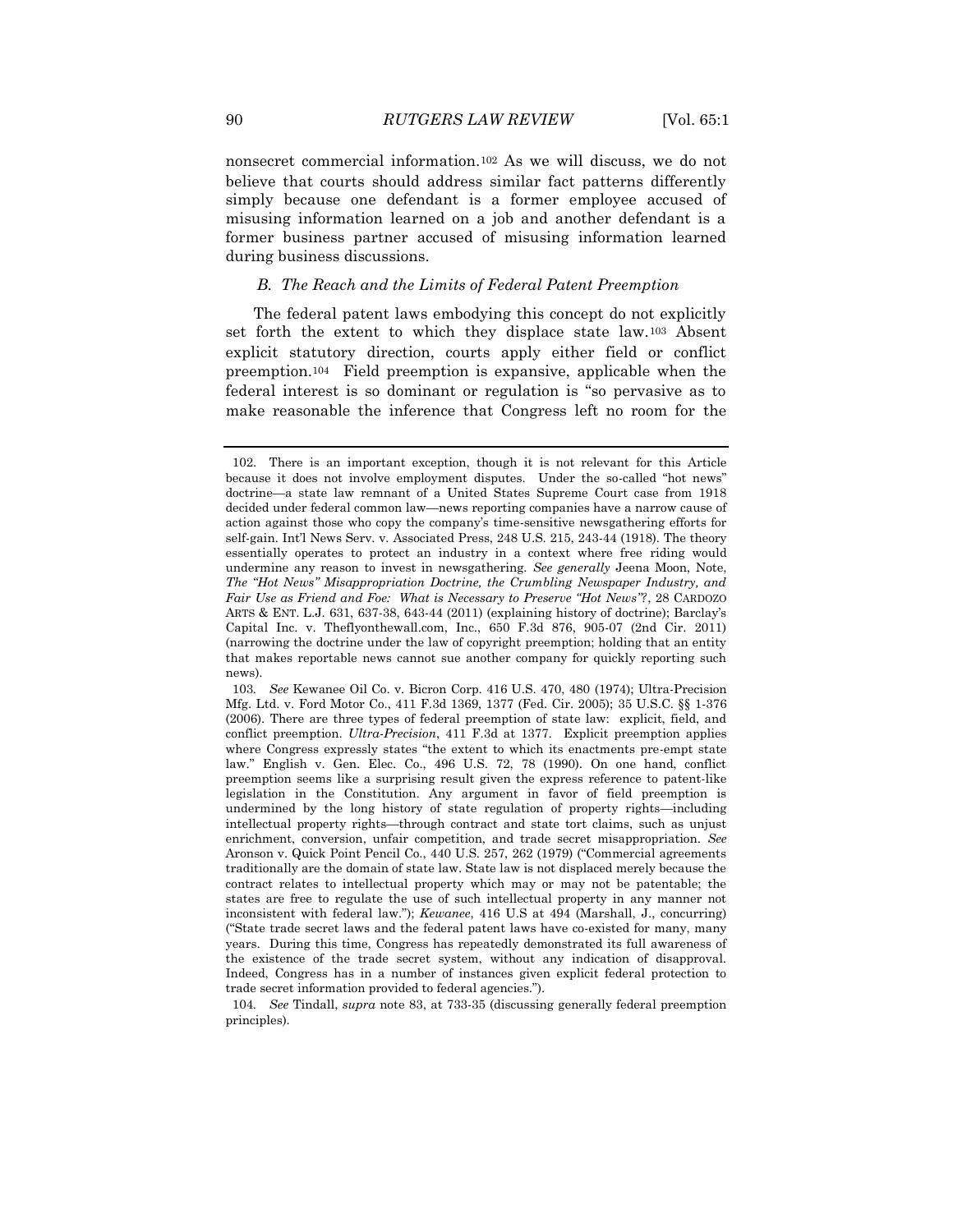States to supplement it."<sup>105</sup> Courts are generally reluctant to find field preemption in areas traditionally regulated by the states unless the "intent to supersede state laws [is] 'clear and manifest.'"<sup>106</sup> Conflict preemption displaces state law only "to the extent that it actually conflicts with federal law"; for example, "where it is impossible for a private party to comply with both state and federal requirements, or where state law 'stands as an obstacle to the accomplishment and execution of the full purposes and objectives of Congress."<sup>107</sup>

To address federal patent preemption of state law, courts have followed a middle road between field and conflict preemption. Although conflict preemption technically applies, <sup>108</sup> federal courts have framed the conflict broadly. They tend to identify a conflict anytime state statutes or common law obstruct the constitutionally enshrined *purpose* of federal patent law—to reward inventors with a limited monopoly on the invention while also protecting information in the public domain.109 As the Supreme Court stated in *Aronson v. Quick Point Pencil Co.*:

First, patent law seeks to foster and reward invention; second, it promotes disclosure of inventions, to stimulate further innovation and to permit the public to practice the invention once the patent expires; third, the stringent requirements for patent protection seek to assure that ideas in the public domain remain there for the

106*. Id*. (quoting Jones v. Roth Packing Co., 430 U.S. 519, 525 (1977)).

108*. See Aronson*, 440 U.S. at 262; *Kewanee*, 416 U.S. at 479; Sears, Roebuck & Co. v. Stiffel Co., 376 U.S. 225, 231 (1964) ("Just as a State cannot encroach upon the federal patent laws directly, it cannot, under some other law . . . give protection of a kind that clashes with the objectives of the federal patent laws."); *Ultra-Precision*, 411 F.3d at 1377 (citing *Aronson*, 440 U.S. at 262); Darling v. Standard Alaska Prod. Co.*,* 818 P.2d 677, 680-81 (Alaska 1991); *see also* Cross, *supra* note 8, at 473 n.101 (characterizing *Bonito Boats* as applying conflict preemption). *Kewanee's* reasons for distinguishing state trade secret law from federal patent law were not entirely convincing. Among the questionable points in the decision, the court asserted that "privacy" was one basis for trade secret law and assumed that entities with valuable, patentable ideas would almost always seek patent protection rather than continue treating the information as a trade secret. For a good overview of *Kewanee* and its relationship to contemporary intellectual property law, see Sharon K. Sandeen, Kewanee *Revisited: Returning to First Principles of Intellectual Property Law to Determine the Issue of Federal Preemption*, 12 MARQ. INTELL. PROP. L. REV. 299, 301- 03 (2008).

109*. See* Compco Corp. v. Day-Brite Lighting, Inc., 376 U.S. 234, 237 (1964) ("[W]hen an article is unprotected by a patent or a copyright, state law may not forbid others to copy that article. To forbid copying would interfere with the federal policy, found in Art. I,  $\S$  8, cl. 8 of the Constitution and in the implementing federal statutes, of allowing free access to copy whatever the federal patent and copyright laws leave in the public domain."); *Darling*, 818 P.2d at 681.

<sup>105</sup>*. English*, 496 U.S. at 79 (quoting Rice v. Santa Fe Elevator Corp., 331 U.S. 218, 230 (1947)).

<sup>107</sup>*. Id.* (quoting Hines v. Davidowitz, 312 U.S. 52, 67 (1941)); *see also* Tindall, *supra* note 83 at 740-47 (examining case law involving conflict preemption arguments).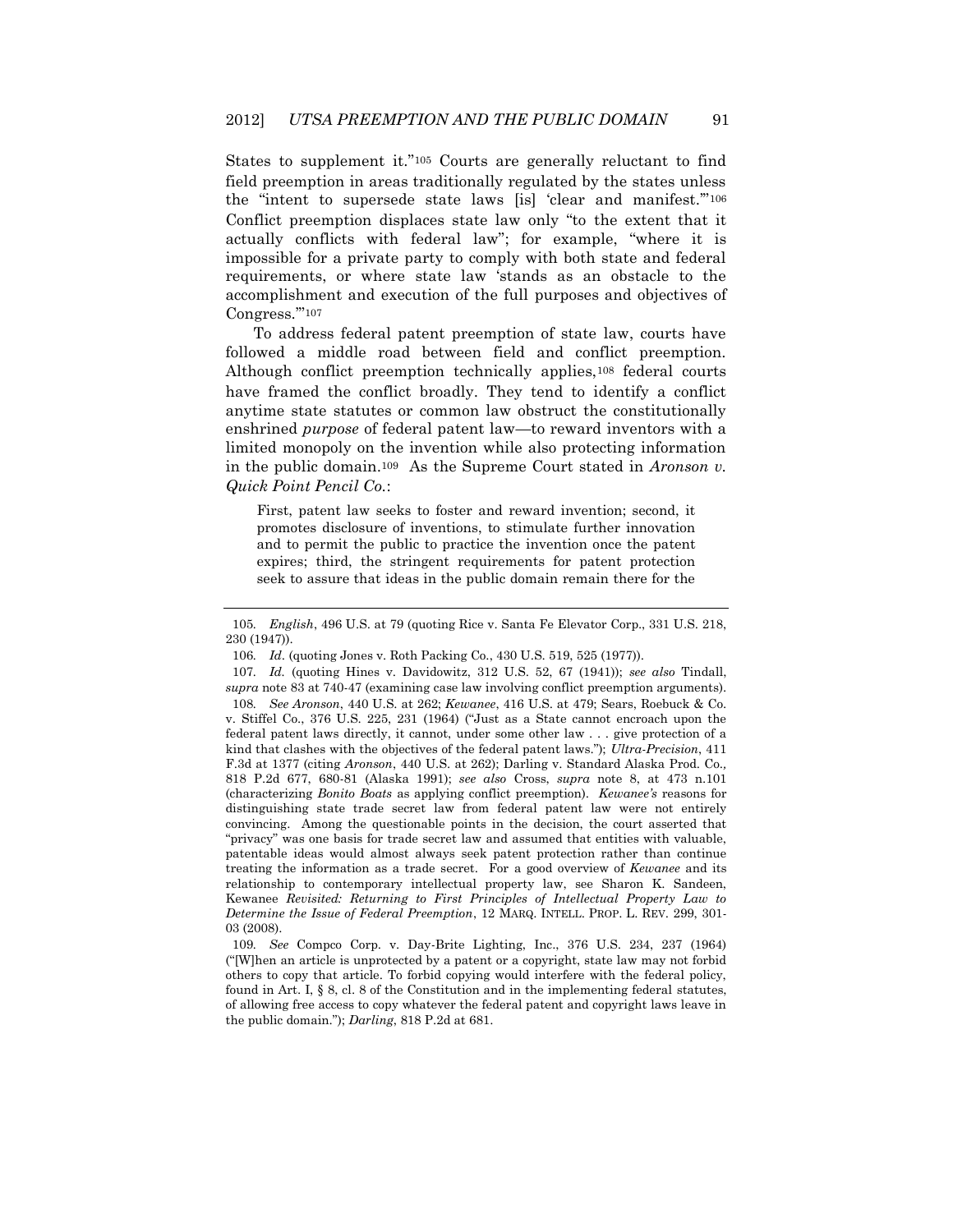free use of the public.110

The primary respect in which states intrude on the public domain has been by granting patent-like protection to unpatented (and uncopyrighted) information that is public.<sup>111</sup> This standard is simpler to state in the abstract than it is to recognize in practice, however.

 In general, breach of contract claims are not considered "patentlike" protection because they do not restrain the public at large but only the particular parties who agreed to the contract.<sup>112</sup> For example, patent law does not restrict an agreement between two parties for a royalty fee in exchange for exclusive distribution rights for a key holder product that was never patented or whose patent was rejected.<sup>113</sup> Such an agreement cannot serve to bind third parties from freely copying the key holder based upon its plainly observed characteristics once sold to the public.<sup>114</sup> Patent law's interest in protecting the public domain from restriction is therefore unaffected.<sup>115</sup>

112*. See Aronson*, 440 U.S. at 262-63. A related question, discussed in Section III, is whether employment contracts or confidentiality contracts between businesses prohibit a party from using information that is publicly available when a contracting party learned the information from the other party rather than from public sources. In California, courts have used a statute that prohibits trade restraints to limit the reach of employee contracts such that only future use of trade secret information may be restricted. *See, e.g.*, Dowell v. Biosense Webster, 179 Cal. App. 4th 564, 578, 102 Cal. Rptr. 3d 1, 11 (2009) (voiding contract terms that restricted activity beyond narrow misuse of trade secrets); Thompson v. Impaxx, Inc., 113 Cal. App. 4th 1425, 1429-32, 7 Cal. Rptr. 3d 427, 429-32 (2003) (contract barring solicitation of customers void to the extent customers were not trade secrets). Elsewhere, the question appears to be less clear and ripe for a full scholarly exploration. *See, e.g.*, Hawkins v. Flambeau, Inc., No. 4:05-CV-163-SEB-WGH, 2007 WL 2710947, at \*6 (S.D. Ind. June 5, 2007) (noting "two divergent lines of case law regarding the requisite degree of novelty" an idea must have in order to serve as consideration for a contract). Notably, *Aronson* did not involve an employment contract, and the parties knew exactly what technology was the subject of the contract. The same is generally not true of employment contracts that refer to confidential information in only general terms.

113*. See Aronson*, 440 U.S. at 264-66 (patent application for key holder rejected by patent office, but Supreme Court nevertheless upheld royalty contract).

114*. See id.* at 263-64 (noting that third parties had begun making copycat products, but that contracting party had benefited from being the first to market).

115*. Id.* at 262-63 (finding licensing agreement consistent with the purpose of federal patent law because "[p]ermitting inventors to make enforceable agreements licensing the use of their inventions in return for royalties provides an additional incentive to invention. Similarly, encouraging Mrs. Aronson to make arrangements for the manufacture of her keyholder furthers the federal policy of disclosure of inventions; these simple devices display the novel idea which they embody wherever

<sup>110.</sup> 440 U.S. 257, 262 (1979).

<sup>111</sup>*. See id.* at 264 ("[A] state may not forbid the copying of an idea in the public domain which does not meet the requirements for federal patent protection."); Sammons & Sons v. Ladd-Fab, Inc., 138 Cal. App. 3d 306, 308, 187 Cal. Rptr. 874, 876 (1982) ("[F]ederal law has completely preempted state law relating to the copying of unpatented and uncopyrighted matter coming within the ambit of the patent and copyright laws.").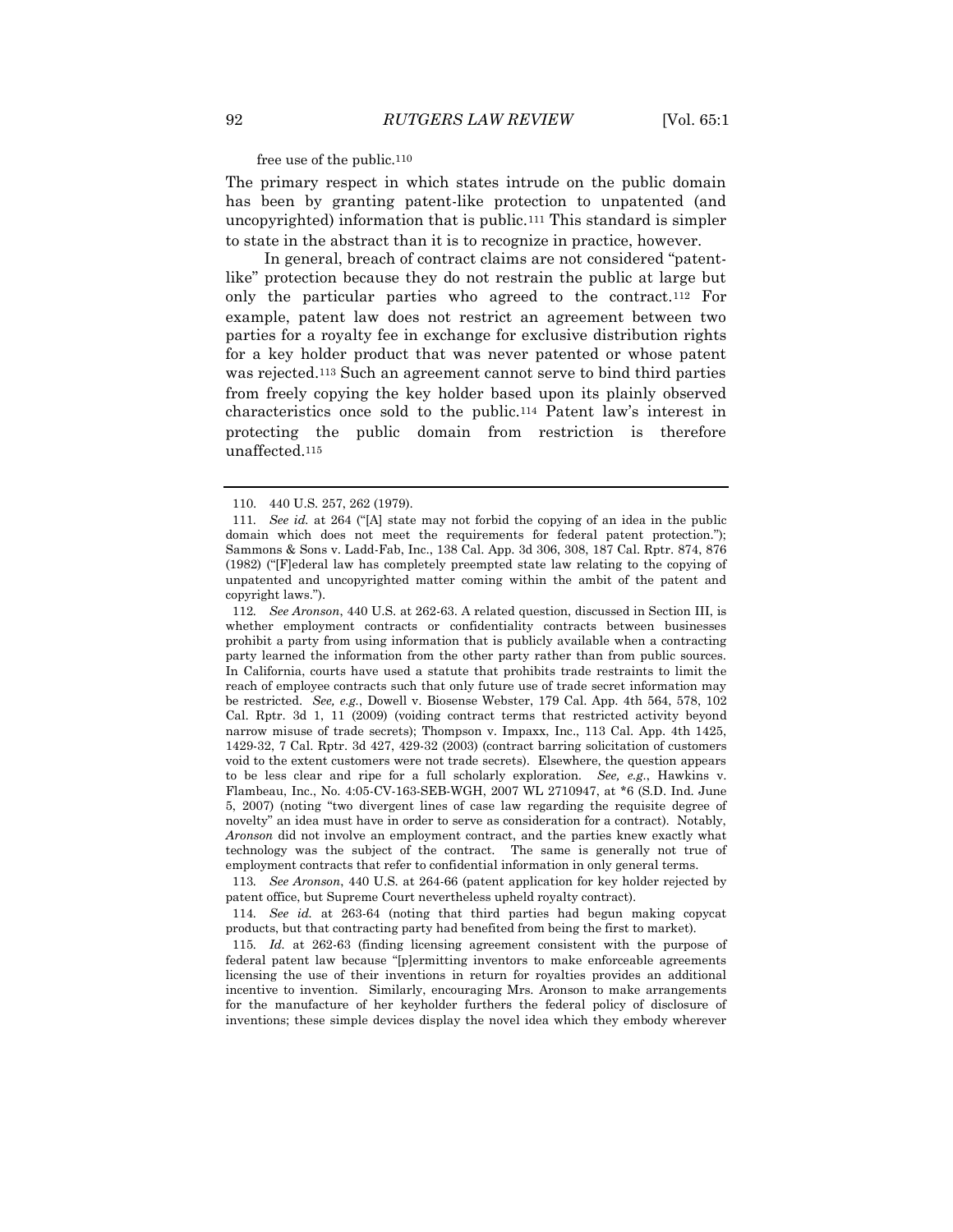The Supreme Court has also deemed trade secret law consistent with patent law, because the information is, by definition, secret, as opposed to part of the public domain.<sup>116</sup> Although trade secret law tends to discourage disclosure,<sup>117</sup> it does not seek to restrict copying of that which is already in the public domain, such as through "independent invention, accidental disclosure, or by so-called reverse engineering."<sup>118</sup> The Supreme Court also reasoned that information protected by trade secret laws is generally nonpatentable material such that the public has a lesser interest in such information ultimately being disclosed to the public.<sup>119</sup> Finally, the Court concluded that trade secret law ultimately encourages investment in valuable innovations left unprotected by patent law by offering a legal remedy to preserve the secrecy of such innovations.<sup>120</sup>

With contract and trade secret claims excluded from the universe of claims subject to federal patent preemption, what remains? This is the area where federal patent preemption collides with the minority position on UTSA preemption. On one hand, state law may recognize tort claims that arise during the same chain of events as a trade secret claim, but do not seek to regulate use of information. Examples include claims for breach of fiduciary duty where a corporate officer solicits coworkers before leaving a job<sup>121</sup> and where a business engages in mass employee hiring for the specific purpose of crippling a rival.<sup>122</sup> These types of claims are not about regulating the use of information learned during a job after an employee leaves the job. On the other hand, a litigant may seek to proceed with a

120*. Id.* at 485.

they are seen.").

<sup>116</sup>*. See id.* at 266; Kewanee Oil Co. v. Bicron Corp. 416 U.S. 470, 485 (1974).

<sup>117</sup>*. See Aronson*, 440 U.S. at 266.

<sup>118</sup>*. See Kewanee*, 416 U.S. at 476.

<sup>119</sup>*. See id.* at 483. As the dissent observed, this argument is at odds with reality, including the very facts in the case: "[t]he product involved in this suit, sodium iodide synthetic crystals, was a product that could be patented but was not. . . . Rather [the plaintiff] sought to protect its trade secrets by contracts with its employees." *Id.* at 495-96 (Douglas, J., dissenting). The dissent also observed that the injunction obtained in the case extended far longer than patent protection would have provided, since the Court ordered a permanent injunction into perpetuity. The dissent argues that the majority should have held a trade secret "has no property dimension" and that the Court was instead protecting the contract between the employer and employee to prevent the employee from breaching his duty of trust to the employer. *Id.* at 497 (Douglas, J., dissenting).

<sup>121</sup>*. See*, *e.g.*, Bancroft-Whitney Co. v. Glen*,* 64 Cal. 2d 327, 347-50, 411 P.2d 921, 936-39 (1964) (where fiduciary solicited coworkers and undermined their salary increases before leaving job).

<sup>122</sup>*. See*, *e.g.*, Boyce v. Smith-Edwards-Dunlap Co. v. Franklin Printing Co., 580 A.2d 1382, 1390 (Pa. Super. Ct. 1990) ("[S]ystemically inducing employees to leave their present employment is actionable 'when the purpose of such enticement is to cripple and destroy an integral part of a competitive business organization rather than to obtain the services of particularly gifted or skilled employees.'" (citations omitted)).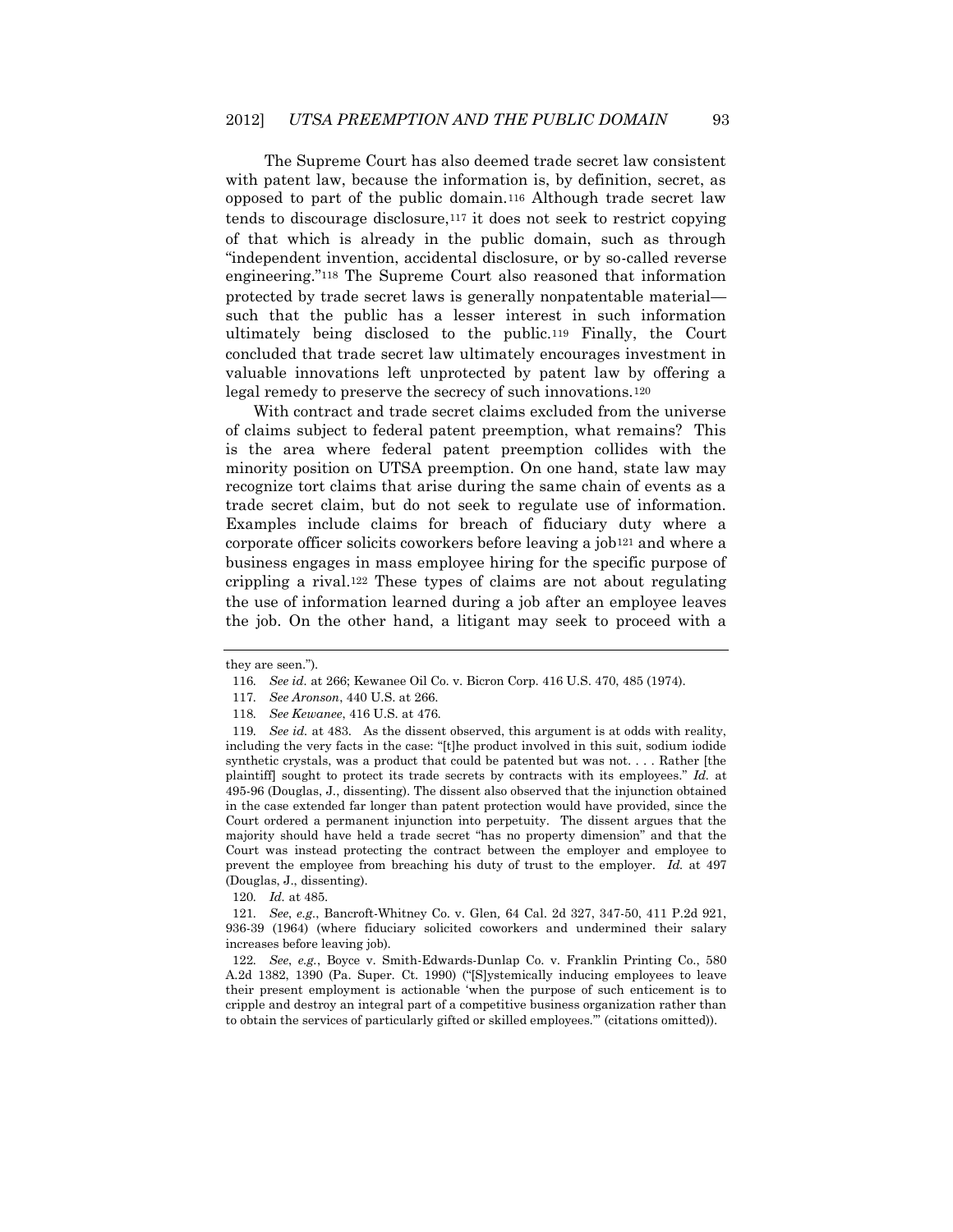state law tort claim that expressly is aimed at protecting information that fails to meet the UTSA's standards for trade secrecy, and that seeks to punish a former employee for using such information at a subsequent job. Such claims may have the very same labels as claims that are not about regulating intellectual property—such as unfair competition or breach of fiduciary duty. As a result, courts generally cannot make determinations about federal preemption (or UTSA preemption) by looking at the label attached to a cause of action. Rather, they must instead look to the particular facts of the case to determine whether permitting that claim to proceed would conflict with the federal patent laws.

Neither federal nor state courts approach the federal preemption issue in a systematic manner. However, the common theme in this jurisprudence is to ask whether the unpatented information has become part of the public domain through means other than trade secret misappropriation or breach of contract.<sup>123</sup>

Information can become part of the public domain in various ways. The attributes of a product become part of the public domain as soon as the product is sold on the market. These attributes can be determined through technical or nontechnical means. For example, the properties of a key holder or a lamp may be obvious from a visual inspection.<sup>124</sup> The examination can be somewhat technical but commonly known in the industry—such as making a mold of a competitor's boat hull and using the cast to reproduce the design.<sup>125</sup> Or the examination can be highly technical—such as information that is obtained from reverse engineering a competitor's products.<sup>126</sup>

Any state claims based upon knowledge available through examination of a publicly distributed unpatented product are very likely to be preempted by federal patent law.<sup>127</sup> As the Supreme Court articulated in *Compco Corp. v. Day-Brite Lighting, Inc.*,

<sup>123.</sup> Lawsuits arising from information that is public but entered the public domain as a result of trade secret misappropriation or a breach of contract are not preempted for the reasons described above—assuming the defendant in the lawsuit is the wrongdoer who breached the contract or misappropriated trade secret information. *See generally* DVD Copy Control Ass'n Inc. v. Bunner, 116 Cal. App. 4th 241, 253-54, 10 Cal. Rptr. 3d 185, 194-95 (2004) (holding defendant not liable for trade secret misappropriation where information had been rendered public by a third party's act of releasing it on the Internet and by subsequent widespread distribution).

<sup>124</sup>*. See* Aronson v. Quick Point Pencil Co., 440 U.S. 257, 259 (1979); Sears, Roebuck & Co. v. Stiffel Co., 376 U.S. 225, 231-32 (1964); *see also* Sammons & Sons v. Ladd-Fab, Inc., 138 Cal. App. 3d 306, 308-13, 187 Cal. Rptr. 874, 875-79 (1982) (involving exact replicas of metal and storage components, as well as accompanying catalog, and holding that law of unfair competition does not prevent copying of articles in public domain where there was no consumer deception).

<sup>125</sup>*. See* Bonito Boats, Inc. v. Thunder Craft Boats, Inc., 489 U.S. 141, 145 (1989).

<sup>126</sup>*. See* Kewanee Oil Co. v. Bicron Corp. 416 U.S. 470, 476 (1974).

<sup>127</sup>*. See Bonito Boats*, 489 U.S. at 167-68; *see also* Chi. Lock Co. v. Fanberg, 676 F.2d 400, 405 (9th Cir. 1982) (reversing ruling against party that had engaged in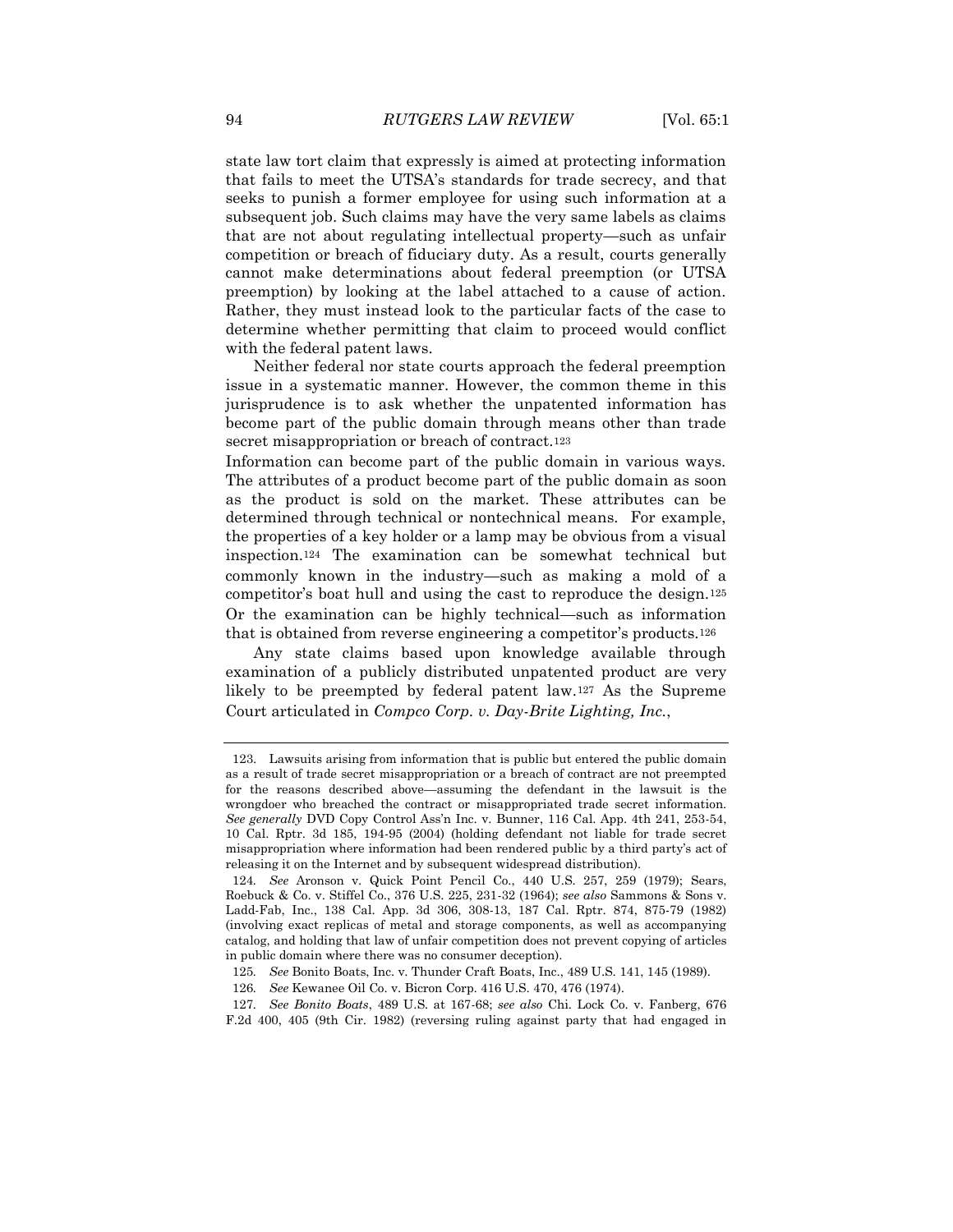[W]hen an article is unprotected by a patent or a copyright, state law may not forbid others to copy that article. . . . Here, Day-Brite's [light] fixture has been held not to be entitled to a design or mechanical patent.  $\ldots$  [I]t is, therefore, in the public domain and can be copied in every detail by whoever pleases.128

As described above, another fact pattern common to cases addressing federal patent preemption involve voluntary disclosure of information to a third party not formally bound by contract or a fiduciary duty to keep the information secret.<sup>129</sup> This sometimes occurs when one party discloses its product to another while a patent application is pending. Rather than enter into a nondisclosure contract, the disclosing party relies only on the potential future threat of patent litigation to protect its interests.<sup>130</sup> However, if the patent application is later denied, courts have interpreted such denial as a federal determination that the information is unworthy of protection. State attempts to fill the gap through torts such as quasicontract upset the policy balance struck by federal patent law between inventors and the public.<sup>131</sup> Where a third party has

reverse engineering and noting that to hold otherwise "would, in effect, convert the Company's trade secret into a state-conferred monopoly akin to the absolute protection that a federal patent affords. Such an extension of California trade secrets law would certainly be preempted by the federal scheme of patent regulation." (citing *Kewanee* and *Sears/Compco*)).

<sup>128.</sup> 376 U.S. 234, 237-38 (1964); s*ee also Sammons & Sons*, 138 Cal. App. 3d at 312-13, 187 Cal. Rptr. at 878-79 (distinguishing lawful nature of distributor's mere copying of supplier's products from copying carried out in violation of a fiduciary duty).

<sup>129</sup>*. See* Darling v. Standard Alaska Prod. Co., 818 P.2d 677, 678-79 (Alaska 1991) (where plaintiff disclosed design subject to pending patent application without any contract in place); Joyce v. Gen. Motors Corp., 551 N.E. 2d 172, 175 (Ohio 1990) (where employee disclosed suggestion to supervisors, who submitted the idea to employee suggestion plan and obtained a reward, ruling in favor of the supervisor and noting that the employee had not conveyed his ideas in "a legally protected manner," as "[t]hey were neither patented, copyrighted, trademarked nor imparted pursuant to a fiduciary or contractual relationship"); Ultra-Precision Mfg., Ltd. v. Ford Motor Co., 411 F.3d 1369, 1382 (Fed. Cir. 2005) (holding that patent law preempts unjust enrichment claim).

<sup>130</sup>*. See Darling,* 818 P.2d at 682; *Ultra-Precision*, 411 F.3d at 1371-74, 1382 (holding unjust enrichment claim preempted by federal patent law where unrelated company made improvement, which was disclosed by the company in an unrelated patent, to Ford's compressor and company brought unjust enrichment claim against Ford for use of the technology).

<sup>131</sup>*. See Darling*, 818 P.2d at 682 ("Federal policy both encourages disclosure of ideas and innovation and demands 'substantially free trade in publicly known, unpatented [products].' . . . [F]ederal policy discourages monopoly pricing unless a valid patent is in force." (quoting *Bonito Boats*, 489 U.S. at 156)); Sears, Roebuck & Co. v. Stiffel Co., 376 U.S. 225, 231-32 (1964) ("To allow a State by use of its law of unfair competition to prevent the copying of an article which represents too slight an advance to be patented would be to permit the State to block off from the public something which federal law has said belongs to the public."); *Ultra-Precision*, 411 F.3d at 1380- 81 (noting that the plaintiff's "unjust enrichment claim, as pled, also frustrates Congress's objective of 'creating an incentive to develop inventions that meet the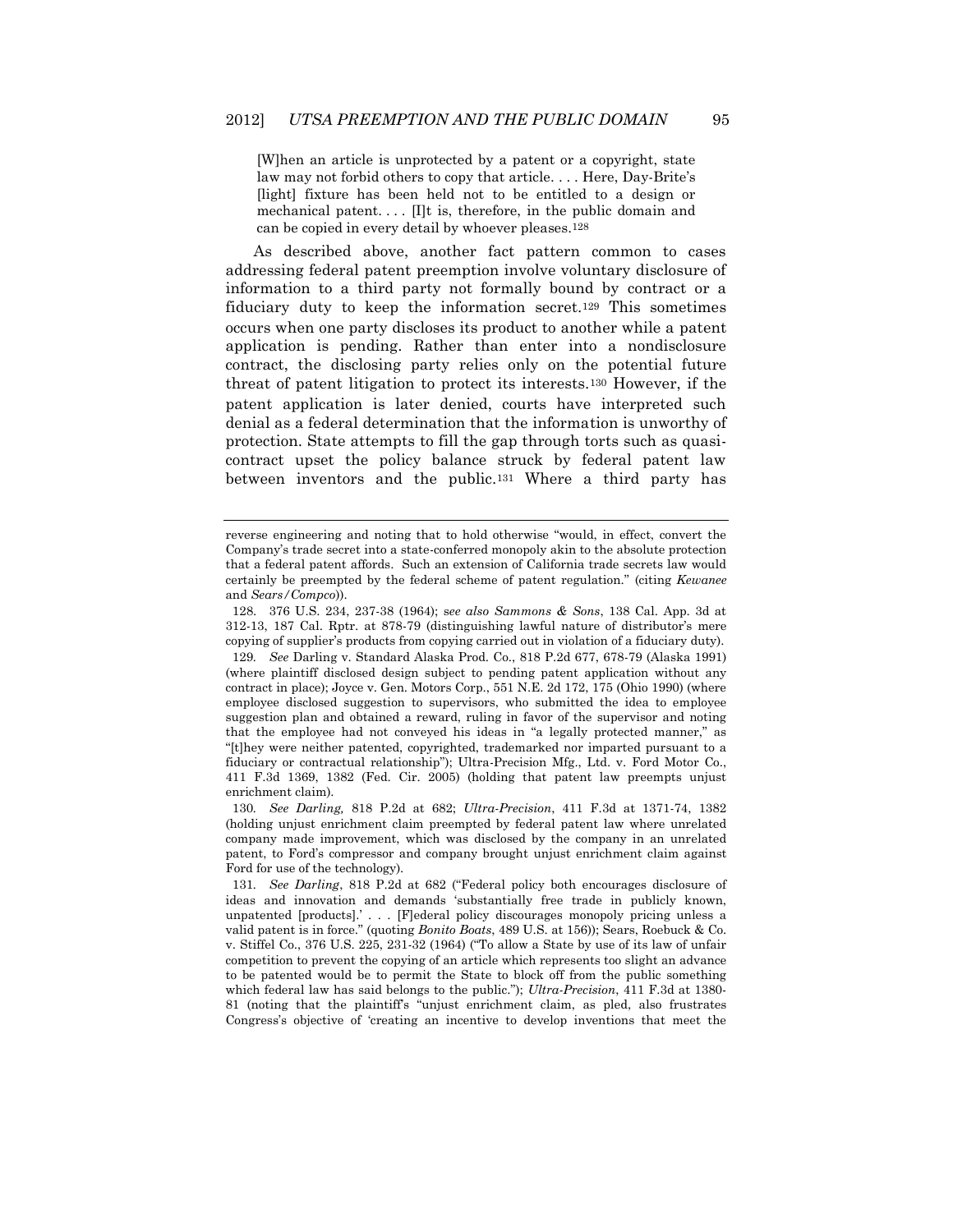exploited information subject to a failed patent, courts readily step in to protect the public domain through preemption of the conflicting state law.<sup>132</sup>

Information can also reach the public domain through an issued patent, or through a patent application.<sup>133</sup> Once such information is published by the USPTO, it cannot be removed from the public domain. This principle—and the degree to which courts outside the UTSA preemption and employment law context will apply the principles of federal patent preemption—was starkly illustrated in *Evans v. General Motors Corp*.<sup>134</sup> Evans presented its product to General Motors under a "black box agreement." General Motors violated the agreement by identifying the trade secret information underlying the product and incorporating it into its own product. Evans later was awarded a patent for the invention, but the patent was found invalid because the product had been on sale by General Motors for more than one year.<sup>135</sup>

Evans alleged a trade secret claim extending back to the date General Motors violated the "black box agreement." The court addressed whether the trade secret claim could extend for the entire limitations period, or whether federal patent preemption precluded any remedy for the period following the issuance of the patent, when the information was made public. The court noted that, as a matter of patent law, the information was deemed public once the patent was issued—whether later invalidated or not—and therefore, affording a trade secret remedy following that date would be contrary to federal patent policy forbidding the removal of information from the public domain.<sup>136</sup> Evans' trade secret claim was therefore limited to the period it was first misused by General Motors through the date of the patent's issuance.<sup>137</sup> In this manner, the court hewed strictly to its obligations to protect the general public interest in the public

rigorous requirements of patentability.' If Ultra-Precision's unjust enrichment claim were available, a would-be inventor need not satisfy any of the rigorous standards of patentability to secure a perpetual patent-like royalty under state law based upon the use of an unpatented idea." (quoting *Bonito Boats, Inc.*, 489 U.S. at 160-63)).

<sup>132</sup>*. See, e.g.*, *Darling*, 818 P.2d at 682-83.

<sup>133.</sup> Patent applications are published eighteen months from the date they are first filed. *See* 35 U.S.C. § 122(b)(1)(A) (2006). As a result, information within them is in the public domain, with a number of important results for trade secret law. For an example, see Raza v. Siemens Med. Solutions USA Inc., 607 F. Supp. 2d 689, 692-94 (D. Del. 2009) (applying statute of limitations to bar trade secret claim where plaintiff, a resident of Pakistan, failed to use reasonable diligence to notice published patent application and other facts relevant to his claim).

<sup>134.</sup> 976 A.2d 84 (Conn. Super. Ct. 2007).

<sup>135</sup>*. Id*. at 87-88.

<sup>136</sup>*. Id*. at 92-93 & n.5 (quoting Kewanee Oil Co. v. Bicron Corp., 416 U.S. 470, 481 (1974)).

<sup>137</sup>*. See id*. at 96.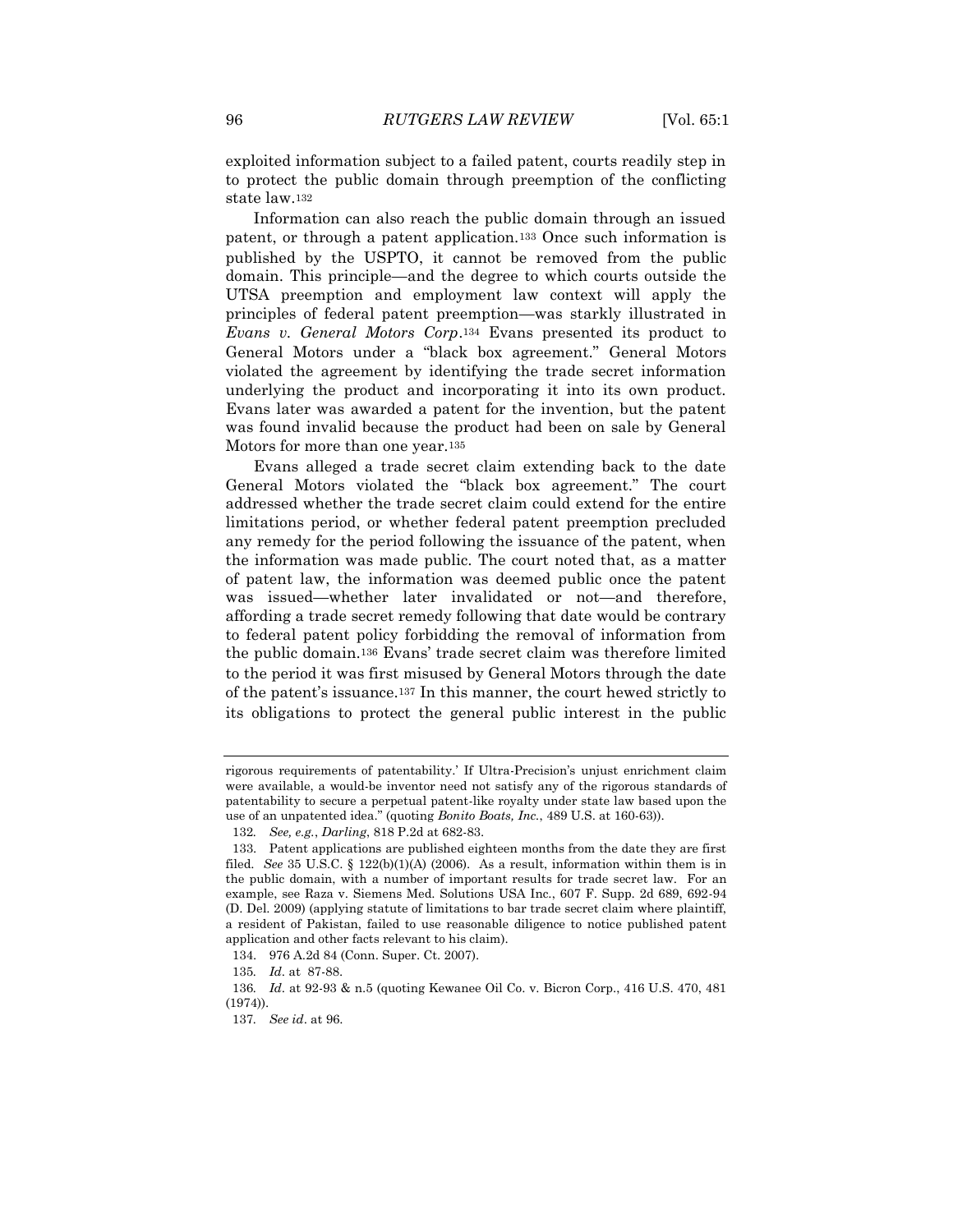domain. This type of strict application of federal patent preemptions, however, is not seen in cases involving questions of UTSA preemption of state law tort claims.

## IV. THE POTENTIAL CONFLICT BETWEEN THE UTSA MINORITY POSITION AND FEDERAL PATENT LAW

Having reviewed the federal preemption jurisprudence and the conflicting positions courts take when ruling on UTSA preemption of overlapping state law tort claims, we must now ask whether the minority position on UTSA preemption potentially gives rise to a conflict between state law and federal patent preemption. We believe that the answer is "yes," because courts that follow the minority position on UTSA preemption are allowing state law tort claims to proceed even where the information at issue is not a trade secret without analyzing whether such information falls within the public domain. To be sure, we have not found—and would not expect to find—decisions explicitly holding that nonsecret, public domain information can constitute protectable information under state tort law when a trade secret claim fails. That said, the danger is that courts are implicitly allowing such a result by issuing rulings that do not require trade secrecy as a basis to protect information under state tort law and then leaving the litigants (and others in the jurisdiction who might be subject to similar claims in future litigation) in a situation where nonsecret information has been weaponized, and UTSA defenses no longer apply.

Why haven't defendants asserted the federal preemption argument more frequently in UTSA preemption cases? And why haven't courts raised the question sua sponte? We believe that the answer may be attributable to two erroneous assumptions about the UTSA and federal patent law:

- First, that the UTSA definition of "trade secret" is very stringent, and the public domain is limited, leaving room for an intermediate category of information protectable under state tort law; and
- Second, that claims arising from an employer-employee relationship do not give rise to federal preemption questions, or even that such claims cannot be preempted by the federal patent laws.

We believe that both assumptions are mistaken.

*A. Questionable Assumption: Trade Secrets Are Narrow, and the Public Domain Is Limited, Leaving an Intermediate Category of Protectable Information*

Courts adopting the UTSA minority position protect information that is said to be "confidential but not secret" or "proprietary but not secret." They do not, however, explain what they mean by this. It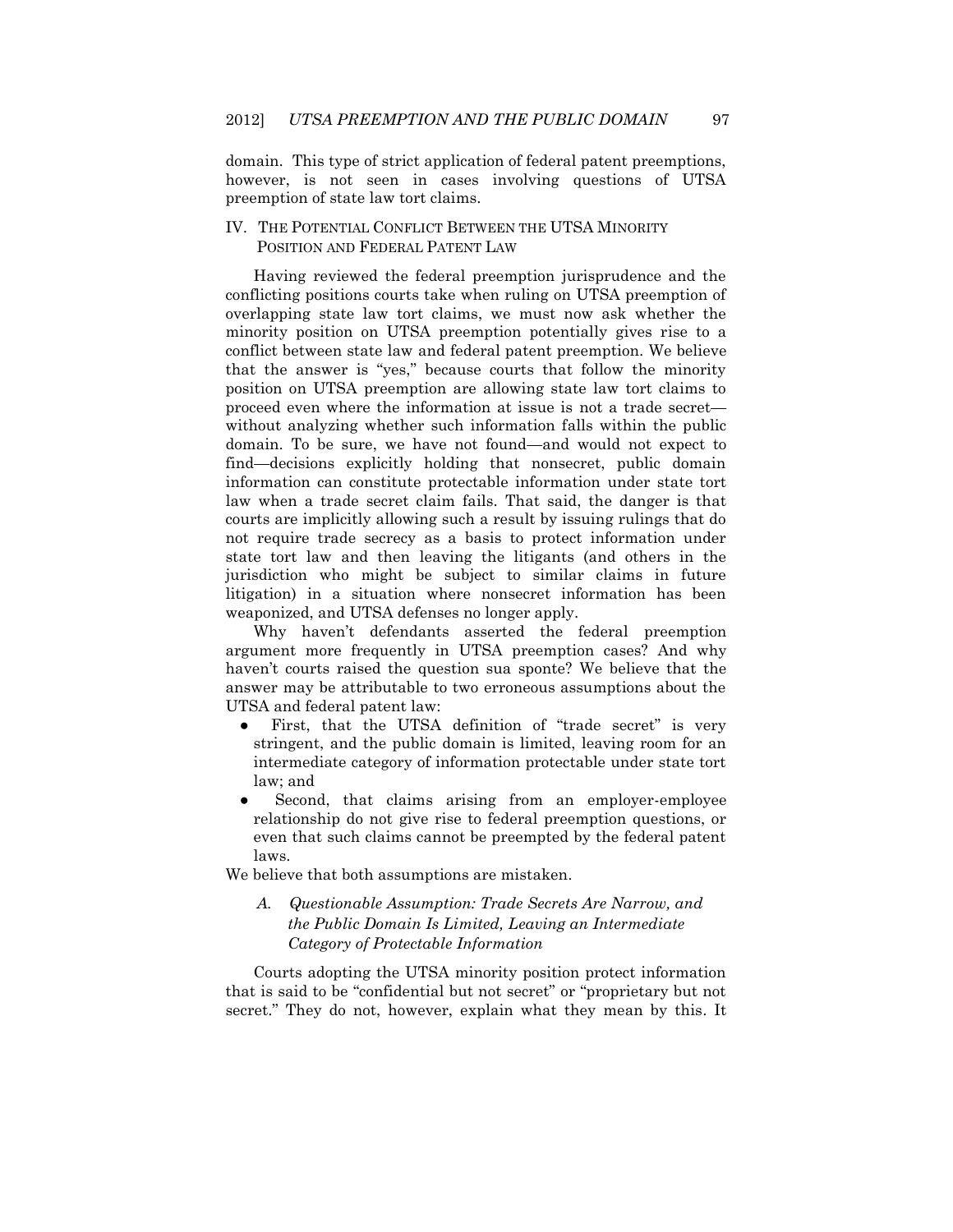may be that such courts are reviving the pre-UTSA "confidence" theory of information protection, where how an employee learns information is more important than whether the information is publicly available.<sup>138</sup> They seem to envision a scheme like the diagram above, where trade secrets exist at the top of a pyramid of protectable information. They presume secrecy of the information at issue exists on a continuum, permitting some form of reasonable line drawing between "secret" and "public."

In fact, the UTSA definition of trade secrecy is very broad.<sup>139</sup> If we consider the Washington UTSA, to take one example, a "trade secret" is defined as "information"—such as "a formula, pattern, compilation, program, device, method, technique, or process"—that (1) has independent economic value as a result of (2) not being generally known, and (3) not being readily ascertainable to those who could gain value from the information, and (4) has been protected by reasonable security measures.<sup>140</sup> This formulation does not have a

140*. See* WASH. REV. CODE ANN. § 19.108.010 (2012); Richard F. Dole, Jr., *The Uniform Trade Secrets Act—Trends and Prospects,* 33 HAMLINE L. REV. 409, 417-19

<sup>138</sup>*. See* discussion, *supra* notes 74-82 and accompanying text. In contrast to a "confidence" approach, a "property" approach reflected by the UTSA focuses on whether the information is publicly available, rather than focusing on whether the defendant learned the information from the plaintiff. *See*, *e.g*., Ultimax Cement Mfg. Corp. v. CTS Cement Mfg. Corp., 587 F.3d 1339, 1355-56 (Fed. Cir. 2009) (applying California UTSA and finding no liability if information is nonsecret, even if defendant first obtained it from plaintiff).

<sup>139.</sup> Two commentators have advocated that the UTSA be altered to recognize and protect information that is said to be "confidential but not secret." One argues that this category might include at least information that is known but only known to a minority of persons in a given field or industry. *See* Julie Piper, Comment, *I Have a Secret?: Applying the Uniform Trade Secrets Act to Confidential Information That Does Not Rise to the Level of Trade Secret Status*, 12 MARQ. INTELL. PROP. L. REV. 359, 367 (2008). Another argues, along similar lines, that the new concept would "fill the theoretical and practical gap between 'trade secrets' and 'general skill and knowledge.'" Robert Unikel, *Bridging the "Trade Secret" Gap: Protecting "Confidential Information" Not Rising to the Level of Trade Secrets*, 29 LOY. U. CHI. L.J. 841, 842 (1998). The proposals would narrow the public domain and render protectable information that is currently free for use under the UTSA. Neither article addresses federal patent preemption, but both seem to assume that courts that historically have mentioned "confidential" information fully intended a two-tier scheme of state information protection, and both seem to assume the wisdom of altering the UTSA to encompass publicly available information without exploring the effects of such a change on employee mobility, venture-backed start-up formation, and other economic questions. Both start with the premise that information is valuable, and therefore, ipso facto, it must be protected—not unlike many of the courts that have taken the minority position on UTSA preemption. Finally, neither explains how, practically, courts would empirically determine what items of publicly available information are known to a majority of persons in a trade or only a minority. Would market participants be compelled to testify? Would the defendant be forced to shoulder that burden and cost or risk losing a case involving publicly available information?

In any event, these commentaries are useful because they shed light on what courts may be thinking or assuming when they take the minority position on UTSA preemption.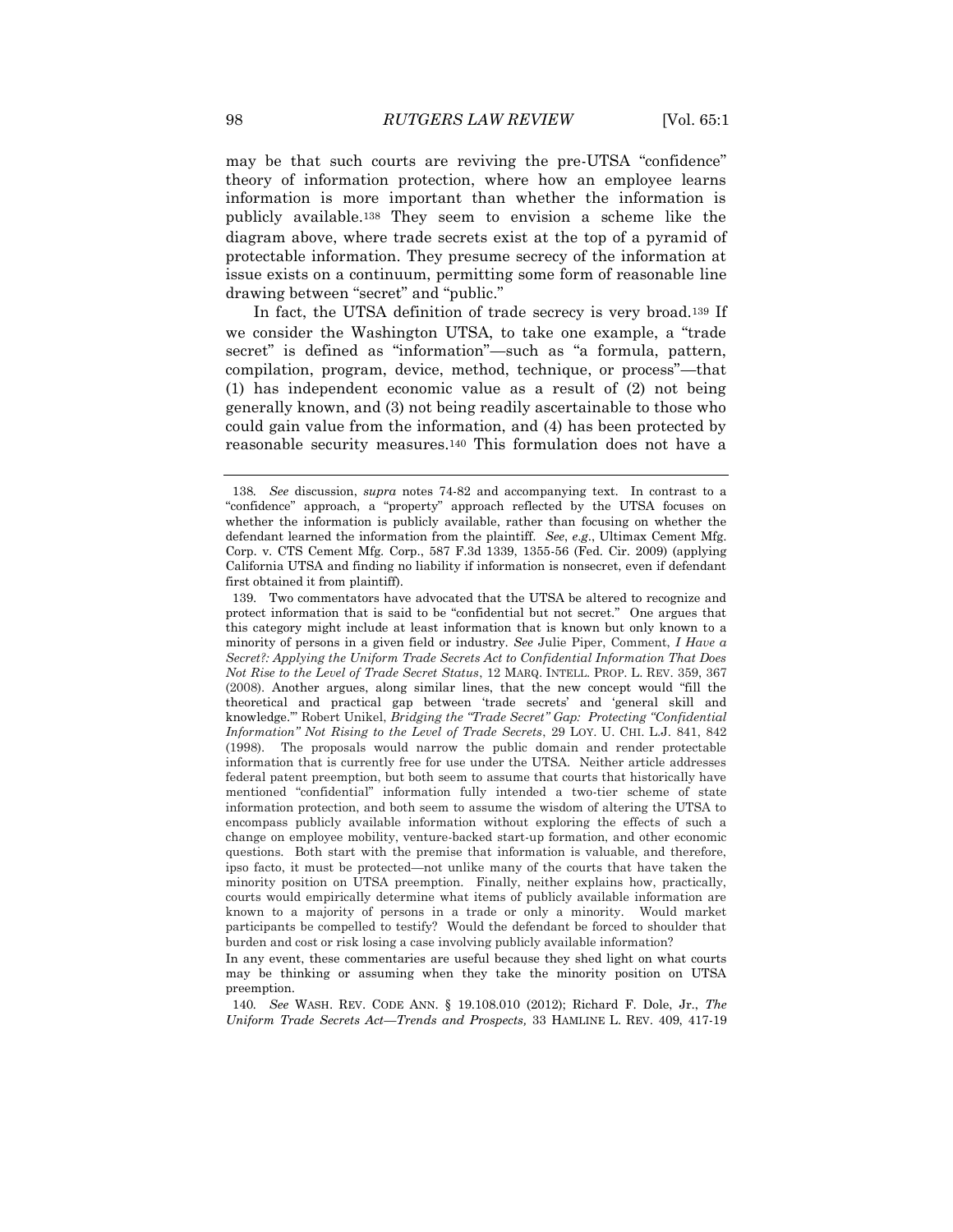minimum value requirement, and does not restrict the types of information that can constitute trade secrets. Thus, even commercial information of relatively low value can qualify as a trade secret.<sup>141</sup>

Information that does not meet the first element—independent economic value—presumably would not be worth the time or expense of litigation.<sup>142</sup> Under the UTSA there is no floor on the value requirement; anything above zero value satisfies the condition precedent for trade secrecy.<sup>143</sup> In the abstract, perhaps a state law tort claim for "confidential but not secret" information could exist for secret information that is absolutely worthless to competitors, but it is hard to imagine that a real-world court (much less a litigation plaintiff) would seek to advance such a claim under that theory.<sup>144</sup>

142. We are aware of no published decision where a plaintiff sought to litigate over information that it admitted was worthless. In the abstract, and in a more general policy sense, it is possible that the law might recognize a place for scientific failures. In an intriguing article, Sean B. Seymore proposed that patent law recognize "null patents"—or nonexclusionary patent filings to record failed experiments—as a means to improve overall patent quality. *See generally* Sean B. Seymore, *The Null Patent*, 53 WM. & MARY L. REV. 2041 (2012). Permitting litigants to use valueless information in an offensive manner against a departing employee or business partner is another thing altogether. For a criticism of so-called "negative know how" in trade secret law, see Charles Tait Graves, *The Law of Negative Knowledge: A Critique*, 15 TEX. INTELL. PROP. L.J. 387 (2007).

143. Perhaps for this reason, it is difficult to find published cases where a court found that a UTSA plaintiff did not satisfy the value element of a trade secret claim. One example is *Yield Dynamics, Inc. v. TEA Sys. Corp.*, 154 Cal. App. 4th 547, 566-69, 86 Cal. Rptr. 3d 1, 18-23 (2007), where the court ruled that software code had no value to competitors because, in part, the plaintiff did not establish that other software engineers could not easily write their own similar information.

144. At least one commentator believes that such a claim could be valid in certain circumstances, but we respectfully have doubts. In considering how a breach of fiduciary duty claim could or should escape UTSA preemption if the information that serves as the basis for the claim is not commercially valuable, and thus not a UTSA trade secret, John Cross suggests that a claim might exist for information that lacks economic value in the UTSA sense of value to competitors. *See* Cross, *supra* note 8, at 480 ("But if the information was purely private information that lacked commercial value, the UTSA would not displace the breach of fiduciary duty claim, and the owner might well recover."). There are at least two ways such claims could be viable, though we do not believe that either undercuts the thesis of this Article. First, if a defendant takes noncommercial information from a company and the information is governed by laws protecting personal privacy, a claim brought under privacy laws would not be preempted by the UTSA, because the UTSA does not purport to cover noncommercial information. That said, it is possible that information might fall outside the scope of both privacy law and intellectual property law—such as information that makes a company look foolish but that has no potential economic value to competitors. *See* Risch, *supra* note 4, at 180 & n.109 (noting that privacy law might not afford full

<sup>(2010) (</sup>noting the presence of a "not being readily ascertainable" requirement in certain states' versions of the UTSA).

<sup>141.</sup> One of us previously noted this concern in a discussion centered on California law. *See* Graves, *Nonpublic Information and California Tort Law*, *supra* note 8, at 40 (noting that under the California UTSA, trade secrecy can encompass such "thin" information as customer lists, such that it is difficult to envision what separate category of information a "confidential" category would cover).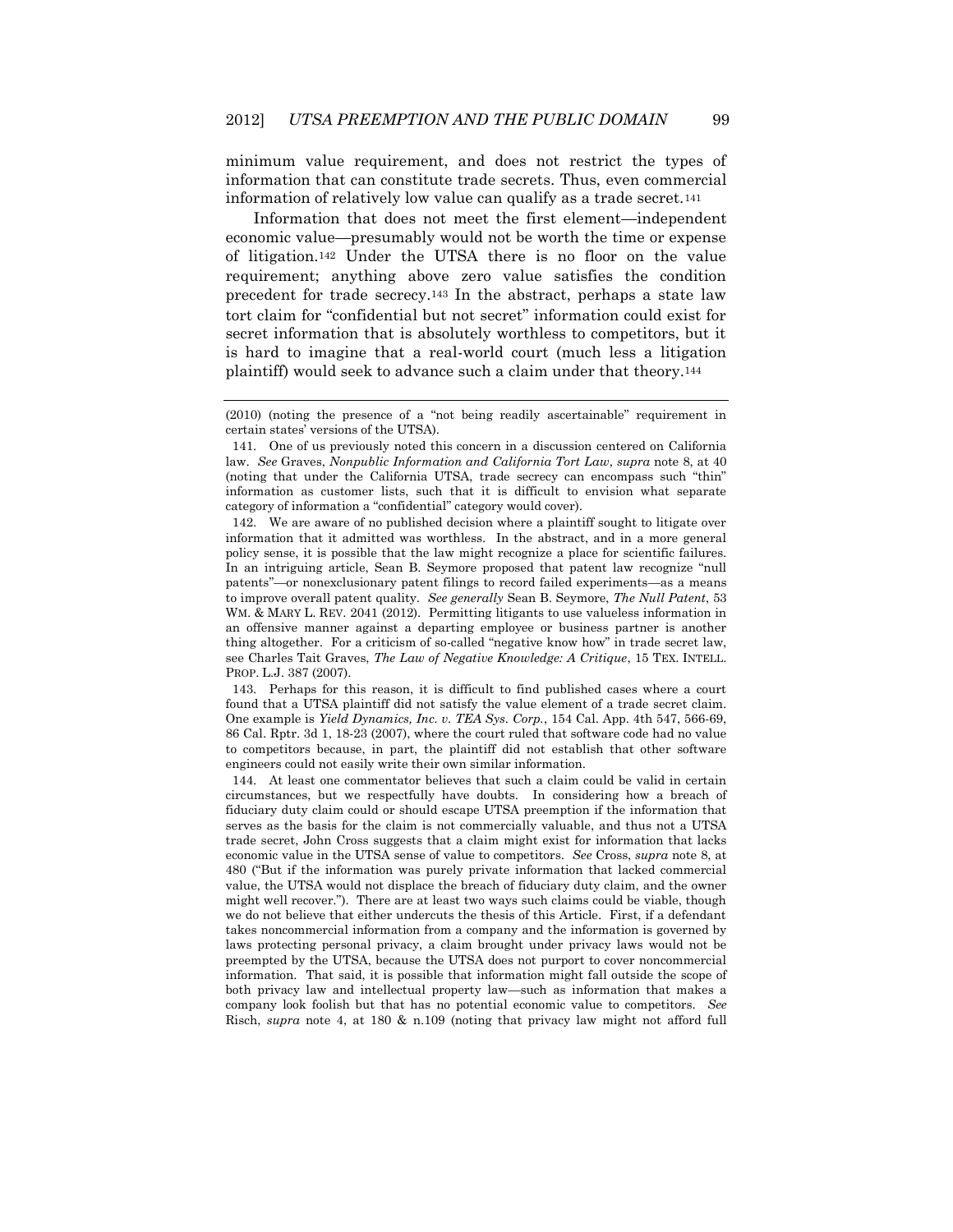The second element—that the information not be generally known in the relevant industry—is also forgiving. Information that is generally known surely encompasses information that is publicly available. But at the same time, small differences among competing market competitors that are not publicly available are protectable under the UTSA's statutory text.<sup>145</sup> Vast amounts of information held by companies meet this standard.

Generally known information does not fit within common sense notions of "confidential" or "proprietary," unless one labels publicly available information with such words on the basis that someone learned the information from an employer with whom he or she had a confidentiality contract rather than from a public source. In turn, it is hard to imagine that UTSA minority courts mean "not generally known" when they use terms such as "confidential but not secret" in their rulings, because that would simply be a synonym for that which is already covered by the UTSA. Such phrases thus are difficult to understand, and courts have not explained what is meant when they use such phrases. Perhaps courts are simply assuming there is some in-between category of protectable information because litigants say so. The concept sounds clever, and courts therefore assume that the arguments of counsel have some foundation in law. Nevertheless, the low threshold for secrecy under the UTSA means that trade secrets occupy a much larger portion of the pyramid than UTSA minority courts seem to assume.

The third element—that the information not be readily ascertainable—is also a forgiving one, because it excludes very little from that which is otherwise UTSA-protected.<sup>146</sup> If information were readily ascertainable, through compilation of third-party sources or

protection to information that also is not covered by trade secret law). We are unaware of any cases involving this hypothetical situation. Second, if a defendant had not yet resigned from a company at the time of the alleged wrongdoing but competed against the company while he or she still remained a current employee or current fiduciary, he or she could violate a duty of loyalty whether or not any commercially valuable information is involved. The UTSA does not speak to claims that govern competitive conflicts of interest with a current employer, and such claims are not about intellectual property regulation. Absent such facts, however, it is difficult to imagine a claim brought by a former employer against a former employee alleging misuse of business information that the plaintiff concedes has no economic value at all, and we are aware of no historical state law tort claim that permitted such litigation where the plaintiff disclaimed any economic value to the information at issue.

<sup>145.</sup> The UTSA protects trade secrets that derive "independent economic value" from not being generally known in the relevant industry, and places no floor in minimum value for protection. *See*, *e.g.*, CAL. CIV. CODE § 3426.1 (West 2012). Thus, if even a minor difference provides such value, it is protectable.

<sup>146.</sup> Some commentators have argued that this element "establishes too low a threshold for trade secret protection." Dole, *supra* note 140, at 420-21 (summarizing literature on this point).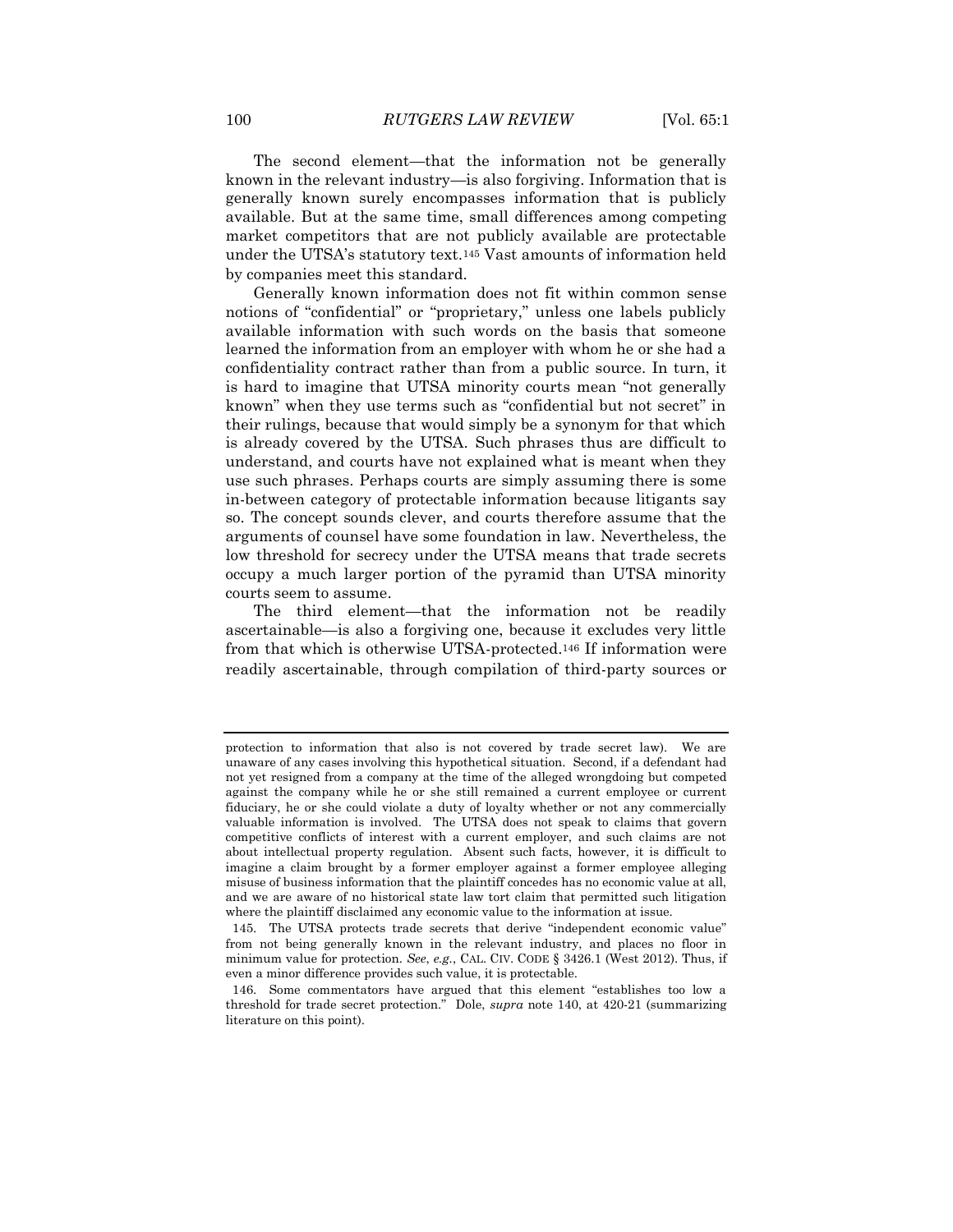de minimis effort of one's own,<sup>147</sup> that would seemingly render it either very close to public domain information or competitively worthless. To the extent courts following the minority position on UTSA preemption are attempting to eliminate the concept that trade secrets cannot be readily ascertainable in order to prohibit reverse engineering or copying of product attributes—such as those of a boat hull or lampshade—they are in direct conflict with federal patent law.<sup>148</sup>

As a final possibility, perhaps courts mean to imagine alternative claims where the information is not widely known in the industry and is valuable, but the owner fails to satisfy the UTSA's fourth requirement that the owner use reasonable security measures to protect the information. This too, however, conflicts with federal patent law. Federal patent jurisprudence has been utterly unsympathetic to claims based on information disclosed to a third party outside the context of a nondisclosure agreement or a fiduciary relationship.<sup>149</sup> As far as federal patent law is concerned, disclosing unpatented information to a third party without those protections gives that person license to use the information however he or she pleases.<sup>150</sup>

Inasmuch as courts following the minority position on UTSA preemption seek to wedge state tort claims interstitially between the statute's definition and federal patent law's defined public domain, we find no space for doing so. Federal patent law dictates that the public domain is broad, not narrow, swallowing any technical information that is reverse engineerable, readily ascertainable, known to the public (even if not really known widely), or even simply disclosed without reasonable security measures.<sup>151</sup> Federal patent jurisprudence would therefore seem to preclude claims based on unpatented technical information left unprotected by the UTSA's expansive definition of "trade secret."

<sup>147</sup>*. See* POOLEY, *supra* note 8, § 4.04[4], at 4-41 to -44 (describing ready ascertainability concept with "Ascertainability Spectrum" chart).

<sup>148</sup>*. See, e.g.*, Chi. Lock Co. v. Fanberg, 676 F.2d 400, 405 (9th Cir. 1982) (holding that to extend trade secret protection over information that had been reverse engineered absent express confidentiality restrictions "would, in effect, convert the Company's trade secret into a state-conferred monopoly akin to the absolute protection that a federal patent affords. Such an extension of California trade secrets law would certainly be preempted by the federal scheme of patent regulation.").

<sup>149</sup>*. See, e.g.*, *id.* at 404-05.

<sup>150</sup>*. See* Compco Corp. v. Day-Brite Lighting, Inc., 376 U.S. 234, 237-38 (1964).

<sup>151</sup>*. See generally id.*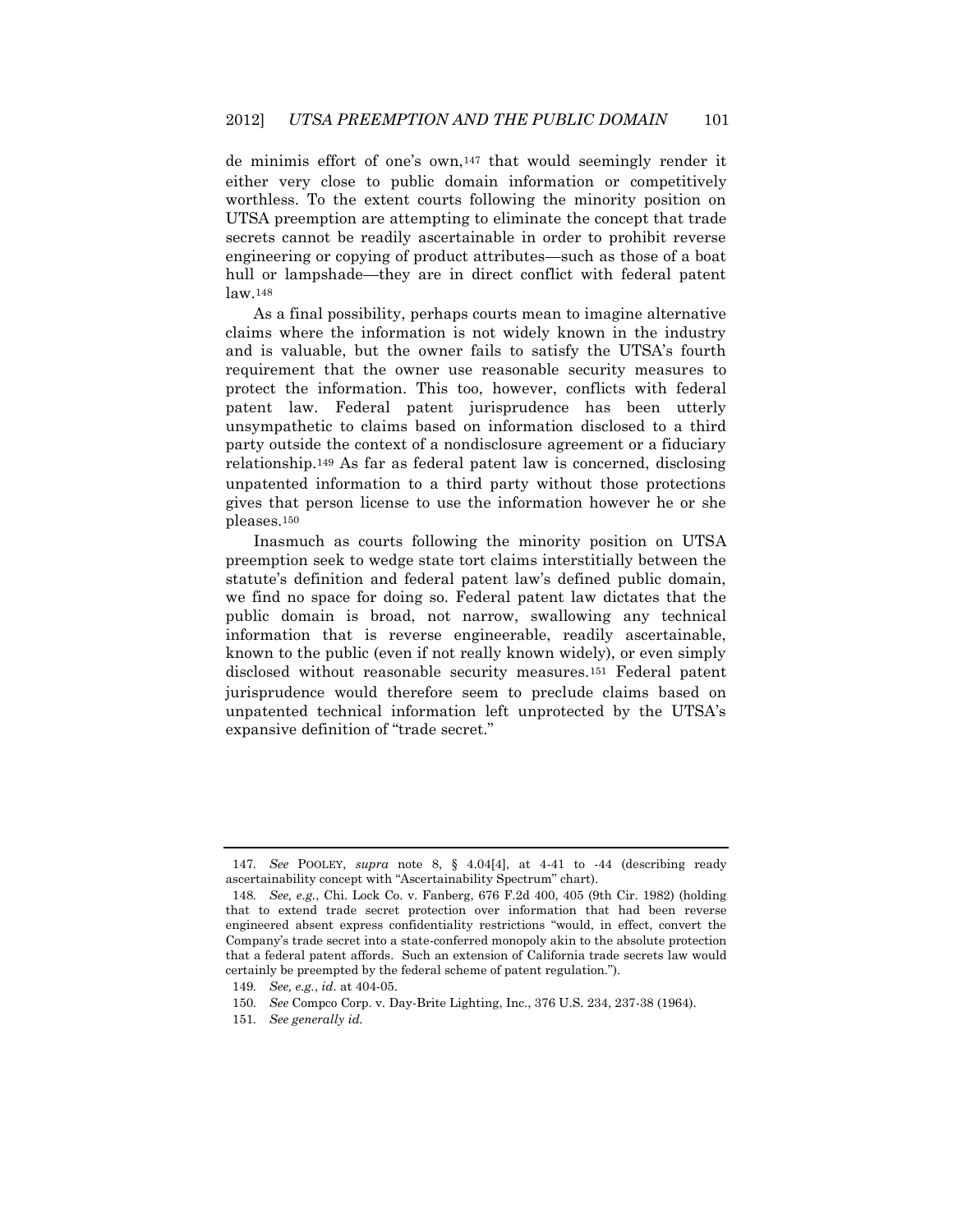## *B. Questionable Assumption: Claims Arising from an Employment Relationship Can Never Be Preempted by Federal Patent Law*

Courts adopting the minority UTSA position may also be overlooking the potential federal patent preemption issue on the assumption that claims arising from an employer-employee relationship are excluded from the preemption analysis. In simple terms, when courts think "employment dispute," they may not also think "dispute about the scope of state intellectual property regulation," when, by contrast, a patent-related litigation between two companies might automatically and intuitively give rise to thoughts about federal preemption.

Almost all of the cases that have adopted the minority position on UTSA preemption involved a former employee who allegedly misused information gained in the course of employment. In addition to a trade secret misappropriation claim, such conduct could give rise to a breach of contract claim (if the employee signed a confidentiality or nondisclosure agreement), and related misconduct might be litigated under a claim for breach of the duty of loyalty or breach of fiduciary duty (if the wrongdoing occurred during the defendant's employment with the plaintiff, rather than afterward).

As discussed above, breach of contract claims are generally deemed consistent with the federal patent laws and thus do not give rise to federal patent preemption. Likewise, duty of loyalty or fiduciary duty claims arising from an employment relationship that are not based on allegations of information misuse should not give rise to federal preemption concerns, because they do not attempt to create state law intellectual property regulation.

But the principles of federal preemption discussed above seemingly leave no room for tort claims against former employees that are based on postemployment use of unpatented technical information that is not a trade secret. We see no principled reason why federal preemption should not apply to tort claims aimed at postemployment use of information just as it applies to business disputes unrelated to employee mobility. If the information at issue is in the public domain (which, again, courts taking the minority position on UTSA preemption do not appear to analyze), the former employee seemingly stands in the same position as a former business partner. Allowing state tort claims to encompass such information would give rise to the concerns the Supreme Court described in *Bonito Boats* about states protecting information that might not meet the standards for a federally issued patent.<sup>152</sup>

<sup>152.</sup> *See* Bonito Boats, Inc. v. Thunder Craft Boats, Inc., 489 U.S. 141, 151-52 (1989).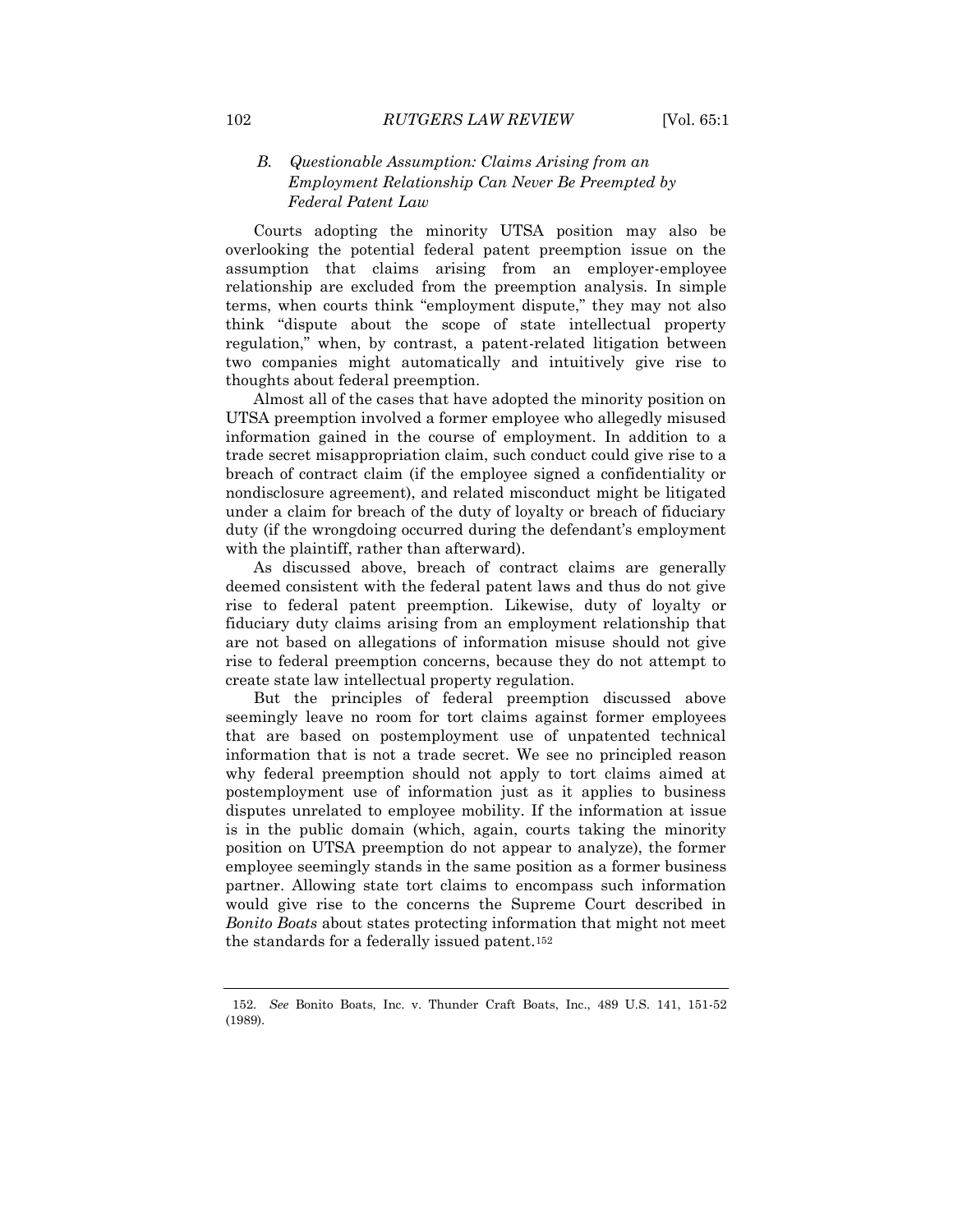Moreover, the exception to federal patent preemption for contract law is not absolute—state contract law is still subject to the larger principle articulated by the Supreme Court in *Kewanee* that information "which is in the public domain cannot be removed therefrom by action of the States."<sup>153</sup> Where information has made its way into the public domain independently of the employee's breach of contract (express or implied), federal patent preemption should protect the use of such information thereafter, even by an employee accused of wrongfully using the information.

Courts have deemed breach of contract cases preempted by federal patent law if they place restrictions on the use of information properly within the public domain. For example, in *Brulotte v. Thys Co.*, the Court invalidated a license agreement that provided for royalties after the expiration of the patent at issue.<sup>154</sup> In *Lear v. Adkins*, the Court also rendered unenforceable a royalty agreement premised on a patent that was later declared invalid.<sup>155</sup>

It can, however, be somewhat difficult to determine the line between impermissible regulation of the public domain and lawful contracting. Notwithstanding *Brulotte v. Thys Co.* and *Lear v. Adkins*, the Supreme Court in *Aronson* upheld a royalty contract on design information disclosed while a patent was pending, before any of the design information had been publicly disclosed.<sup>156</sup> The agreement contemplated different royalty payments depending upon whether the patent was approved or denied.<sup>157</sup> The Court distinguished *Aronson* from the other cases on the basis that the contract was entered into prior to, and as a condition for, placing the information in the public domain.<sup>158</sup>

Does *Aronson* stand for the proposition that nonpublic information disclosed to an employee in the course of his employment or subject to a nondisclosure agreement is beyond the reach of federal patent law? Not absolutely, because the information may later reach the public domain through lawful means.<sup>159</sup> The ruling in *Evans v. General Motors Corp.*,<sup>160</sup> discussed above, offers analogous reasoning.

<sup>153.</sup> *See* Kewanee Oil Co. v. Bicron Corp., 416 U.S. 470, 481 (1974).

<sup>154.</sup> 379 U.S. 29, 32-33 (1964).

<sup>155.</sup> 395 U.S. 653, 673-74 (1969).

<sup>156.</sup> Aronson v. Quick Point Pencil Co., 440 U.S. 257, 259, 263 (1979).

<sup>157</sup>*. Id.* at 259.

<sup>158</sup>*. Id.* at 264-65.

<sup>159.</sup> We are unable to identify any case law exactly on point beyond a recent Louisiana state decision holding the opposite. *See* NovelAire Techs., LLC v. Harrison, 50 So. 3d 913, 921-22 (La. Ct. App. 2010) (enjoining a former employee from making use of dehumidifier technology on an expired patent, given his misappropriation of trade secret improvements on that technology that he failed to disclose to his employer).

<sup>160.</sup> 976 A.2d 84 (Conn. Super. Ct. 2007).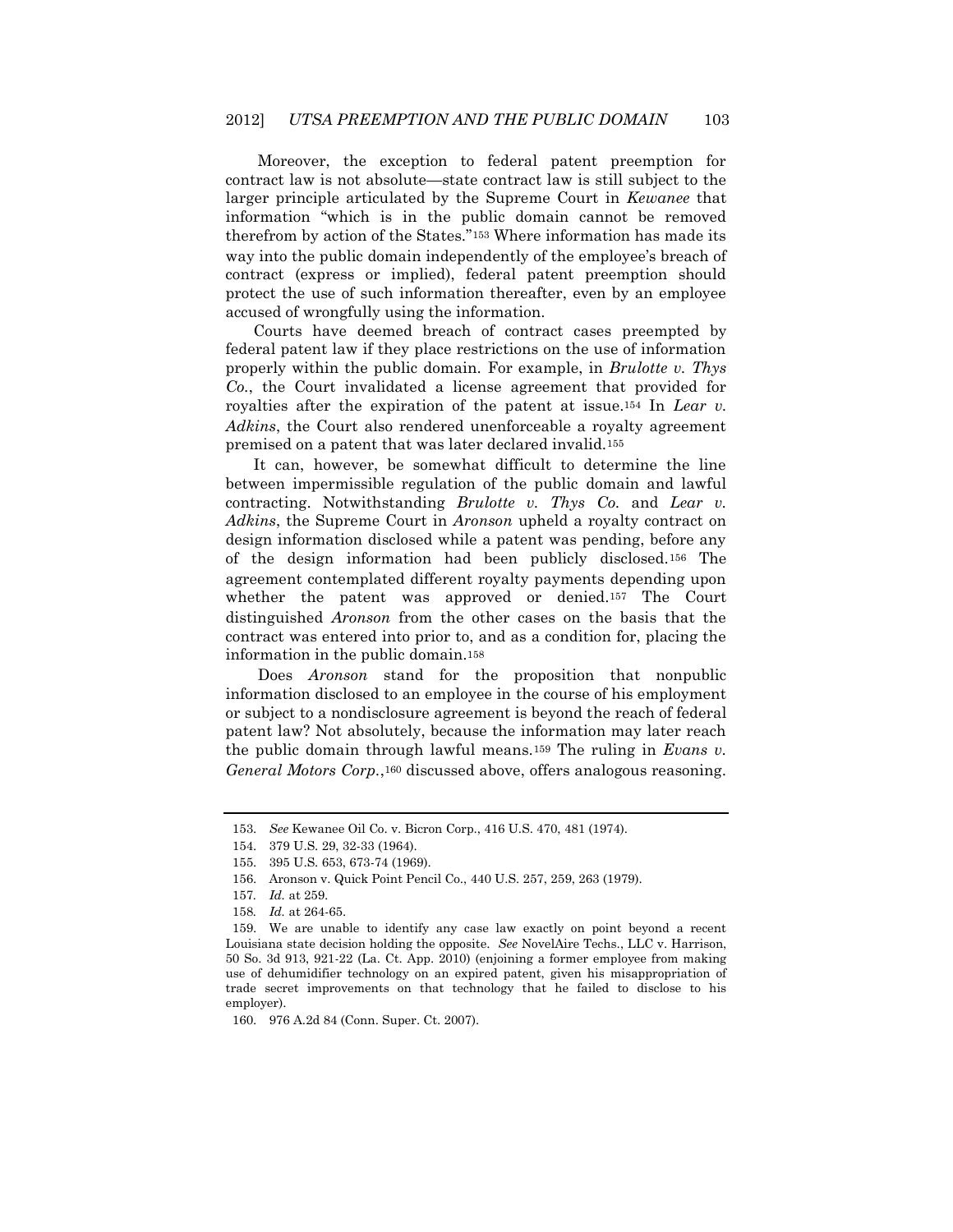Although trade secret misappropriation cases are generally beyond the purview of federal patent law, they can be preempted if they ultimately implicate information lawfully in the public domain.<sup>161</sup> When the allegedly misappropriated information in that decision was included in a published patent, federal patent law placed an outer temporal limit on the viability of the misappropriation claim.<sup>162</sup>

The same would be true of a breach of contract claim based on information disclosed in the course of employment that was either already public when disclosed or independently became public following the confidential disclosure.<sup>163</sup> Federal patent law protects the use of information within the public domain by any member of the public.<sup>164</sup> For example, an employee who uses information from his employer that the employer has also placed on the Internet has committed no wrong. The information becomes part of the public domain and federal patent law prohibits states from placing limitations on the use of that information through statutes or common law.

While this principle may seem obvious, courts applying the UTSA minority position do not raise or explore these questions when ruling that a litigant may proceed with non-UTSA tort claims based on allegations of information misuse. Worse, when defendants protest that the information at issue is public, some courts taking the minority position on UTSA preemption affect an air of superior logic by accusing the defendant of hypocrisy. According to this logic, a defendant who argues that the information is not secret should not also argue that the UTSA preempts the claim, because the UTSA only applies when the plaintiff has established that a trade secret exists.<sup>165</sup>

Indeed, courts taking the minority position on UTSA preemption sometimes dismiss defense arguments that UTSA preemption should apply and that the information at issue is not secret out of hand.<sup>166</sup>

<sup>161</sup>*. See id.* at 96-99.

<sup>162</sup>*. See id.*

<sup>163.</sup> Of course, an employee's breach of a confidentiality contract involving trade secrets poses no federal preemption issues. *See generally id.*

<sup>164.</sup> Aronson v. Quick Point Pencil Co., 440 U.S. 257, 262 (1979).

<sup>165.</sup> A district court case in California, for example, criticized a defendant as playing fast and loose by arguing that information was not a trade secret and also seeking preemption of the plaintiff's alternative claims for "common law misappropriation" and "breach of confidence." *See* Think Village-Kiwi, LLC v. Adobe Sys., Inc., No. C 08–04166 SI, 2009 WL 902337, at \*2 (N.D. Cal. Apr. 1, 2009); *see also*  First Advantage Background Servs. Corp. v. Private Eyes, Inc., 569 F. Supp. 2d 929, 942-43 (N.D. Cal. 2008) (allowing a plaintiff to pursue an alternative tort claim for information alleged to be "confidential and proprietary" but not a trade secret, without asking whether California law permits such claims).

<sup>166</sup>*. See* Stove Builder Int'l, Inc. v. GHP Grp., Inc., No. 11 C 1098, 2011 WL 2183160, at \*1 & n.3 (N.D. Ill. June 3, 2011) (on motion to dismiss, refusing to find a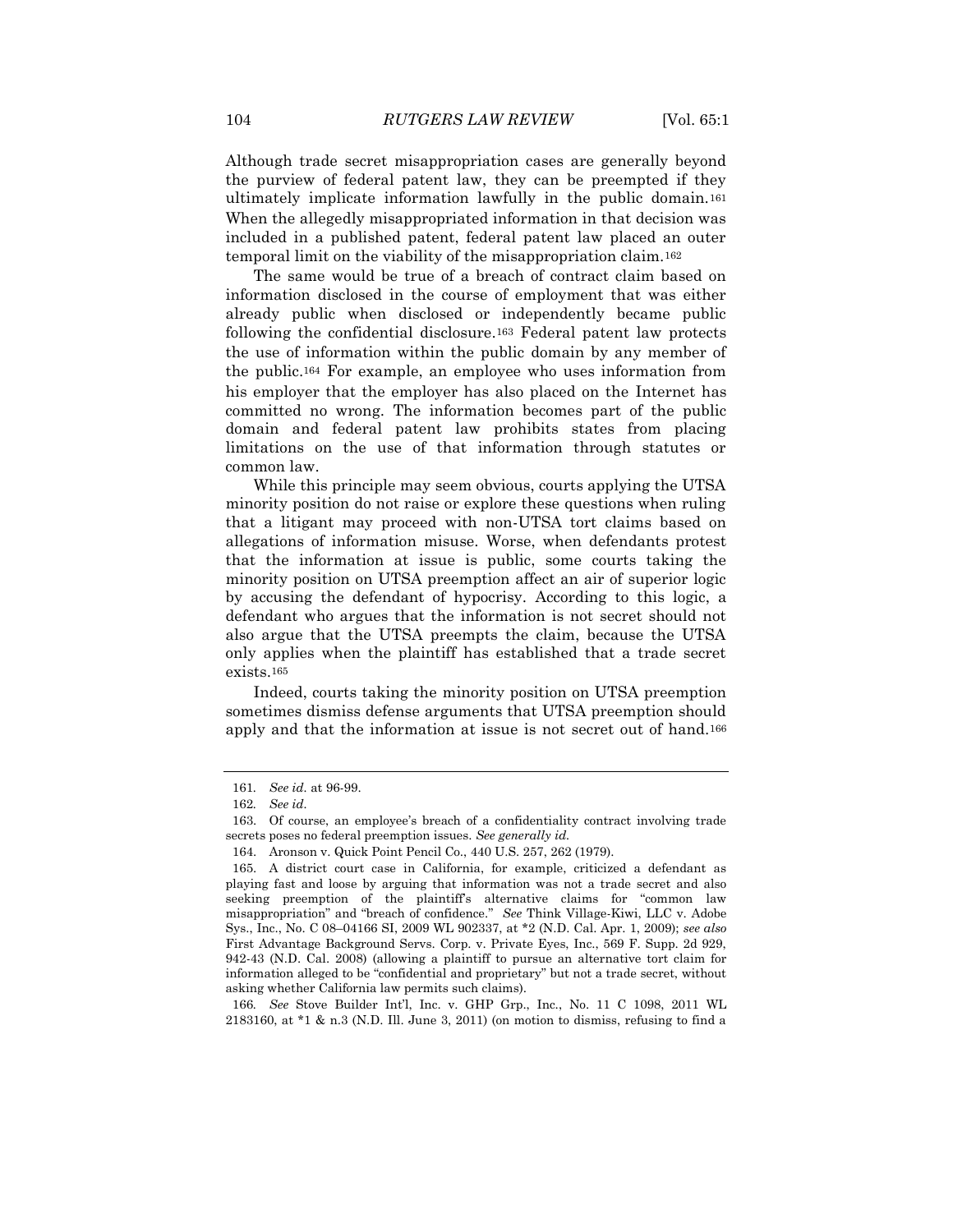Allegations of outrageous conduct by a defendant may drive some such decisions by causing courts to look past the policy issues at play in order to punish defendants who have behaved badly and whose preemption arguments may be seen as form over substance.

Courts facing a question of UTSA preemption should instead be doing the opposite—ignoring even explosive allegations about the defendant's conduct in order to make a clear-eyed assessment of whether the information at issue is in the public domain. Rather than ignoring claims based upon employees subject to nondisclosure agreements, courts should be subjecting these cases to particular scrutiny as to potential federal patent preemption. Unlike the contracts at issue in *Aronson, Lear,* or *Brulotte*, enforcement of the contract will not simply consist of requiring the defendant to pay an agreed-upon royalty.167 Rather, enforcement routinely consists of an injunction barring the employee—and often his or her new employer—from making use of the information. If the information at issue is public, such an injunction represents a much greater encroachment upon the public domain that is plainly inconsistent with federal patent law.

## V. POLICY PROBLEMS POSED BY QUESTIONABLE STATE LAW INTELLECTUAL PROPERTY CLAIMS

For all of the reasons set forth above, we believe that the minority position on UTSA preemption is at odds with federal patent preemption. We also believe that this conflict poses important policy concerns.

One purpose of the Article is to highlight the bigger picture at play in UTSA preemption debates—the structure of state law intellectual property regulation and the balance between the constitutionally protected public domain and the limits of such state regulation. Whether or not courts and litigants recognize the problem, UTSA preemption rulings speak directly to that structure and indeed sometimes blur and confuse it.

Every debate about the reach of intellectual property protection is necessarily also a debate about the degree to which a robust public domain is necessary to accomplish the goals of intellectual property law—whether to incentivize innovation, to produce an ecosystem friendly to the formation of innovative technology enterprises, or simply to balance the legitimate interests of both technology

claim for tortious interference with prospective economic advantage preempted, noting that part of defendant's "proposed legal arsenal" was that plaintiff "does not have protectible [sic] trade secrets," and also noting that whether the defendant "is right on that score" determines whether the claim is preempted, but flippantly describing the parties' arguments as "somewhat amusing").

<sup>167</sup>*. See supra* notes 154-58 and accompanying text.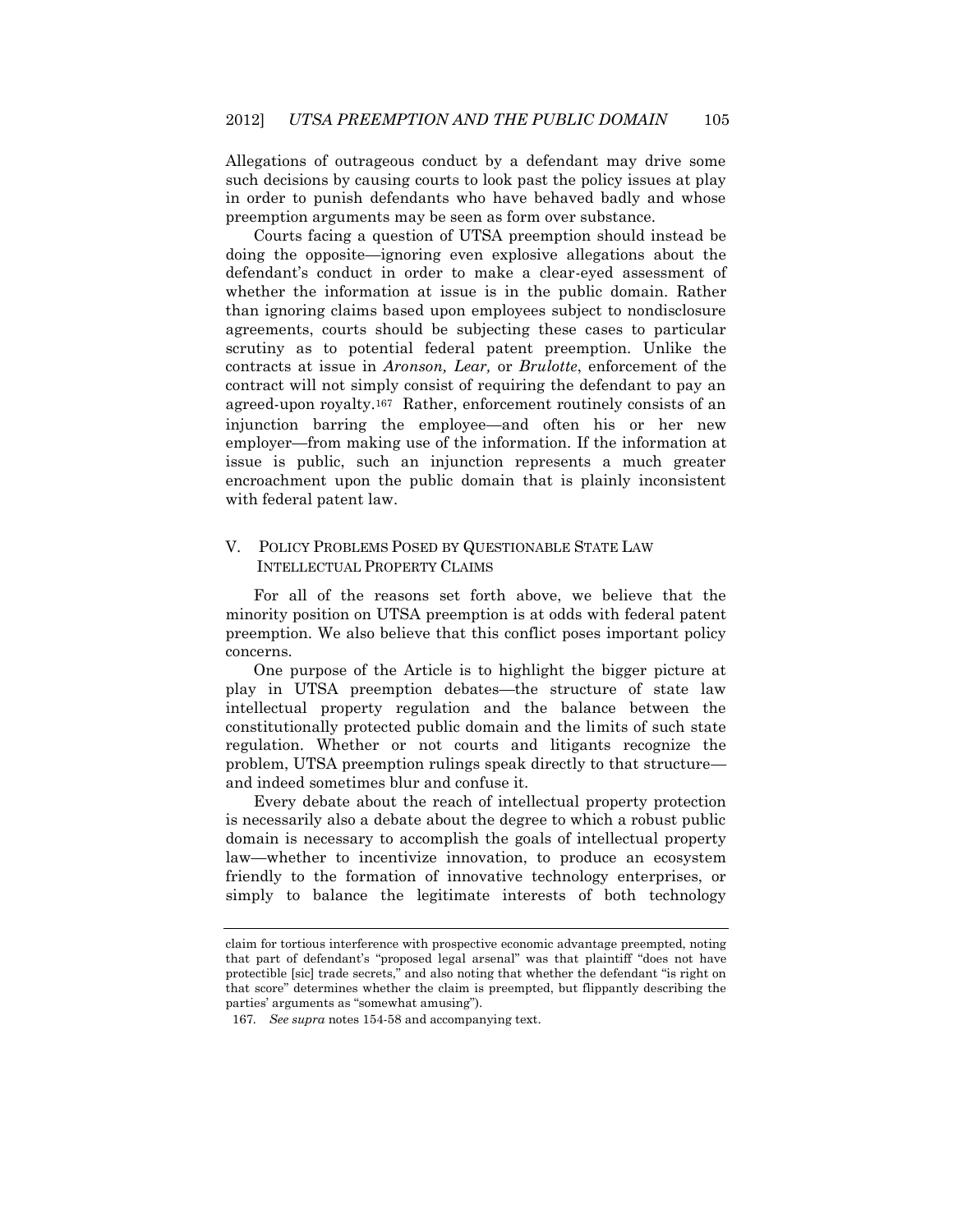companies and their creative employees. Indeed, the cases that address federal patent preemption—from *Bonito Boats* down to state and federal district court rulings grappling with preemption issues expressly address the balance carefully struck between federal patent protection and the public domain. The grand bargain patent law assumes is that the public makes patents available to encourage innovation but leaves the public domain squarely available for use. As state law encroaches on the public domain, it disrupts the balance that federal patent law assumes.

Both trade secret protection and a robust public domain play important roles in innovation policy. Without the former, companies may have less incentive to pay for and promote the development of unpatented but important technical information. Without the latter, companies and departing employees lack an open technical foundation from which their own new ideas can freely grow.

For this reason alone, there is a simple, intuitive appeal to ensuring that state law protection of intellectual property does not permit claims premised upon public domain information. The majority position on UTSA preemption (which does not permit alternative state law tort claims for information said to be "confidential but not secret") achieves this goal: it is uncomplicated, does not require states to wrestle with the boundaries of state law information protection, and harmonizes perfectly with federal patent preemption and the Supreme Court's recognition that state law protection of trade secrets is constitutionally permissible.

By contrast, the minority approach to UTSA preemption (which allows alternative state law tort claims to protect a gray area of nontrade-secret information) not only undermines the very uniformity the UTSA seeks, but undermines *Kewanee* and seeks to inflate the boundaries of state law intellectual property protection—without analyzing whether the information at issue is in the public domain and thus preempted by the federal patent laws. In a manner forbidden by *Bonito Boats*, *Kewanee,* and other cases, courts applying the minority position on UTSA preemption lower the bar for protection of technical information, give protection with no time limits, and give protection even where such information may not be novel and where it may be found in the prior art. This directly subverts the patent system. As a result, courts may be creating constitutionally invalid categories of intellectual property, and also creating needless uncertainty for companies and mobile employees who seek to make plans with reasonable predictability regarding what information they may and may not use.

What this means in practical, everyday terms for the employment relationship is not always well understood. Upsetting the simple, binary opposition between trade secrecy and the public domain may reduce incentives to innovation, and certainly makes the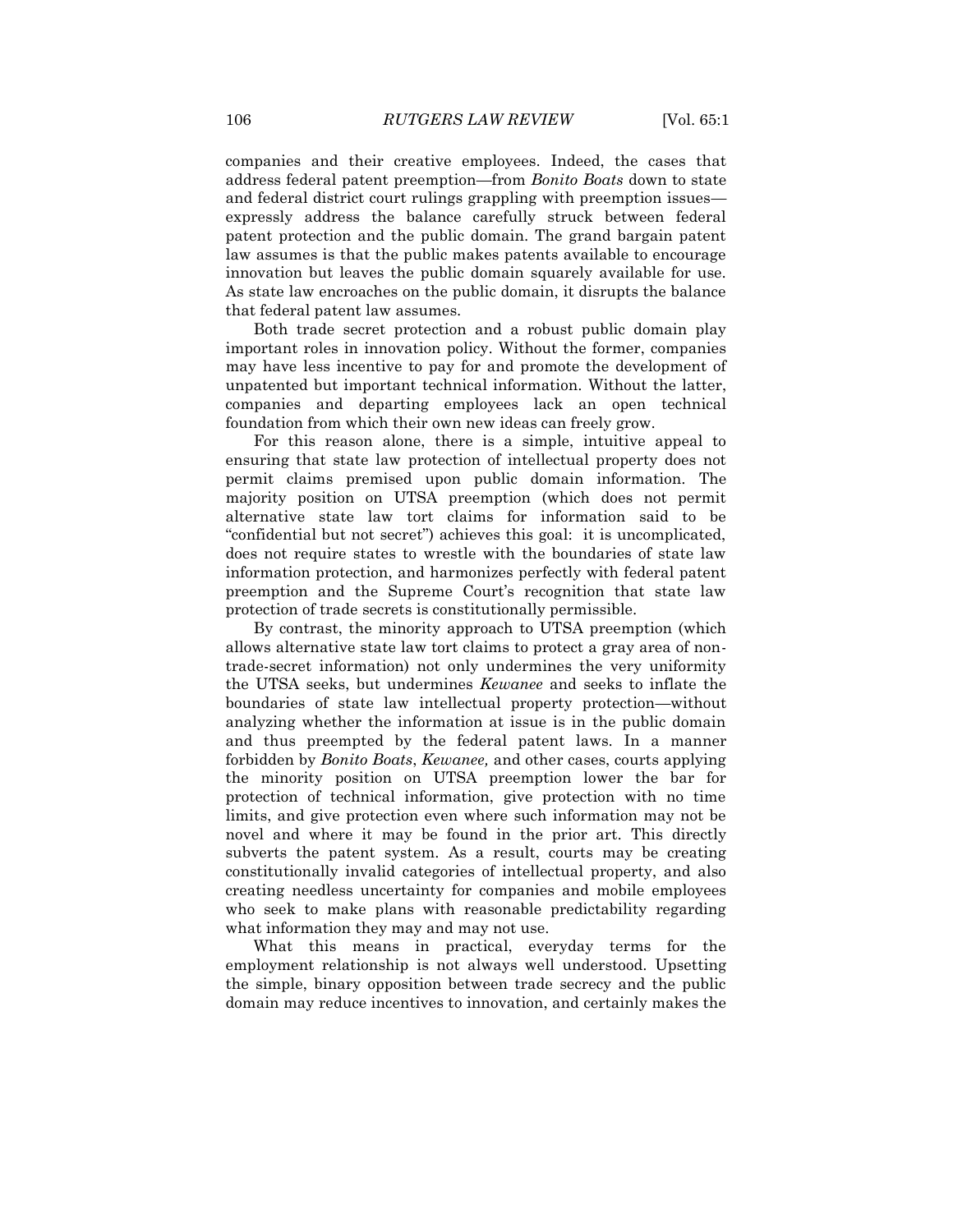creation of a new venture or changing jobs to join a competitor less predictable. Specifically, if UTSA preemption rulings create an undefined second tier of protected information, the public domain of freely available information may be shrunk, and parties may have less predictability and certainty in choosing what information they may safely use without facing costly litigation.

Parties need to have a clear understanding of what information learned from a former employer or former business partner may be reused in order to effectively plan for new technology development. Outside of litigation, start-up companies often have to determine what can and cannot be used from prior jobs. This type of assessment is routine—it is a staple of IP counseling provided by practitioners in regions such as Silicon Valley—and it is necessarily influenced by the trade secret and related laws in place in a given jurisdiction. Such companies often use public domain searches to provide guidance on these questions. But if—in a minority UTSA preemption jurisdiction—the courts permit ill-defined and malleable alternative tort claims, would-be company founders cannot assume that finding material in the public domain will allow them to fend off litigation threats. The practical result of such UTSA preemption rulings, in other words, may be a chilling effect on mobile employees and new companies who stay away from publicly available information in order to avoid litigation filed by a former employer known to be litigious. We have not located a single published court decision that takes account of these everyday realities.<sup>168</sup>

<sup>168.</sup> We are unaware of a thorough defense of the minority position on UTSA preemption, much less a defense that accounts for the policy problems we have identified. Separately, and more generally, one commentator argues in favor of common law courts engaging in "incremental rule development," and thus believes that courts should favor amorphous state law tort claims to protect intellectual property over uniform categories of intellectual property defined by statutes. Shyamkrisna Balganesh, *The Pragmatic Incrementalism of Common Law Intellectual Property*, 63 VAND. L. REV. 1543, 1609 (2010). The argument, however, does not address real-world issues such as innovation policy, employee interests, IP planning for new ventures, and how litigants can (and do) exploit loose, common law regimes to bring lawsuits for ulterior purposes. *See id.* at 1556 & n.43 (asserting in general terms that the UTSA "seems to have done little to curtail common law development in the area, both under and independent of the statute," and seemingly approving of the minority position on UTSA preemption); *id.* at 1571 & n.125 (asserting that trade secret law is based on a "relational" concept, citing dicta from a 1917 case that has been widely criticized and that does not reflect the UTSA's property-based conception of trade secret law); *id.* at 1604-05 (suggesting, in somewhat sarcastic language, that "[a] few scholars and practicing lawyers no doubt continue to advance the claim that uniformity and consistency in interpretation demand the federalization of trade secret law, and as a result almost completely ignore the virtues of the common law process"). The confusing manner in which courts have allowed nonstatutory claims in jurisdictions following the minority position on UTSA preemption and the negative policy consequences that flow from such rulings provide at least some basis to be cautious about Balganesh's position regarding statutory uniformity.